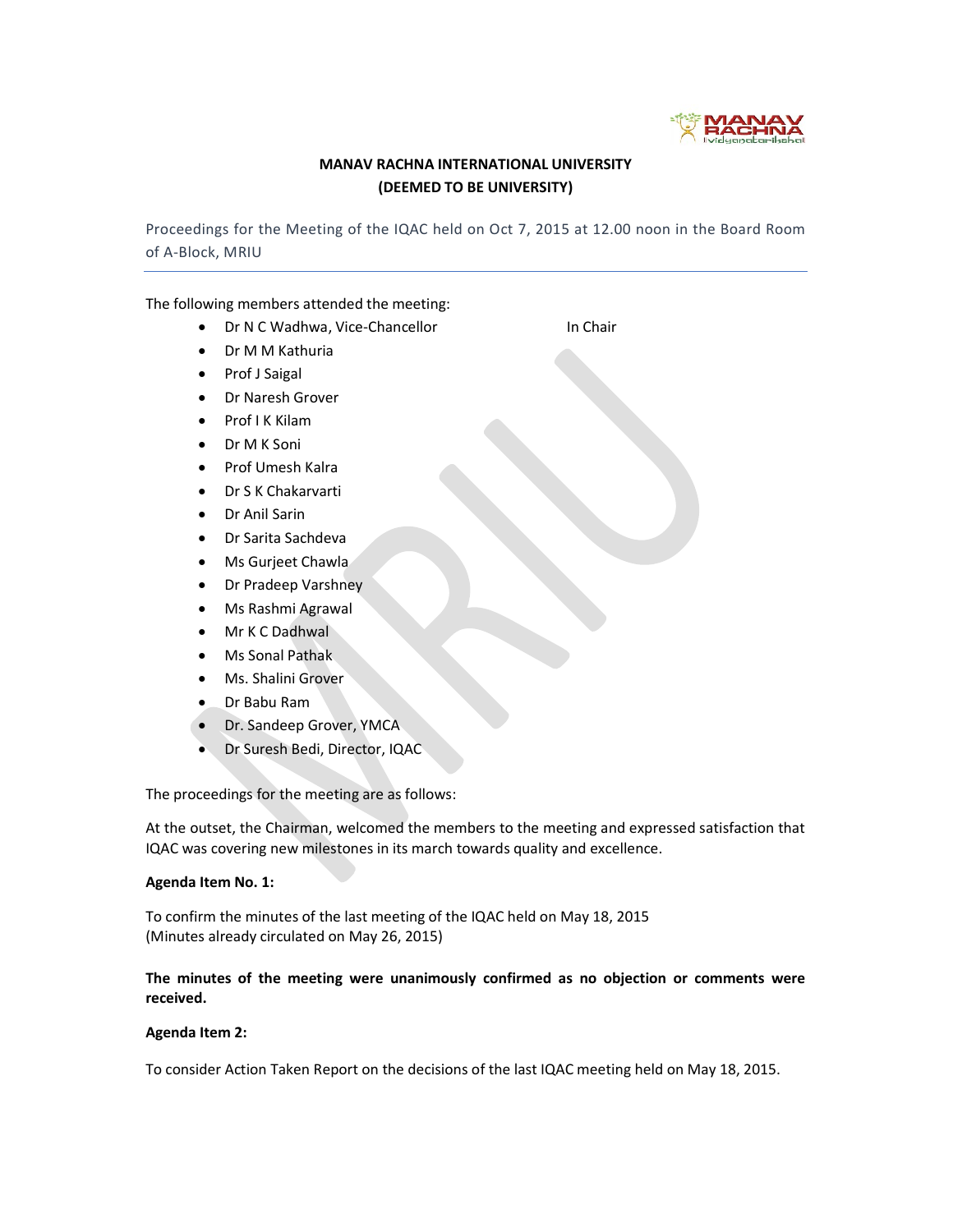# Action Taken Report 4th Quarterly Meeting of IQAC (AY2014-15)

| Agenda Item No.                                               | <b>Decisions Taken</b>                                           | <b>Follow-up Action Taken</b>       |
|---------------------------------------------------------------|------------------------------------------------------------------|-------------------------------------|
| Agenda Item No 1:                                             |                                                                  |                                     |
| To confirm the minutes of the                                 | The minutes were confirmed and                                   | No action is required.              |
| last meeting of IQAC held on                                  | circulated to all concerned.                                     |                                     |
| January 8 2015 (minutes                                       |                                                                  |                                     |
| already circulated on January                                 |                                                                  |                                     |
| 30, 2015).                                                    |                                                                  |                                     |
| <b>Agenda Item No 2:</b>                                      |                                                                  |                                     |
| To consider and approve the                                   | The action taken report was                                      | No action is required.              |
| Action Taken Report on the                                    | approved.                                                        |                                     |
| decisions<br>taken<br>in<br>the                               |                                                                  |                                     |
| previous meeting of the IQAC                                  |                                                                  |                                     |
| held on January 08, 2015.                                     |                                                                  |                                     |
| <b>Agenda Item No 3:</b>                                      |                                                                  |                                     |
| To consider the Interim Report                                | It was resolved that the student                                 | Decision taken was communicated     |
| received from Wg. Cdr P K                                     | feedback proforma as developed                                   | to all concerned                    |
| Sinha with regard to (a) the                                  | by FET be approved and the                                       |                                     |
| introduction of a system of                                   | feedback proforma for recruiters'                                |                                     |
| formal<br>and<br>structured                                   | feedback as developed by the                                     |                                     |
| feedback from alumni, parents<br>and recruiting organizations | under<br>committee<br>the                                        |                                     |
| and (b) to lay down criteria                                  | convenorship of Wg Cdr P.K.                                      |                                     |
| and mechanism for improving                                   | Sinha, Director CRC be approved.                                 |                                     |
| placement quality of students.                                | It was further resolved that the                                 |                                     |
|                                                               | same committee would prepare                                     |                                     |
|                                                               | feedback proforma from alumni                                    |                                     |
|                                                               | and parents within a period of 2                                 |                                     |
|                                                               | weeks.                                                           |                                     |
|                                                               | For item 3(b), it was resolved that                              |                                     |
|                                                               | the measures for improving the                                   |                                     |
|                                                               | placement quality of students be                                 |                                     |
|                                                               | undertaken as per<br>the                                         |                                     |
|                                                               | recommendations contained in                                     |                                     |
|                                                               | the Report of the Committee to                                   |                                     |
|                                                               | Set up a Review Mechanism for                                    |                                     |
|                                                               | CDC and CRC headed by VC.                                        |                                     |
|                                                               | Action to be taken by Wg Cdr P K                                 |                                     |
|                                                               | Sinha for 3(a) and by Director CRC                               |                                     |
|                                                               | and Head, CDC for 3(b)                                           |                                     |
| <b>Agenda Item No 4:</b>                                      |                                                                  |                                     |
| consider<br>To<br>(a)<br>Faculty                              | Resolved<br>that<br>the<br>faculty                               | Approved policy was shared with all |
| Induction Policy; and (b) Policy                              | induction policy as developed by                                 | concerned.                          |
| for Guest and Visiting Faculty                                | Dr. Suresh Bedi be approved with<br>the provision that Tier I of |                                     |
| prepared by Dr Suresh Bedi,                                   | induction programme be handled                                   |                                     |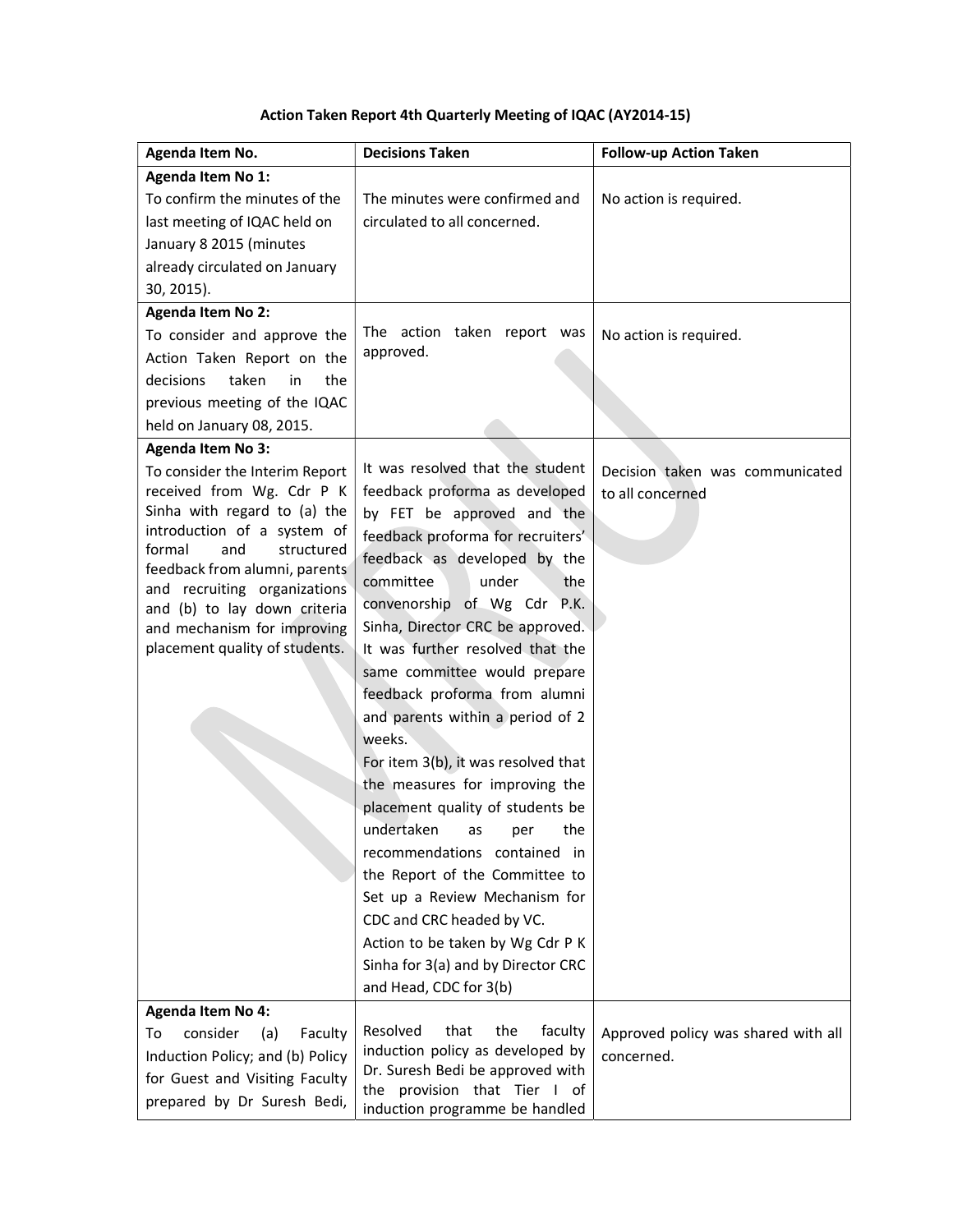| Director, IQAC, MRIU.                                                                                                                                                                                                                                                                                    | recently-established<br>by<br>the<br>MRASC instead of IQAC. It was<br>further resolved that<br>Tier-III<br>component be added in which<br>the newly recruited faculty would<br>be exposed to the<br>quality<br>initiatives of the IQAC. The policy<br>for guest and visiting faculty has<br>submitted<br>been<br>higher<br>to<br>authorities for further approval.<br>It was further resolved that no<br>specific remuneration be fixed,<br>which would be approved by<br>vice-chancellor from time to time<br>keeping in view the experience<br>qualification<br>and<br>∣of<br>invited<br>experts.                                                                                                                                                                 |                                                                                                                             |
|----------------------------------------------------------------------------------------------------------------------------------------------------------------------------------------------------------------------------------------------------------------------------------------------------------|---------------------------------------------------------------------------------------------------------------------------------------------------------------------------------------------------------------------------------------------------------------------------------------------------------------------------------------------------------------------------------------------------------------------------------------------------------------------------------------------------------------------------------------------------------------------------------------------------------------------------------------------------------------------------------------------------------------------------------------------------------------------|-----------------------------------------------------------------------------------------------------------------------------|
| <b>Agenda Item No 5:</b><br>To consider the report of the<br>committee consisting of Dr<br>Suresh Bedi (convener), Dr<br>Jatinder Saigal and Dr Pradeep<br>Varshney for laying down a<br>mechanism<br>for<br>evaluating<br>teaching-learning processes in<br>the various department of the<br>university | Resolved<br>that<br>the<br>the<br>recommendations<br>οf<br>committee be approved as such<br>with the following modifications:<br>In item 21 of the report of the<br>a)<br>committee the word HOD be<br>replaced by Dean.<br>Additionally, at the end of the<br>b)<br>admissions each department<br>conduct a<br>will<br>demand<br>analysis for its courses and<br>utilize its results in improving<br>curriculum and its delivery.<br>faculty<br>οf<br>different<br>The<br>C)<br>departments<br>should<br>be<br>deputed as per need for<br>faculty<br>development<br>programmes, workshops and<br>conferences<br>on<br>areas of<br>contemporary<br>interest<br>conducted<br>by<br>reputed<br>outside institutions.<br><b>Action: Deans of various</b><br>Faculties. | Decisions were conveyed to the<br>Deans of all Faculties for further<br>actions.                                            |
| Agenda Item 6.<br>To consider the document on<br>policy framework for staff<br>development<br>programmes<br>prepared by Mr K C Dadwal,                                                                                                                                                                   | The members considered the<br>document on policy framework<br>staff<br>for<br>development<br>programme and resolved that the                                                                                                                                                                                                                                                                                                                                                                                                                                                                                                                                                                                                                                        | The approved Policy for Staff and<br>Faculty Development was shared<br>with all concerned departments and<br>central units. |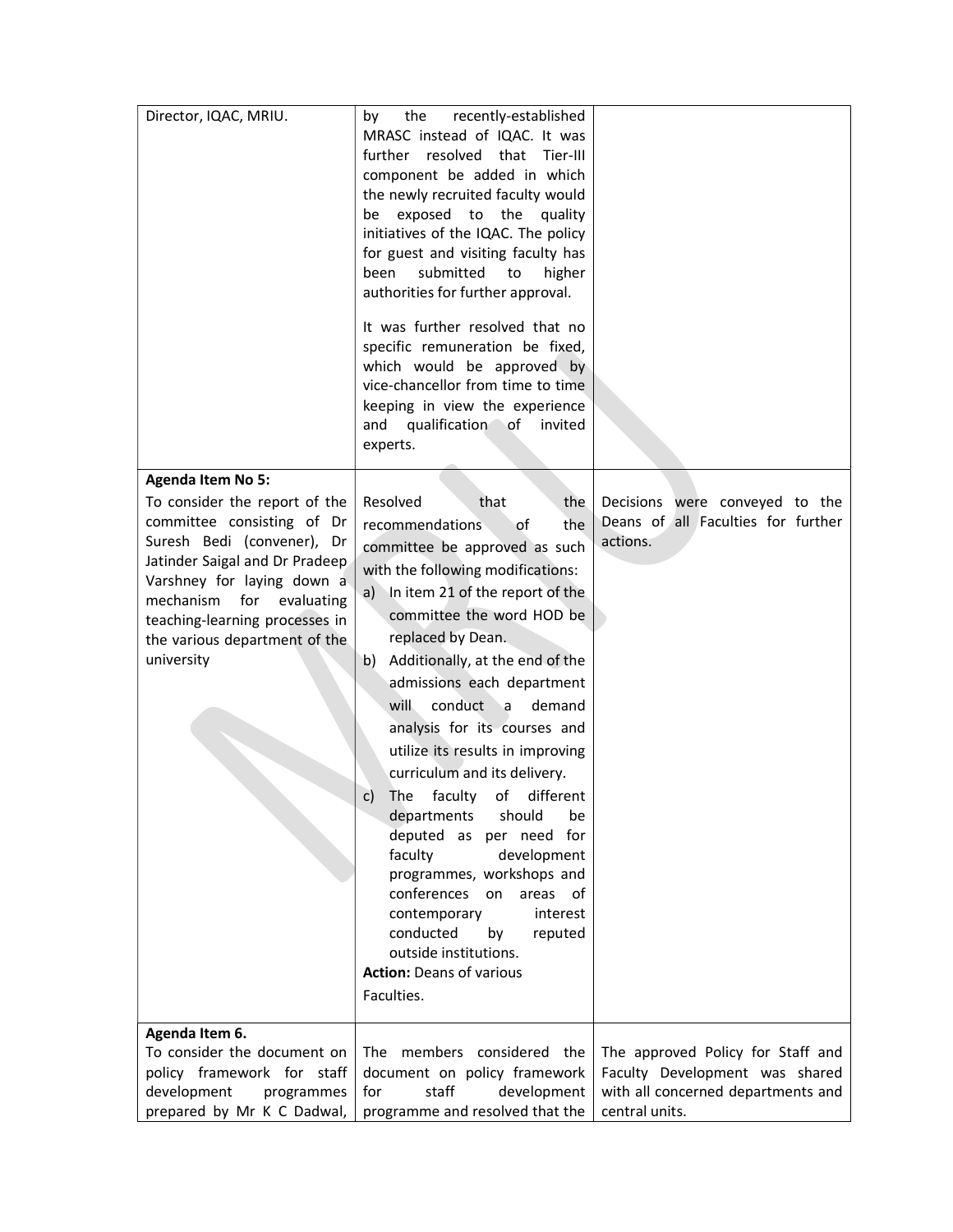| Registrar, MRIU.                                                                                                                                                                                                                                                                                       | for<br>be<br>approved<br>same<br>implementation.                                                                                                                                                                                                                                                                                                                                                                                                                                |                                                                                                                                                                                  |
|--------------------------------------------------------------------------------------------------------------------------------------------------------------------------------------------------------------------------------------------------------------------------------------------------------|---------------------------------------------------------------------------------------------------------------------------------------------------------------------------------------------------------------------------------------------------------------------------------------------------------------------------------------------------------------------------------------------------------------------------------------------------------------------------------|----------------------------------------------------------------------------------------------------------------------------------------------------------------------------------|
| <b>Agenda Item 7:</b><br>consider<br>To<br>measures<br>proposed by Brig (Retd) S N<br>Setia for toning up internal<br>communication system and<br>channels in the University.                                                                                                                          | The members considered the<br>report on toning communication<br>systems and channels prepared<br>by Brig Setia and resolved that<br>be<br>same<br>approved<br>for<br>the<br>implementation.<br>All<br>Action:<br>Deans<br>and<br>administrative heads.                                                                                                                                                                                                                          | Information was conveyed to all<br>concerned.                                                                                                                                    |
| <b>Agenda Item 8:</b><br>consider<br>To<br>the<br>implementation design for the<br>quality initiatives in the field<br>of research taken at the 5 <sup>th</sup><br>Meeting of the Research<br>Promotion Group<br>held<br>on<br>February 11, 2015 under the<br>chairmanship of the Vice-<br>Chancellor. | resolved<br>that<br>the<br>was<br>It<br>respective Deans will initiate<br>action on different points of the<br>Minutes of the 5 <sup>th</sup> Meeting of the<br>RPG and raise financial and other<br>proposals, wherever needed, for<br>the approval from the competent<br>authority. They will keep a record<br>of the various quality initiatives in<br>research undertaken at the<br>departmental level for reference<br>at the later stage.<br>Action: All Deans, as above. | Decisions were conveyed to Deans<br>of all the Faculties to keep a record<br>of the various quality initiatives in<br>undertaken<br>at<br>the<br>research<br>departmental level. |

The Action Taken Report was approved and appreciated.

## Agenda Item 3:

## To Decide Quality Awareness Measures at the Department Level

It was resolved that each department will designate a Quality Coordinator to liaise with IQAC. He will be responsible for implementing the quality initiatives of IQAC and other decisions at the departmental level. The departmental coordinator will provide full support to IQAC for executing quality related activities for the concerned department. It was further resolved that to spread quality awareness among students, each department will organize at least one quality related activity (like quiz, competition, colloquium) every year.

## Agenda Item 4:

## Establishment and Promotion of Quality Circles in Departments

It was decided that each department will form Quality Circles consisting of employees in academics and administration (involving students as per need) to discuss:

- A. Specific quality issues at departmental level and to devise solutions.
- B. To suggest new quality initiatives for continuous improvement in the concerned department.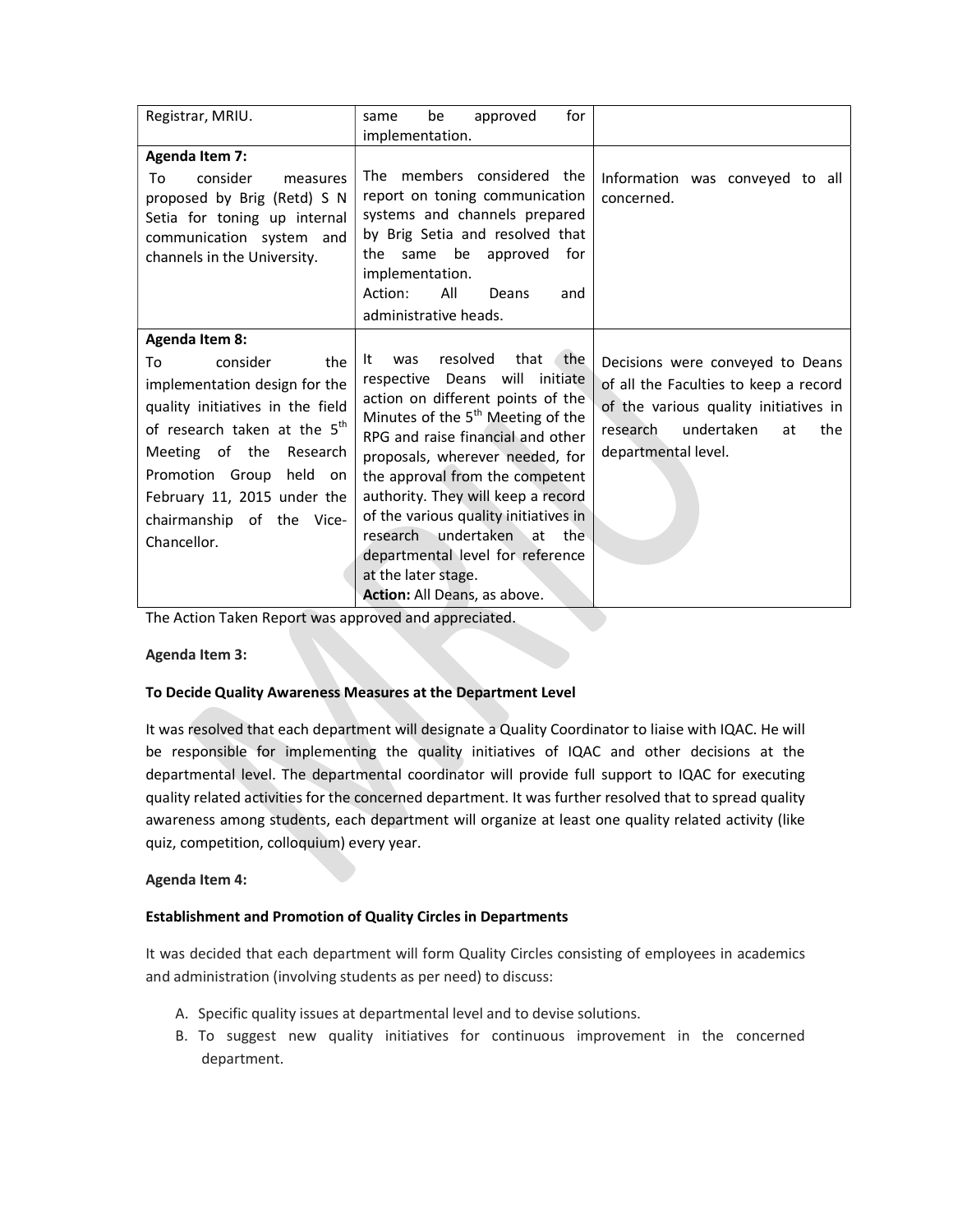Each Quality Circle (QC) may have two core members from the faculty. One member can be coopted from administration or students as per need. A QC will work with a senior faculty member as Mentor who will guide the circle on various matters related to quality. The Circle will have at least one meeting in a month, the proceedings of which will be duly recorded and maintained. The recommendations of each meeting of the Circle will be forwarded to the concerned HoD and Dean for taking appropriate decision. The departments may have an adapted version of quality circles, keeping in view their own specific nature and academic requirements. If a department has a similar arrangement in some different nomenclature, the same may be called Quality Circle for the sake of standardization. The QCs may be formed within a period of one week of the notification of the proceedings.

#### Agenda Item 5:

#### Holding of Inter- and Intra-institutional Seminars and Workshops on Quality-Related Themes

It was resolved that each department will hold one seminar/ workshop on a quality-related theme.

#### Agenda Item 6:

To decide Mechanism for Stakeholder Engagement in Quality Assurance at Departmental Level

It was decided that each department will hold at least one meeting every year to share quality issues and concerns with stakeholders including industry experts, alumni and parents.

#### Agenda Item 7:

#### To discuss and decide modalities for Regular Result Analysis in all Departments:

It was resolved that after receiving results declared by the COE office at the end of each semester, every department will conduct a further result analysis to find out the factors of low academic performance and failures, wherever they exist. The result of the analysis should be used for improving the quality of teaching- learning processes and the designing of bridge courses and remedial classes. The analysis should be conducted with the overall objective of improving student performance in examinations. It was further resolved that a proper mechanism be established in each department for the analysis which may be conducted within two weeks of the declaration of each end-semester exam results. Departments will maintain the records of the result analysis.

#### Agenda Item 8:

No item was presented under the head.

In the concluding note Dr. M.M Kathuria emphasized that there was a great need for quality initiatives for improving the standards of the university and to compete successfully in the world of competition. He further stressed that the quality practices of various departments should be fully shared between them.

The meeting ended to the vote of thanks to the chair.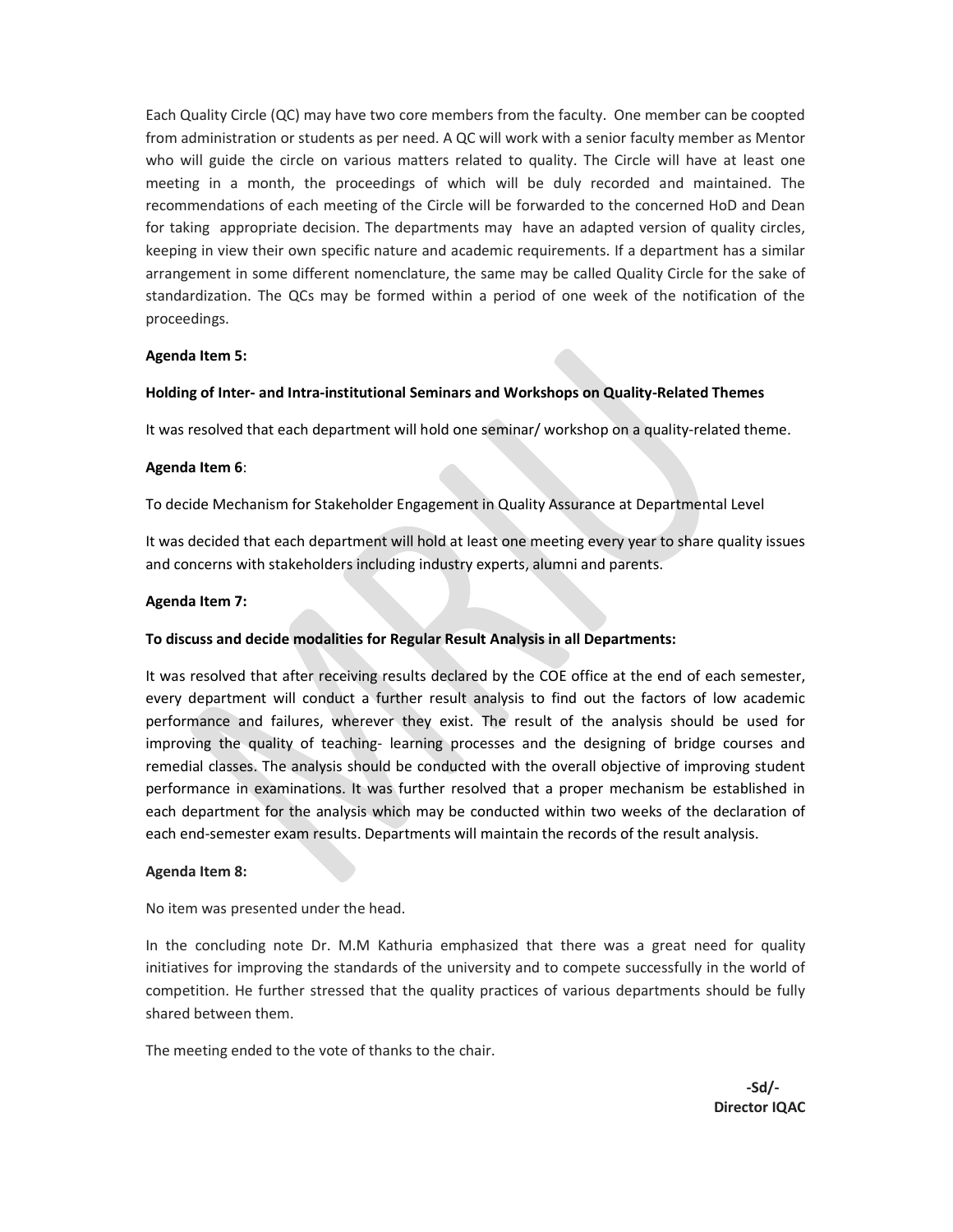| Meeting held on Oct 7, 2015                                                                                                                                                       |                                                                                                                                                                                                                                                                                                                                                                                                                                                                                                                                                                                                                 |                                                              |  |
|-----------------------------------------------------------------------------------------------------------------------------------------------------------------------------------|-----------------------------------------------------------------------------------------------------------------------------------------------------------------------------------------------------------------------------------------------------------------------------------------------------------------------------------------------------------------------------------------------------------------------------------------------------------------------------------------------------------------------------------------------------------------------------------------------------------------|--------------------------------------------------------------|--|
| Agenda Item No.                                                                                                                                                                   | <b>Decisions Taken</b>                                                                                                                                                                                                                                                                                                                                                                                                                                                                                                                                                                                          | <b>Follow-up Action Taken</b>                                |  |
| Agenda Item No 1:<br>To confirm the minutes of the<br>last meeting of IQAC held on<br>May 18, 2015 (minutes<br>already circulated on May 26,<br>$2015$ ).                         | The minutes were confirmed and<br>circulated to all concerned.                                                                                                                                                                                                                                                                                                                                                                                                                                                                                                                                                  | No action is required.                                       |  |
| <b>Agenda Item No 2:</b><br>To consider and approve the<br>Action Taken Report on the<br>taken<br>decisions<br>in<br>the<br>previous meeting of the IQAC<br>held on May 18, 2015. | The action taken report was approved<br>and communicated to all.                                                                                                                                                                                                                                                                                                                                                                                                                                                                                                                                                | No action is required.                                       |  |
| <b>Agenda Item No 3:</b><br>To Decide Quality Awareness<br>Measures at the Department<br>Level                                                                                    | It was resolved that each department will<br>designate a Quality Coordinator to liaise<br>with IQAC. He will be responsible for<br>implementing the quality initiatives of<br>and other decisions<br>IQAC<br>at the<br>departmental level. The departmental<br>coordinator will provide full support to<br>IQAC for executing quality related<br>activities for the concerned department.<br>It was further resolved that to spread<br>quality awareness among students, each<br>department will organize at least one<br>quality<br>related<br>activity (like<br>quiz,<br>competition, colloquium) every year. | Decisions<br>were<br>communicated<br>all<br>to<br>concerned. |  |
| <b>Agenda Item No 4:</b><br>Establishment and Promotion<br>of<br>Quality<br>Circles<br>.in<br>Departments                                                                         | It was decided that each department will<br>Quality<br>Circles<br>consisting<br>form<br>οf<br>academics<br>employees<br>in<br>and<br>administration (involving students as per<br>need) to discuss:<br>A. Specific<br>quality<br>issues<br>at<br>departmental level and to devise<br>solutions.<br>To suggest new quality initiatives for<br>В.<br>continuous<br>improvement<br>in the<br>concerned department.                                                                                                                                                                                                 | Decisions<br>were<br>communicated<br>all<br>to<br>concerned. |  |
| <b>Agenda Item No 5:</b><br>Holding of Inter- and Intra-<br>institutional Seminars and<br>Workshops on Quality-Related<br>Themes                                                  | It was resolved that each department will<br>hold one seminar/ workshop on a quality-<br>related theme.                                                                                                                                                                                                                                                                                                                                                                                                                                                                                                         | Decision conveyed to all<br>concerned for compliance.        |  |

# Action Taken Report on the Decisions taken in the IQAC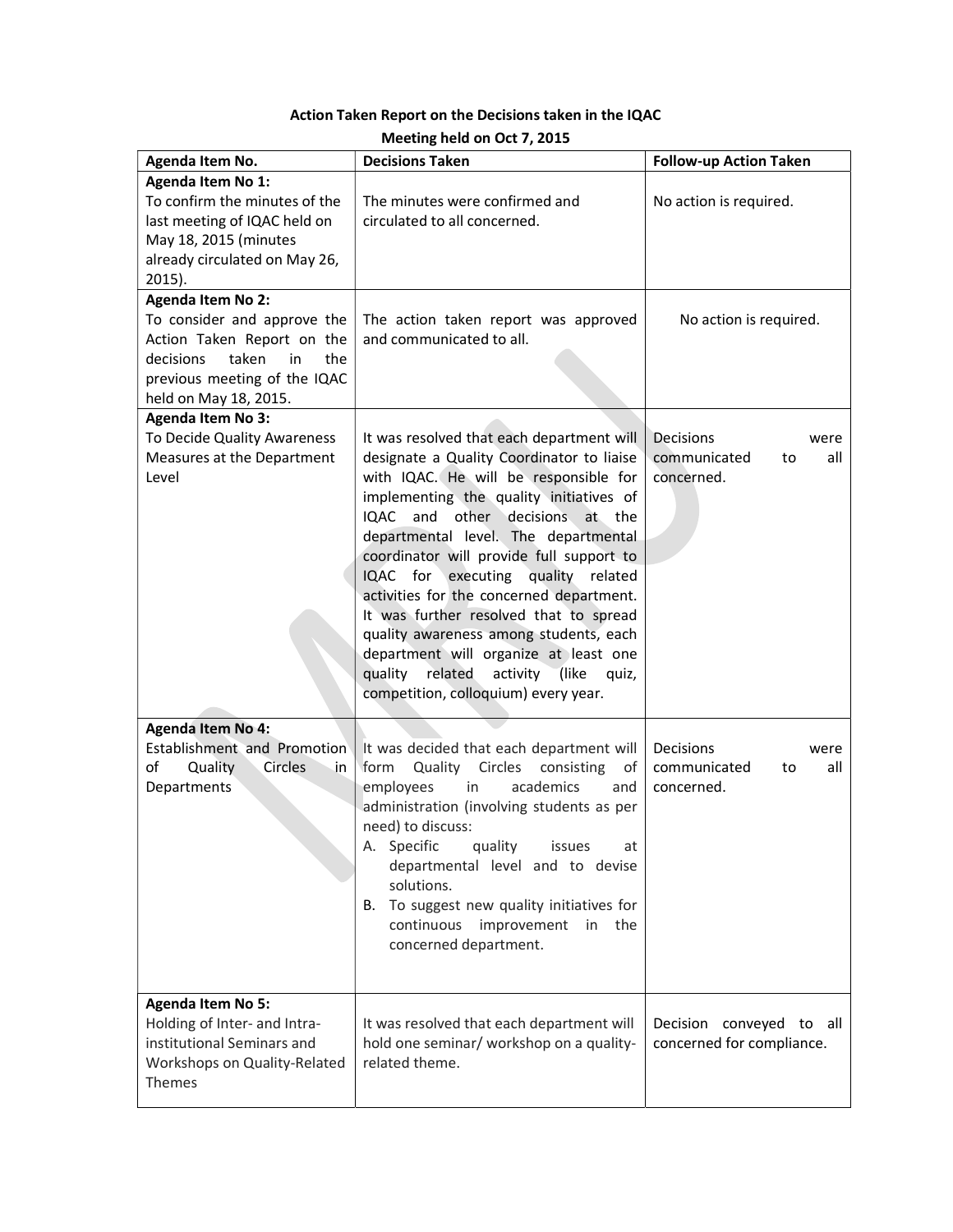| Agenda Item No 6:<br>To decide<br>Mechanism<br>for<br>Stakeholder Engagement<br>in<br>Quality<br>Assurance<br>at<br>Departmental Level. | It was decided that each department will<br>hold at least one meeting every year to<br>share quality issues and concerns with<br>stakeholders including industry experts,<br>alumni and parents.                                                                                                                                                                                                                                                                                                                                                                                                                                                                                                                                                                                                                                                        | Decision conveyed<br>to all<br>for<br>further<br>concerned<br>action. |
|-----------------------------------------------------------------------------------------------------------------------------------------|---------------------------------------------------------------------------------------------------------------------------------------------------------------------------------------------------------------------------------------------------------------------------------------------------------------------------------------------------------------------------------------------------------------------------------------------------------------------------------------------------------------------------------------------------------------------------------------------------------------------------------------------------------------------------------------------------------------------------------------------------------------------------------------------------------------------------------------------------------|-----------------------------------------------------------------------|
| <b>Agenda Item No 7:</b><br>discuss<br>decide<br>To<br>and<br>modalities for Regular Result<br>Analysis in all Departments.             | It was resolved that after receiving results<br>declared by the COE office at the end of<br>each semester, every department will<br>conduct a further result analysis to find<br>out the factors of low academic<br>performance and failures, wherever they<br>exist. The result of the analysis should be<br>used for improving the quality of<br>teaching- learning processes and the<br>designing of bridge courses and remedial<br>classes. The analysis should be conducted<br>with the overall objective of improving<br>student performance in examinations. It<br>was further resolved that a proper<br>mechanism be established in each<br>department for the analysis which may<br>be conducted within two weeks of the<br>declaration of each end-semester exam<br>results. Departments will maintain the<br>records of the result analysis. | Decision conveyed<br>to all<br>for<br>further<br>concerned<br>action. |

i<br>Li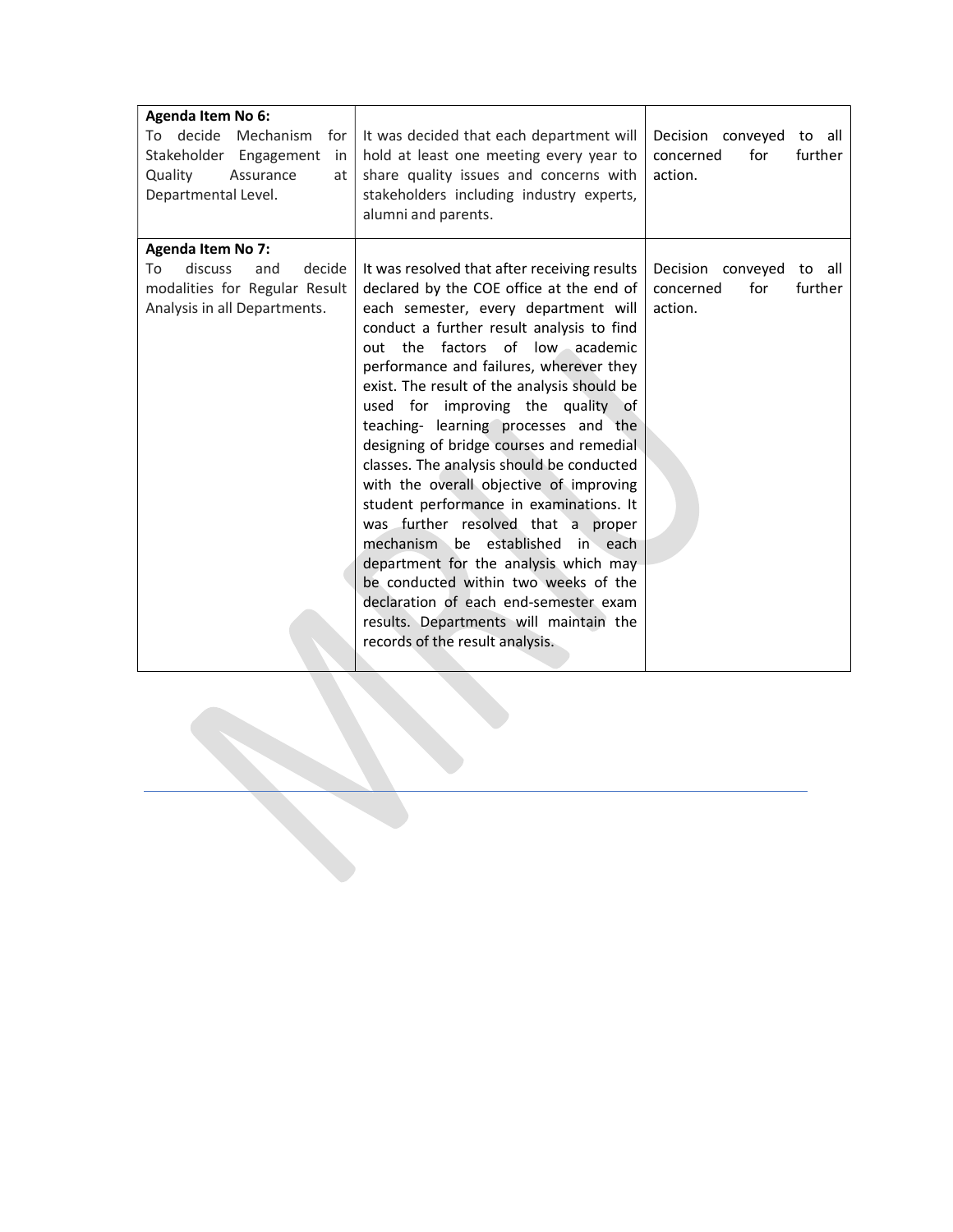

## MANAV RACHNA INTERNATIONAL UNIVERSITY

## (DEEMED TO BE UNIVERSITY)

Proceedings for the Meeting of the IQAC held on Dec 23, 2015 at 2.00 PM in the Board Room of A-Block, MRIU

The following members attended the meeting:

- Dr N. C. Wadhwa, Vice-Chancellor
- Dr V.K. Mahna, PVC
- Dr M. M. Kathuria, Management Representative
- Dr M. K. Soni, ED & Dean FET
- Dr Naresh Grover, Dean Academics
- Dr G. L. Khanna, Dean, FAS
- Prof J. Saigal, Dean FPA
- Dr Chavi Bhargava, Dean FMS
- Dr S. K. Chakarvarti, Adviser, Research and Publications
- Dr Anil Sarin, Professor FCBS
- Prof I. K. Kilam, DSW
- Wg. Cdr. A.K. Sinha (Retd.), Director CRC
- Dr Sarita Sachdeva, HOD- Biotechnology
- Ms Gurjeet Chawla, HOD-N & D
- Dr Pradeep Varshney, Professor and HOD, FET
- Ms Rashmi Agrawal, HOD, FCA
- Mr K. C. Dadhwal, Registrar, MRIU
- Dr Babu Ram, Professor, FCA
- Mr Navdeep Chawla, Industrialist
- Prof. Sandeep Grover, Civil Society Representative
- Dr Suresh Bedi, Director, IQAC

The proceedings for the meeting are as follows:

At the outset, the Chairman welcomed the members to the meeting and apprised about the result of NAAC inspection held on 28<sup>th</sup>-30<sup>th</sup> Oct 2015. A core team of the following members under the Prof Naresh Grover, Dean Academics was constituted to work on different criteria of NAAC for preparation of final SSR document.

- Criteria 1: Dr R.S. Tarnacha
- Criteria 2: Dr Dipali Bansal
- Criteria 3: Dr. Pradeep K Varshney
- Criteria 4: Dr. Suresh Kumar
- Criteria 5: Dr. Sarita Sachdeva
- Criteria 6: Dr Pardeep Narwal
- Criteria 7: Dr. Chavi Bhargav Sharma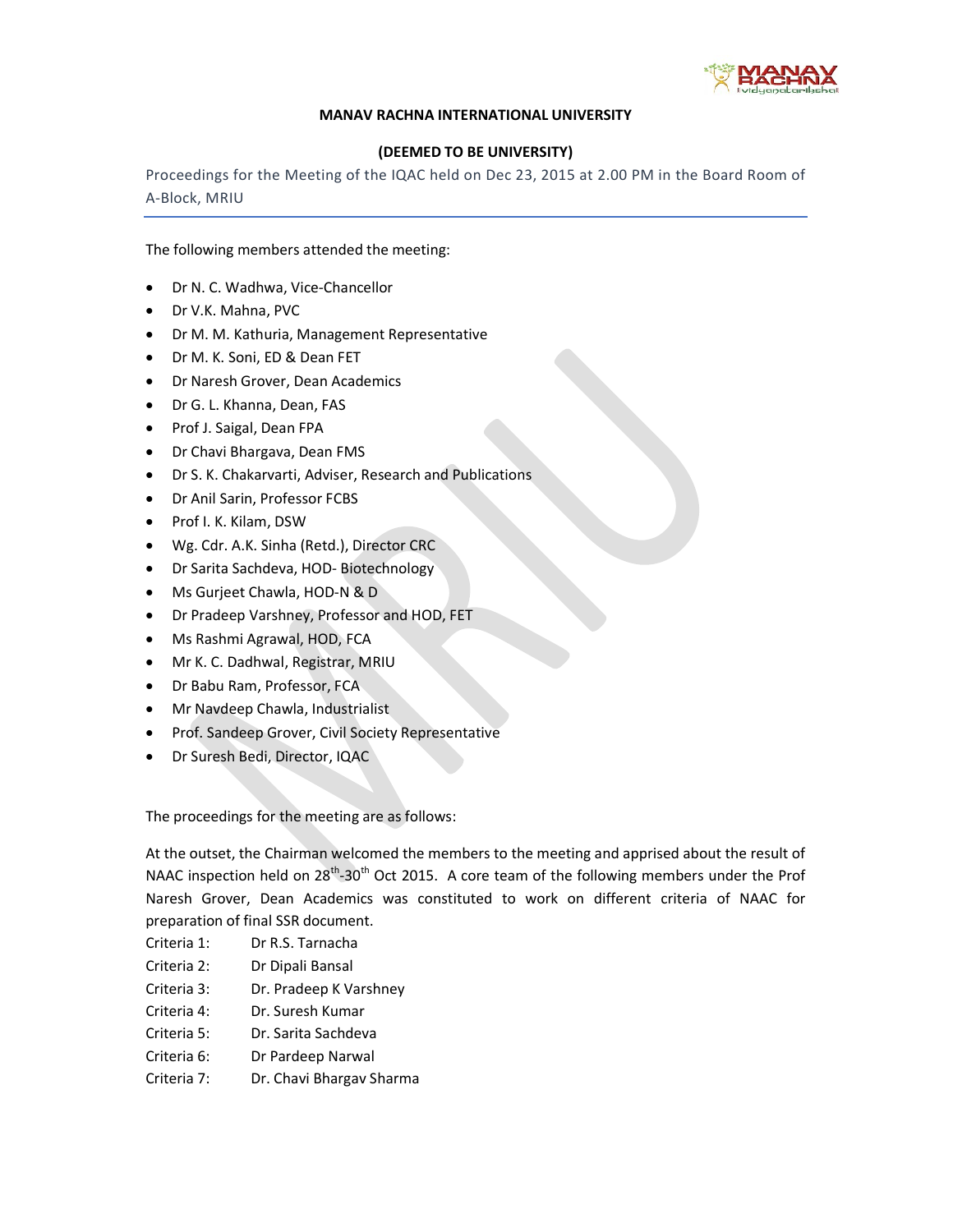The respective Departmental Evaluator Reports and departmental presentation and other necessary preparations for visit of NAAC Team were finalized and submitted on time.

As per the Peer team report, MRIU got accredited by NAAC with CGPA of 3.05 on four-point scale at A-Grade. He expressed his sincere gratitude to Dr. V.K. Mahna for his guidance, appreciations for the tirelessly hard work done by Dr. Naresh Grover and all the members of core working group and support extended by all the departments in completing the task.

## Agenda Item No. 1:

To confirm the minutes of the last meeting of the IQAC held on Oct 7, 2015 (Minutes already circulated on Oct 20, 2015)

The minutes of the meeting were unanimously confirmed as no objection or comments were received.

## Agenda Item No. 2:

To consider Action Taken Report on the decisions of the last IQAC meeting held on Oct 7, 2015

| Agenda Item No.               | <b>Decisions Taken</b>                                                              | <b>Follow-up Action Taken</b> |
|-------------------------------|-------------------------------------------------------------------------------------|-------------------------------|
| Agenda Item No 1:             |                                                                                     |                               |
| To confirm the minutes of the | The minutes were confirmed and                                                      | No action is required.        |
| last meeting of IQAC held on  | circulated to all concerned.                                                        |                               |
| May 18, 2015 (minutes         |                                                                                     |                               |
| already circulated on May 26, |                                                                                     |                               |
| $2015$ ).                     |                                                                                     |                               |
| <b>Agenda Item No 2:</b>      |                                                                                     |                               |
| To consider and approve the   | The action taken report was approved                                                | No action is required.        |
| Action Taken Report on the    | and communicated to all.                                                            |                               |
| taken in<br>decisions<br>the  |                                                                                     |                               |
| previous meeting of the IQAC  |                                                                                     |                               |
| held on May 18, 2015.         |                                                                                     |                               |
| <b>Agenda Item No 3:</b>      |                                                                                     |                               |
| To Decide Quality Awareness   | It was resolved that each department will                                           | <b>Decisions</b><br>were      |
| Measures at the Department    | designate a Quality Coordinator to liaise                                           | communicated<br>all<br>to     |
| Level                         | with IQAC. He will be responsible for                                               | concerned.                    |
|                               | implementing the quality initiatives of<br>and other<br>decisions<br>IOAC<br>at the |                               |
|                               | departmental level. The departmental                                                |                               |
|                               | coordinator will provide full support to                                            |                               |
|                               | IQAC for executing quality related                                                  |                               |
|                               | activities for the concerned department.                                            |                               |
|                               | It was further resolved that to spread                                              |                               |
|                               | quality awareness among students, each                                              |                               |
|                               | department will organize at least one                                               |                               |
|                               | related<br>activity (like<br>quality<br>quiz,                                       |                               |
|                               | competition, colloquium) every year.                                                |                               |

## Action Taken Report on the Decisions taken in the IQAC Meeting held on Oct 7, 2015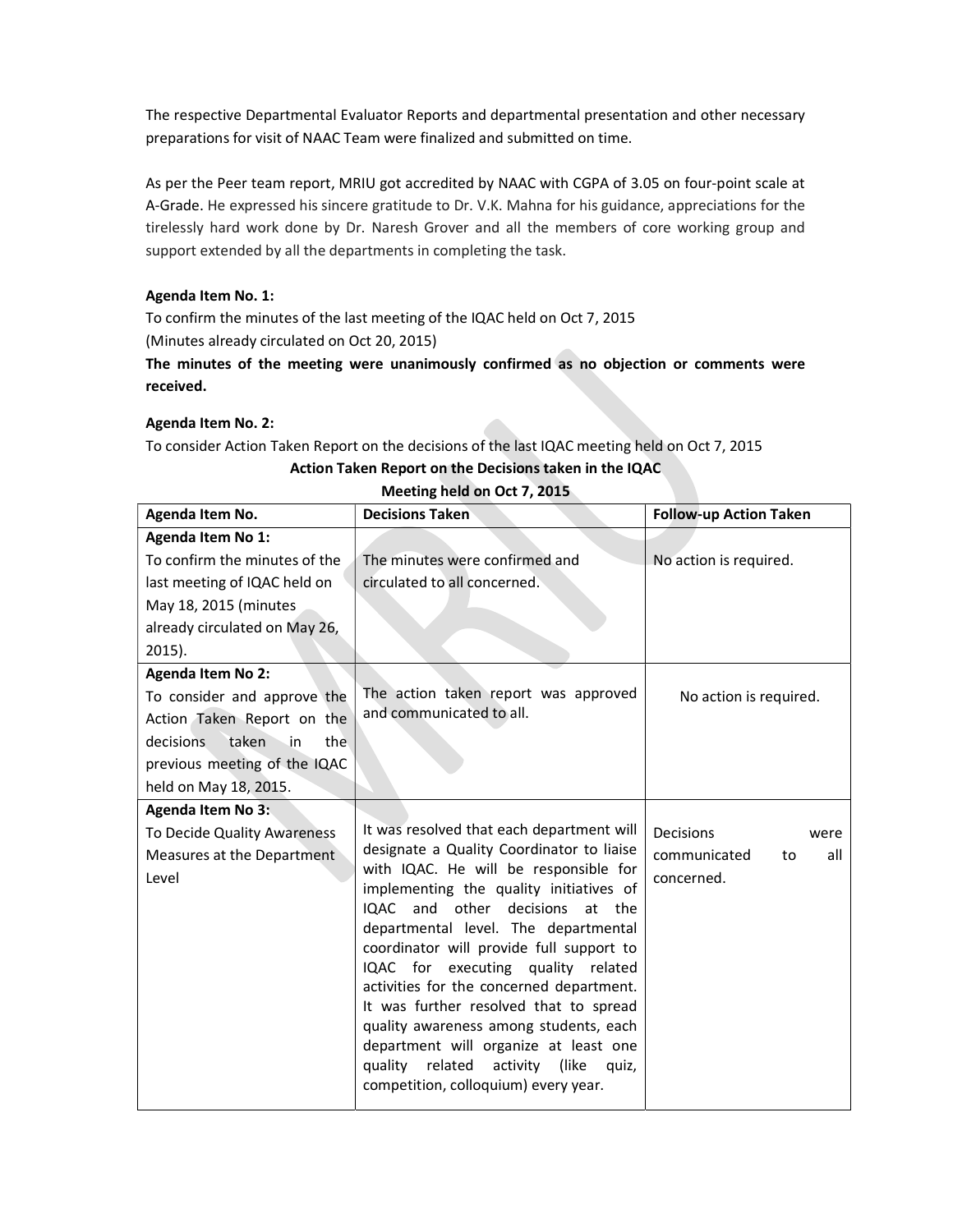| <b>Agenda Item No 4:</b><br>Establishment and Promotion<br>of<br>Quality<br>Circles<br>in<br>Departments                                          | It was decided that each department will<br>Quality Circles consisting<br>form<br>οf<br>employees<br>academics<br>in<br>and<br>administration (involving students as per<br>need) to discuss:<br>C. Specific<br>quality<br>issues<br>at<br>departmental level and to devise<br>solutions.<br>D. To suggest new quality initiatives for<br>improvement<br>continuous<br>in the<br>concerned department.                                                                                                                                                                                                                                                                                                                                                                                                                                                     | Decisions<br>were<br>communicated<br>all<br>to<br>concerned.       |
|---------------------------------------------------------------------------------------------------------------------------------------------------|------------------------------------------------------------------------------------------------------------------------------------------------------------------------------------------------------------------------------------------------------------------------------------------------------------------------------------------------------------------------------------------------------------------------------------------------------------------------------------------------------------------------------------------------------------------------------------------------------------------------------------------------------------------------------------------------------------------------------------------------------------------------------------------------------------------------------------------------------------|--------------------------------------------------------------------|
| <b>Agenda Item No 5:</b><br>Holding of Inter- and Intra-<br>institutional Seminars and<br>Workshops on Quality-Related<br>Themes                  | It was resolved that each department will<br>hold one seminar/ workshop on a quality-<br>related theme.                                                                                                                                                                                                                                                                                                                                                                                                                                                                                                                                                                                                                                                                                                                                                    | Decision conveyed to all<br>concerned for compliance.              |
| <b>Agenda Item No 6:</b><br>decide<br>Mechanism<br>for<br>To<br>Stakeholder Engagement<br>in<br>Quality<br>Assurance<br>at<br>Departmental Level. | It was decided that each department will<br>hold at least one meeting every year to<br>share quality issues and concerns with<br>stakeholders including industry experts,<br>alumni and parents.                                                                                                                                                                                                                                                                                                                                                                                                                                                                                                                                                                                                                                                           | Decision conveyed to all<br>for<br>further<br>concerned<br>action. |
| <b>Agenda Item No 7:</b><br>decide<br>discuss<br>and<br>To<br>modalities for Regular Result<br>Analysis in all Departments.                       | It was resolved that after receiving results<br>declared by the COE office at the end of<br>each semester, every department will<br>conduct a further result analysis to find<br>out the factors of low<br>academic<br>performance and failures, wherever they<br>exist. The result of the analysis should be<br>used for improving the quality of<br>teaching- learning processes and the<br>designing of bridge courses and remedial<br>classes. The analysis should be conducted<br>with the overall objective of improving<br>student performance in examinations. It<br>was further resolved that a proper<br>mechanism be established in each<br>department for the analysis which may<br>be conducted within two weeks of the<br>declaration of each end-semester exam<br>results. Departments will maintain the<br>records of the result analysis. | Decision conveyed to all<br>concerned<br>for<br>further<br>action. |

The report was approved and appreciated.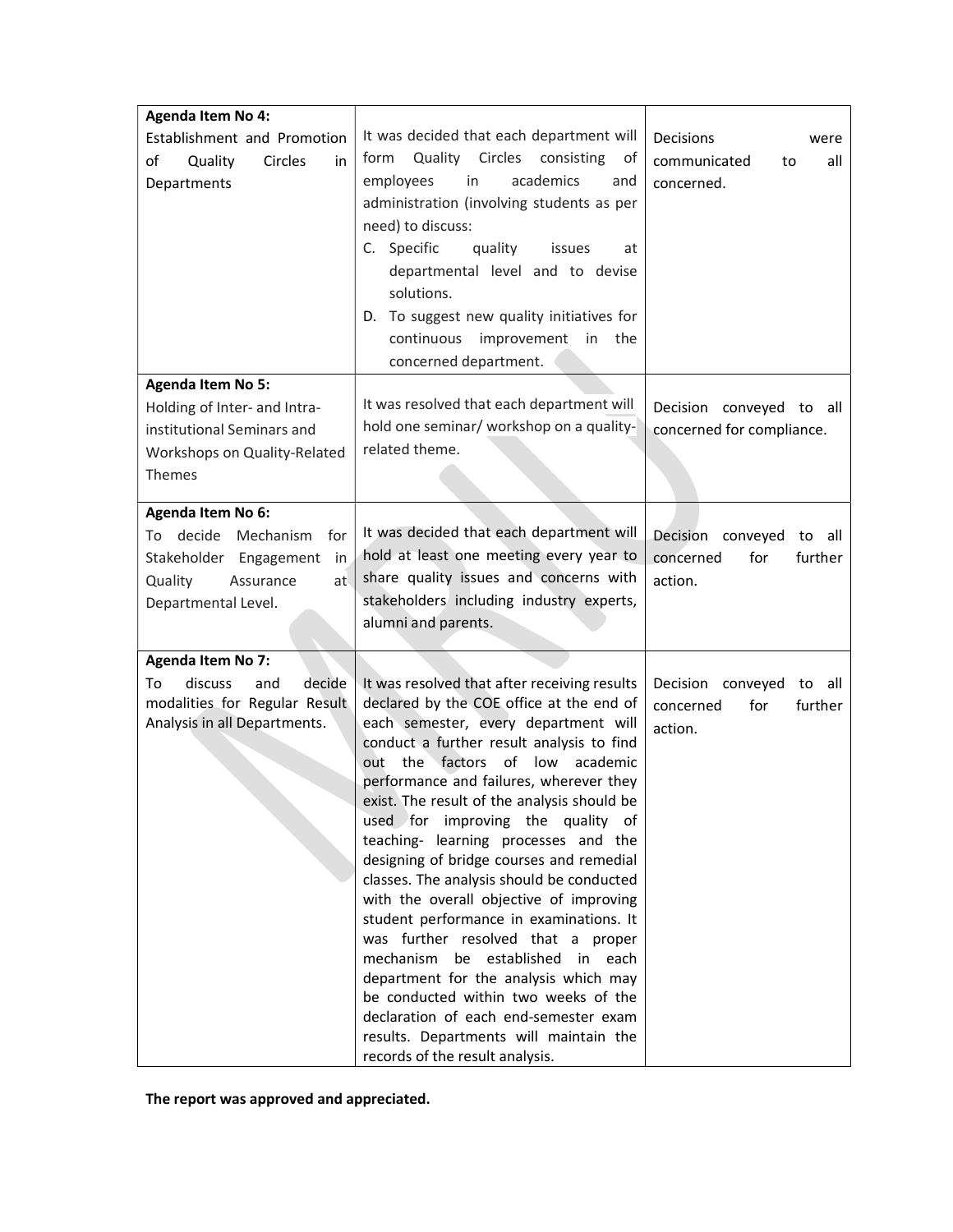## Agenda Item No. 3:

To present action plan of the IQAC, MRIU prepared for even semester (Jan-June 2016).

- FDP on Quality Assurance in Higher Education: Emerging Trends and approaches
- Workshop on Entrepreneurship Orientation
- Session on writing effective Research Proposals
- Session on planning effective Value-Added Courses
- Workshop on Six Sigma in Quality assurance
- Workshop on Experiential and Outcome-based Learning
- Awareness session Implementation of AAA for Quality Assurance
- Orientation Workshop on Quality Sustenance in Examination System-Setting Quality Question Papers
- Implementation and approval of guidelines for Academic and administrative audit of all departments of MRIU.
- Institutionalization of system of obtaining feedback from different stakeholders

The Action Plan was presented on table and discussed. The proposed activities are to be undertaken during even semester of AY 2015-16. Resolved that workshop based on Outcome Based Education (OBE) must be conducted across the University to have the clear understanding of the same. Further, it was resolved that the complete quality manual must be launched by the IQAC to have all policies at one place by the next year.

It was also suggested that action plan should be planned well before the start of Academic Year. The same will be put up by Coordinator/Director IQAC during the last meeting of previous Academic Year or first meeting of the Academic Year for further deliberation, so that outcomes can be reviewed in the last meeting of Academic Year.

## Agenda Item 4:

To draft the policy framework for Curriculum Design, Development and Review as per Outcome Based Education.

It was resolved that a committee of of following members to be constituted to draft the Policy for Curriculum Design, Development and Review:

- 1. Dr. Naresh Grover, Dean Academics-MRIU (Convener),
- 2. Dr Sarita Sachdeva, Professor-MRIU, and
- 3. Dr Deepti Dabbas, Assistant Professor-MRIU

Resolved that committee shall present the draft in next meeting of IQAC.

It was informed that the engineering departments have started following the curriculum structure as per Outcome Based Education; however, a policy shall be framed to have uniformity across the University.

The policy must include

 Setting up of Program Educational objectives (PEO's) in line with respective department's vision and mission; setting up of Program specific Outcomes (PSO's) apart from Program Outcomes (PO's) as defined by National Board of accreditation (NBA); procedures to define course outcomes (CO's); mapping criteria to map course outcomes with POs/PSOs;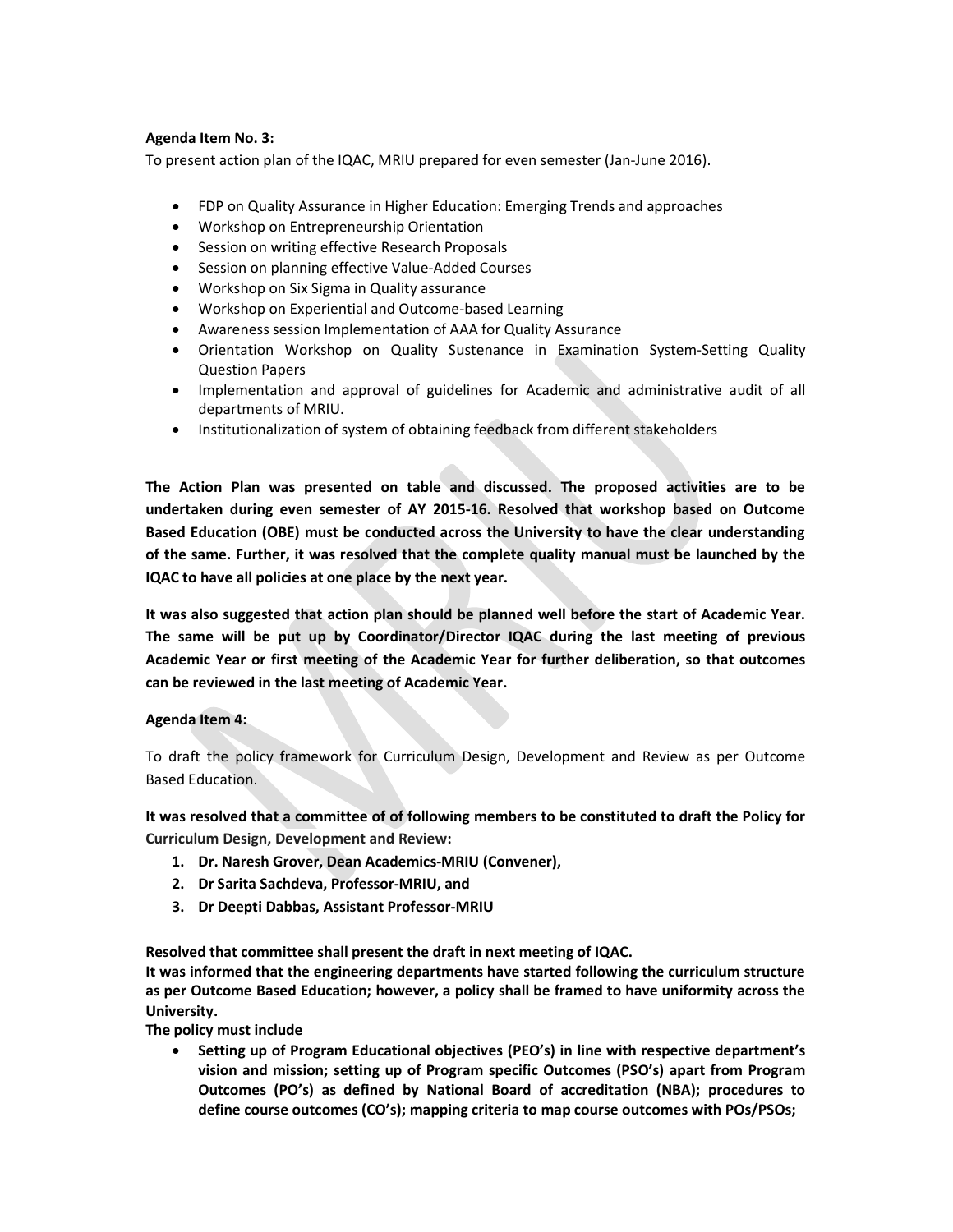- Plan of study: Study scheme format
- Process to design/revise the curriculum

### Agenda Item No. 5:

To draft the policy framework for teaching -learning and evaluation processes in Academic departments

Action: It was resolved that a committee of of following members to be constituted to draft the Policy for teaching-learning processes in departments:

- 1. Dr. V. K. Mahna (convener)
- 2. Dr. Chavi Bhargava Sharma, Professor-FMS-MRIU
- 3. Dr Geeta Nijhawan, Associate Professor-FET-MRIU

Resolved that the committee shall present the draft in next meeting of IQAC.

The policy must include detailed methodologies for teaching-learning with a shift from teachercentric to learner-centric pedagogies, identification of slow and advanced learners, conduct of remedial classes/bridge courses, continuous internal assessment and end semester assessment, inclusion of activities related to Problem Solving, Experiential and Participative learning, ICT usage and mechanism for evaluation of teaching-learning.

#### Agenda Item No. 6:

To draft the Policy framework for Value Added Courses along with the Standard Operating Procedures in order to have a stream-lined process.

Dr. Naresh Grover (Dean Academics, MRIU) apprised the house about introduction of non-credit Value-Added Courses across the University as per the suggestions of Peer Team of NAAC. He emphasized on framing a Policy and standard set of Procedures wrt enrollment, duration, certification of Value-added courses.

It was resolved that a committee of following members to be constituted to draft the Policy for Value Added Courses across the University:

- 1. Dr. Naresh Grover, Dean Academics-MRIU
- 2. Dr. Leena G., Professor-MRIU
- 3. Ms. Rashmi Agrawal. Associate Professor-MRIU

Resolved that the committee shall present the draft in next meeting of IQAC. Agenda Item No. 7:

To devise a Policy and uniform standard operating procedures for Student Mentoring system at MRIU.

Resolved that although academic departments at MRIU already have a well-versed system for student mentoring, further a committee shall be constituted to frame a policy and devise uniform standard operating procedures for mentoring system.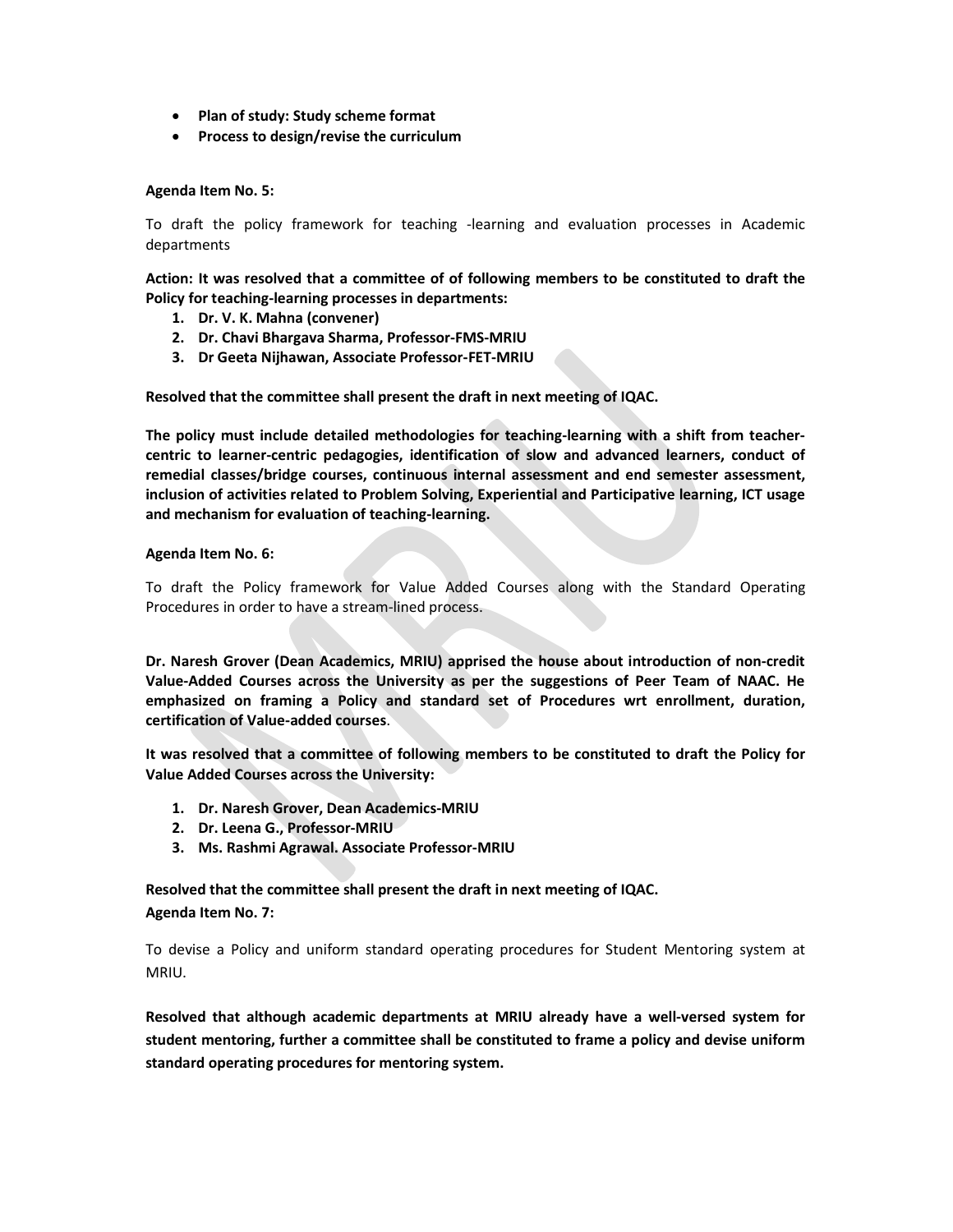It was decided that a three-member committee Dr. Chavi-Professor MRIU, Dr. Suresh Kumar-Professor MRIU, Ms. Gurjeet Kaur- HoD, N&D shall submit the draft of Policy and SoPs on student mentoring system which shall be followed at the University level after subsequent approval.

#### Agenda Item No. 8:

To consider the updates on admissions made in AY2015-16.

The members were apprised about the status of admissions for AY2015-16 by Registrar, MRIU. The updates were noted by the members. It was resolved that the Admission report of the year to be presented during the next meeting of IQAC.

It was also resolved that examination report and Annual Report of the University for AY 2014-15 also to be presented during the next meeting of IQAC.

#### Agenda Item No. 9:

To discuss the Academic Calendar of even semester of AY2015-16 for perusal and approval of IQAC members. Annexure I

Academic Calendar for even semester of AY2015-16 was presented by Dr. Naresh Grover (Dean Academics, MRIU). Academic calendar was approved by the IQAC members to be shared with the Department Heads and Central Units for further actions.

Agenda Item No. 10:

To apprise the members about the result of NAAC inspection held in Oct 2015.

It was informed that the executive committee of the National Assessment and Accreditation Council on the recommendation of the duly appointed Peer Team has declared the MRIU as accredited with CGPA of 3.05 on four-point scale at A Grade on Nov 16, 2020 and is valid up to Nov 15, 2020. The certificate of Accreditation was shared with the members.

It was resolved to put on record the appreciations for the tirelessly hard work done by Dr. Naresh Grover and all the members of core working group and support extended by all the departments in completing the task under the guidance of Dr. V.K. Mahna.

## Agenda Item No. 11:

To draft the Policy and Procedures for Student Placements.

It was resolved that a committee of of following members to be constituted to draft the Policy and Procedures for Student Placements:

- 1. Dr. M. K. Soni (Convener),
- 2. Dr. S. S. Tyagi, Professor-MRIU, and
- 3. Ms. Rakhi Pruthi, General Manager-CRC

Resolved that the committee shall present the draft in next meeting of IQAC.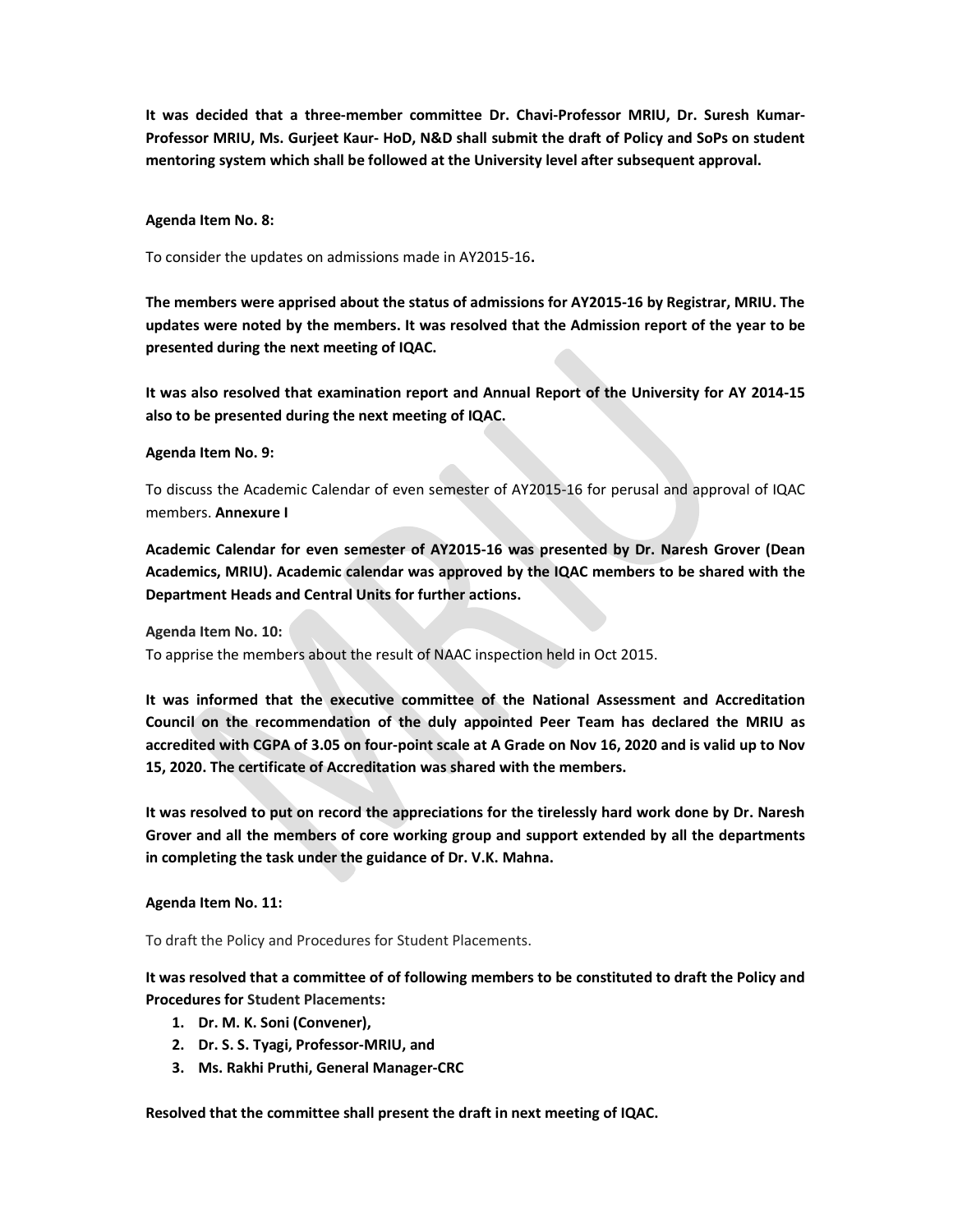#### Agenda Item No. 12:

To draft the Policy and Standard Procedures for feedback system from all stakeholders.

It was pointed out by Director-IQAC that although there is a formalized process for taking the feedback from all the stakeholders in respect of Curricula, Administrative Support and other facilities available in the campus, there is a need to have documented policy in place for complete feedback system from all the stakeholders.

It was therefore resolved that a committee of of following members to be constituted to draft the Policy and Standard Procedures for feedback system from all stakeholders and shall present the draft in next meeting of IQAC:

- 1. Dr. Naresh Grover (Convener),
- 2. Ms. Rashmi Agrawal, Associate Professor-MRIU,
- 3. Ms. Rakhi Pruthi, General Manager CRC

#### Agenda Item No. 13:

Any other item with the permission of chair.

#### No item was presented under the head.

In the concluding note Dr. Naresh Grover emphasized that departments must work progressively towards adoption of the concept of Outcome-Based Education. Dr. Grover also emphasized that MRIU should come up with an Institutional Strategic Plan which was duly endorsed by Dr. N C Wadhwa (Vice-Chancellor, MRIU).

It was resolved that a committee of the following be constituted to draft a document related to Institutional Strategic Plan for coming years and to present the same in the upcoming meeting of Planning and Monitoring Board for perusal and review.

- 1. Dr. V K Mahna (PVC, MRIU)
- 2. Dr. M K Soni (ED and Dean-FET)
- 3. Dr. Naresh Grover (Dean Academics, MRIU)
- 4. Dr. G L Khanna (Professor, FAS)

Dr Sandeep Grover suggested that IQAC should also take initiative to formulize other policies and standard processes also like: Library Usage, IT Usage and Maintenance, Infrastructure and maintenance, faculty and Staff welfare, Conduct Rules for faculty students and staff. Vice Chancellor asked Director IQAC to come up with the agenda items pertaining to these policies and processes in the next meeting.

The meeting ended to the vote of thanks to the chair.

 $-Sd/$ - $Sd/$ Director IQAC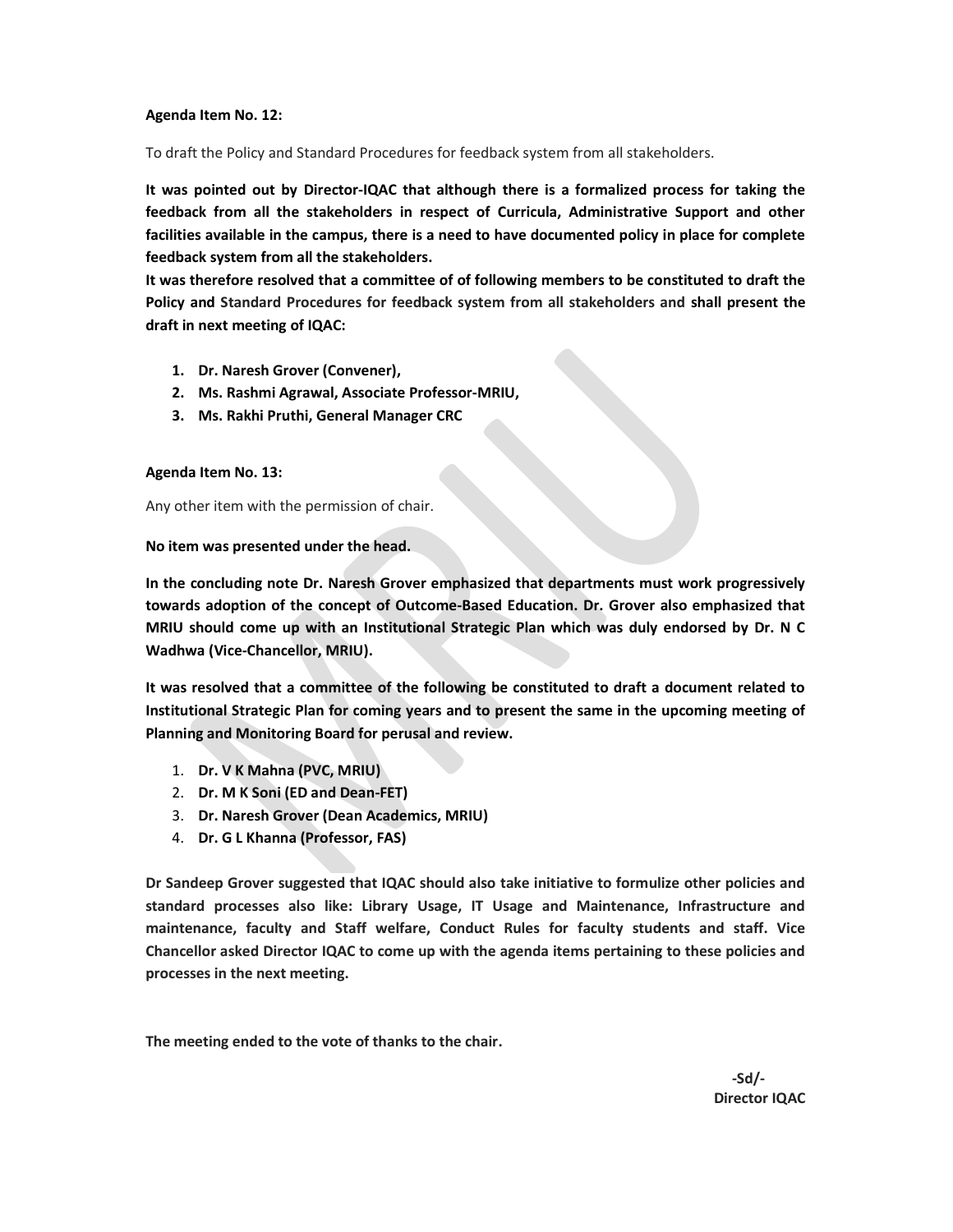|  |  |  | Action Taken Report on the Decisions taken in the IQAC |
|--|--|--|--------------------------------------------------------|
|--|--|--|--------------------------------------------------------|

| Agenda Item No.                 | <b>Decisions Taken</b>                     | <b>Follow-up Action Taken</b> |
|---------------------------------|--------------------------------------------|-------------------------------|
| Agenda Item No 1:               |                                            |                               |
| To confirm the minutes of the   | The minutes were confirmed and             | No action is required.        |
| last meeting of IQAC held on    | circulated to all concerned.               |                               |
| Oct 7, 2015 (minutes already    |                                            |                               |
| circulated on Oct 20, 2015).    |                                            |                               |
| <b>Agenda Item No 2:</b>        |                                            |                               |
| To consider and approve the     | The action taken report was approved       | No action is required.        |
| Action Taken Report on the      | and communicated to all.                   |                               |
| taken<br>decisions<br>in<br>the |                                            |                               |
| previous meeting of the IQAC    |                                            |                               |
| held on Oct 7, 2015.            |                                            |                               |
| <b>Agenda Item No 3:</b>        |                                            |                               |
| To present action plan of the   | The Action Plan was presented on table     | Decision was shared with all  |
| IQAC, MRIU prepared for even    | and discussed. The proposed activities     | concerned.                    |
| semester (Jan-June 2016).       | are to be undertaken during even           | Different Policies are being  |
|                                 | semester of AY 2015-16. Resolved that      | framed to be included in the  |
|                                 | workshops based on Outcome Based           | Quality manual.               |
|                                 | Education must be conducted across the     |                               |
|                                 | clear<br>University to<br>have<br>the      |                               |
|                                 | understanding of the same. Further, it     |                               |
|                                 | was resolved that the complete quality     |                               |
|                                 | manual must be launched by the IQAC to     |                               |
|                                 | have all policies at one place by the next |                               |
|                                 | year.                                      |                               |
|                                 |                                            |                               |
| <b>Agenda Item No 4:</b>        |                                            |                               |
| To draft the policy framework   | It was resolved that a committee of of     | Draft policy for Curriculum   |
| Curriculum<br>for<br>Design,    | following members to be constituted to     | Design, Development and       |
| Development and Review as       | draft the Policy for Curriculum Design,    | Review was received and is    |
| Outcome<br>per<br>Based         | Development and Review:                    | presented<br>separate<br>as   |
| Education.                      | Dr. Naresh Grover (convener),<br>1.        | Agenda Item No. 3.            |
|                                 | Dr Sarita Sachdeva, Professor-MRIU,<br>2.  |                               |
|                                 | and                                        |                               |
|                                 | 3.<br>Dr<br>Dabbas,<br>Deepti<br>Assistant |                               |
|                                 | Professor-MRIU                             |                               |
|                                 | Resolved that committee shall present      |                               |
|                                 | the draft in next meeting of IQAC.         |                               |
|                                 | It was informed that the engineering       |                               |
|                                 | departments have started following the     |                               |
|                                 | curriculum structure as per Outcome        |                               |
|                                 | based education, however, a policy shall   |                               |
|                                 | be framed to have uniformity across the    |                               |
|                                 | University.                                |                               |
|                                 | The policy must include                    |                               |
|                                 | Setting up of Program Educational          |                               |
|                                 | objectives (PEO's) in line with            |                               |
|                                 | respective department's vision and         |                               |
|                                 | mission; setting up of Program             |                               |

Meeting held on Dec 23, 2015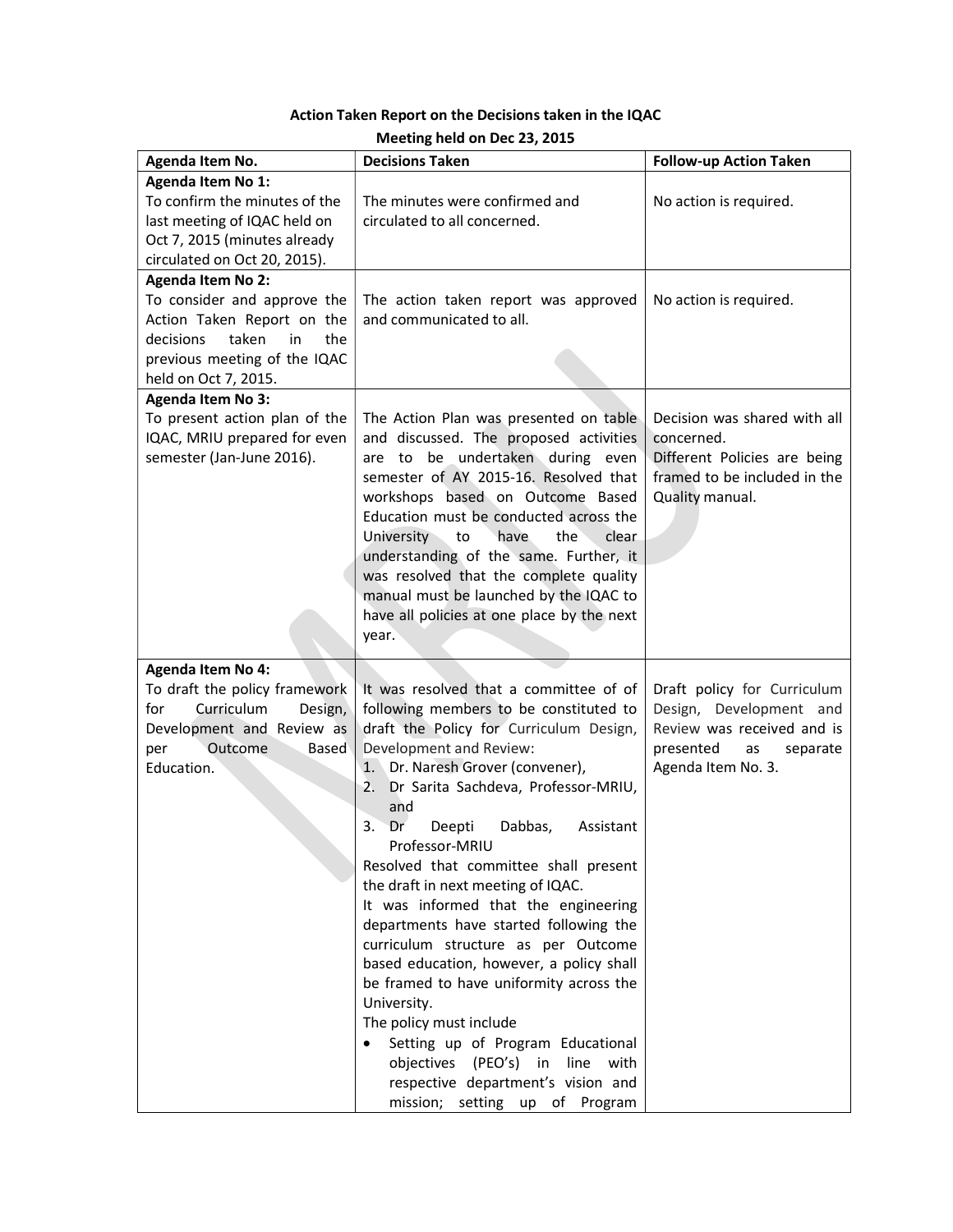|                                                                                                                                                         | specific Outcomes (PSO's) apart from<br>Program Outcomes (PO's) as defined<br>by National Board of accreditation<br>(NBA); procedures to define course<br>outcomes (CO's); mapping criteria to<br>map<br>course<br>outcomes<br>with<br>POs/PSOs;<br>Plan of study: Study scheme format<br>٠<br>Process<br>to<br>design/revise<br>the<br>curriculum                                                                                                                                                                                                                                                                                                                                                                                                                                                                                                                                                                                |                                                                                                                                             |
|---------------------------------------------------------------------------------------------------------------------------------------------------------|-----------------------------------------------------------------------------------------------------------------------------------------------------------------------------------------------------------------------------------------------------------------------------------------------------------------------------------------------------------------------------------------------------------------------------------------------------------------------------------------------------------------------------------------------------------------------------------------------------------------------------------------------------------------------------------------------------------------------------------------------------------------------------------------------------------------------------------------------------------------------------------------------------------------------------------|---------------------------------------------------------------------------------------------------------------------------------------------|
| <b>Agenda Item No 5:</b>                                                                                                                                |                                                                                                                                                                                                                                                                                                                                                                                                                                                                                                                                                                                                                                                                                                                                                                                                                                                                                                                                   |                                                                                                                                             |
| To draft the policy framework<br>for teaching -learning<br>and<br>evaluation<br>processes<br>in.<br>Academic departments                                | It was resolved that a committee of of<br>following members to be constituted to<br>draft the Policy for teaching-learning<br>processes in departments:<br>Dr. V. K. Mahna (convener),<br>1.<br>2. Dr. Chavi Bhargava<br>Sharma,<br>Professor-FMS-MRIU<br>3. Dr Geeta Nijhawan, Associate<br>Professor-FET-MRIU<br>Resolved that the committee shall<br>present the draft in next meeting of<br>IQAC.<br>policy<br>include<br>detailed<br>The<br>must<br>methodologies for teaching-learning with<br>a shift from teacher-centric to learner-<br>centric pedagogies, identification of slow<br>advanced learners,<br>and<br>conduct of<br>remedial<br>classes/bridge<br>courses,<br>continuous internal assessment and end<br>inclusion<br>semester<br>assessment,<br>οf<br>activities related to Problem Solving,<br>Experiential and Participative learning,<br>ICT usage and mechanism for evaluation<br>of teaching-learning. | Draft policy for Teaching,<br>Learning and Evaluation was<br>received and is presented as<br>separate Agenda Item No. 4.                    |
| Agenda Item No. 6:                                                                                                                                      |                                                                                                                                                                                                                                                                                                                                                                                                                                                                                                                                                                                                                                                                                                                                                                                                                                                                                                                                   |                                                                                                                                             |
| To draft the Policy framework<br>for Value Added Courses along<br>with the Standard Operating<br>Procedures in order to have a<br>stream-lined process. | Dr. Naresh Grover (Dean Academics,<br>MRIU)<br>apprised<br>the<br>house<br>about<br>introduction of non-credit Value-Added<br>Courses across the University as per the<br>suggestions of Peer Team of NAAC. He<br>emphasized on framing a Policy and<br>standard<br>set<br>of<br>Procedures<br>wrt<br>enrollment, duration, certification of<br>Value-added courses.<br>It was resolved that a committee of<br>following members to be constituted to<br>draft the Policy for Value Added Courses<br>across the University:<br>1. Dr.<br>Naresh<br>Grover,<br>Dean<br>Academics-MRIU                                                                                                                                                                                                                                                                                                                                              | Draft policy and procedures<br>for Value Added Courses<br>received<br>and<br>was<br>is<br>presented<br>as<br>separate<br>Agenda Item No. 5. |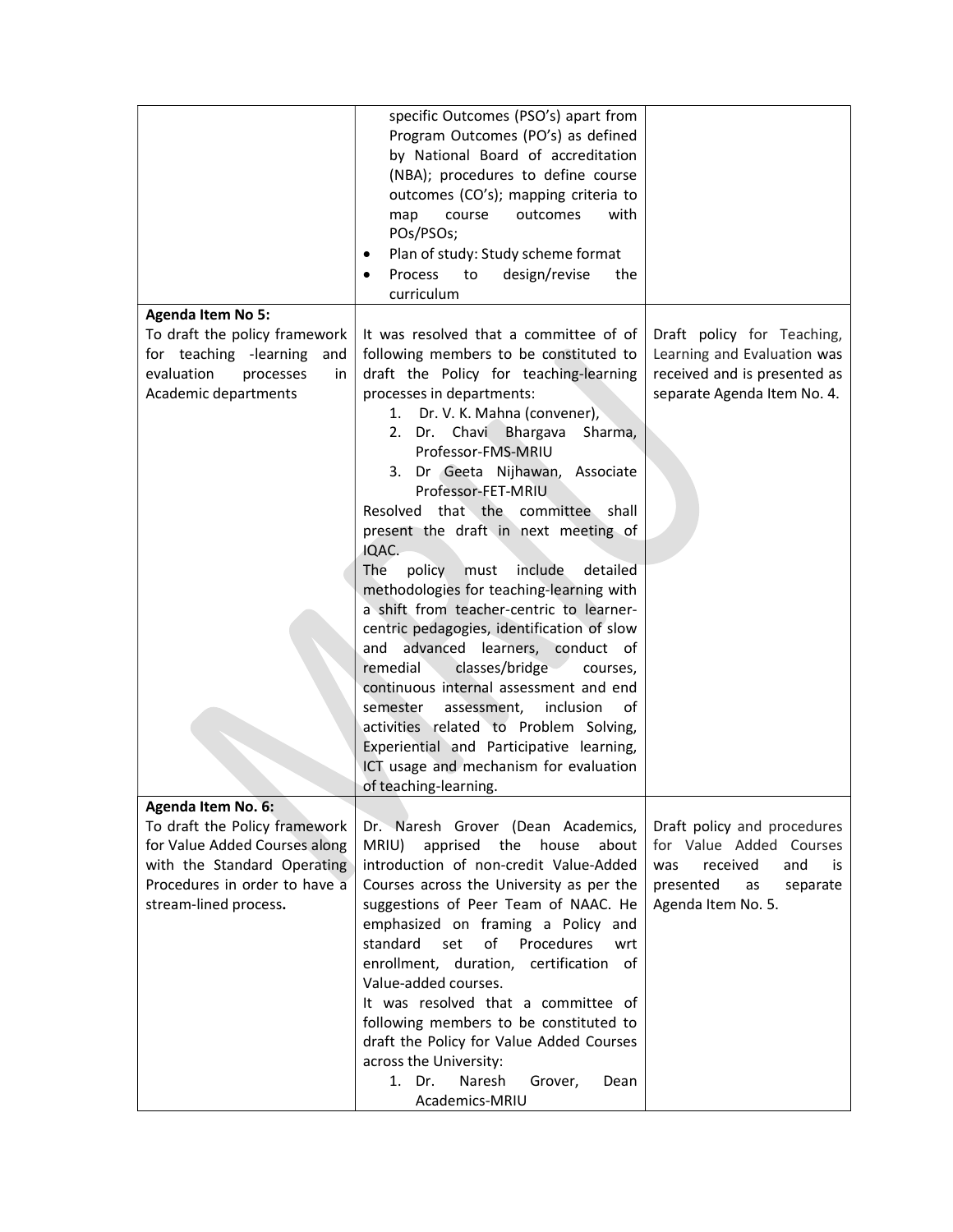|                                                                                                                                                   | 2. Dr. Leena G., Professor-MRIU<br>3. Ms. Rashmi Agrawal. Associate<br>Professor-MRIU<br>Resolved that the committee shall<br>present the draft in next meeting of<br>IQAC.                                                                                                                                                                                                                                                                                                                                                                                                                             |                                                                                                                                                                                                                           |
|---------------------------------------------------------------------------------------------------------------------------------------------------|---------------------------------------------------------------------------------------------------------------------------------------------------------------------------------------------------------------------------------------------------------------------------------------------------------------------------------------------------------------------------------------------------------------------------------------------------------------------------------------------------------------------------------------------------------------------------------------------------------|---------------------------------------------------------------------------------------------------------------------------------------------------------------------------------------------------------------------------|
| <b>Agenda Item No. 7:</b><br>To devise a Policy and uniform<br>standard<br>operating<br>for<br>Student<br>procedures<br>Mentoring system at MRIU. | Resolved<br>that<br>although<br>academic<br>departments at MRIU already have a<br>well-versed<br>for<br>system<br>student<br>mentoring, further a committee shall be<br>constituted to frame a policy and devise<br>uniform standard operating procedures<br>for mentoring system.<br>It was decided that a three-member<br>committee Dr. Chavi-Professor MRIU, Dr.<br>Suresh Kumar-Professor MRIU,<br>Ms.<br>Gurjeet Kaur- HoD, N&D shall submit the<br>draft of Policy and SoPs on student<br>which shall<br>mentoring system<br>be<br>followed at the University level after<br>subsequent approval. | Draft Policy and procedures<br>student<br>mentoring<br>for<br>system were received and<br>are presented as separate<br>Agenda Item No. 6.                                                                                 |
| <b>Agenda Item No. 8:</b><br>To consider the updates on<br>admissions made in AY2015-<br>16.                                                      | The members were apprised about the<br>status of admissions for AY2015-16 by<br>Registrar, MRIU. The updates were noted<br>by the members. It was resolved that the<br>Admission report of the year to be<br>presented during the next meeting of<br>IQAC.<br>It was also resolved that examination<br>report and Annual report of the<br>University for AY2014-15 also to be<br>presented during the next meeting of<br>IQAC.                                                                                                                                                                          | Admission<br>for<br>report<br>AY2015-16<br>along<br>with<br>Examination<br>and<br>report<br>Annual<br>report<br>the<br>οf<br>University for AY2014-15<br>have been received and are<br>presented as Agenda Item<br>No. 7. |
| Agenda Item No. 9:<br>discuss the Academic<br>To<br>Calendar of even semester of<br>AY2015-16 for perusal and<br>approval of IQAC members.        | Academic Calendar for even semester of<br>AY2015-16 was presented by Dr. Naresh<br>Academics,<br>Grover<br>(Dean<br>MRIU).<br>Academic calendar was approved by the<br>IQAC members to be shared with the<br>Department Heads and Central Units for<br>further actions.                                                                                                                                                                                                                                                                                                                                 | Academic<br>Approved<br>Calendar<br>for<br>the<br>even<br>semester of AY2015-16 was<br>shared with all concerned<br>for further actions.                                                                                  |
| Agenda Item No. 10:<br>To apprise the members about<br>the result of NAAC inspection<br>held in Oct 2015.                                         | It was informed that the executive<br>committee of the National assessment<br>Accreditation<br>and<br>Council<br>the<br>on                                                                                                                                                                                                                                                                                                                                                                                                                                                                              | The information was shared<br>with all concerned.                                                                                                                                                                         |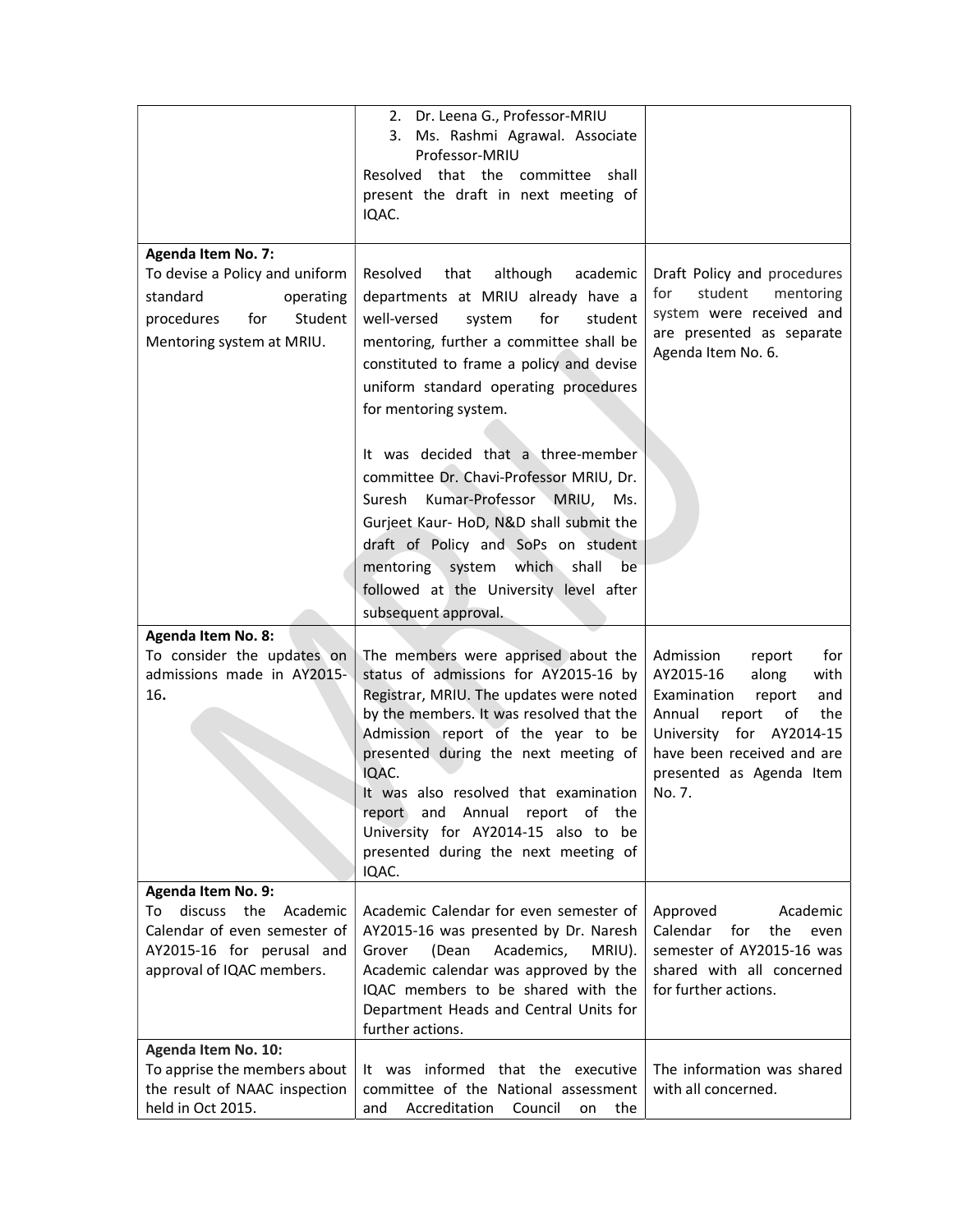|                                                                                                                | recommendation of the duly appointed<br>Peer Team has declared the MRIU as<br>accredited with CGPA of 3.05 on four-<br>point scale at A Grade on Nov 16, 2020<br>and is valid up to Nov 15, 2020. The<br>certificate of Accreditation was shared<br>with the members.<br>It was resolved to put on record the<br>appreciations for the tirelessly hard work<br>done by Dr. Naresh Grover and all the<br>members of core working group and<br>support extended by all the departments<br>in completing the task under the<br>guidance of Dr. V.K. Mahna. |                                                                                                                                                                                                                                                                 |
|----------------------------------------------------------------------------------------------------------------|---------------------------------------------------------------------------------------------------------------------------------------------------------------------------------------------------------------------------------------------------------------------------------------------------------------------------------------------------------------------------------------------------------------------------------------------------------------------------------------------------------------------------------------------------------|-----------------------------------------------------------------------------------------------------------------------------------------------------------------------------------------------------------------------------------------------------------------|
|                                                                                                                |                                                                                                                                                                                                                                                                                                                                                                                                                                                                                                                                                         |                                                                                                                                                                                                                                                                 |
| Agenda Item No. 11:<br>To draft the<br>Policy<br>and<br>Procedures<br>for<br>Student<br>Placements.            | It was resolved that a committee of of<br>following members to be constituted to<br>draft the Policy and Procedures for<br><b>Student Placements:</b><br>1. Dr. M. K. Soni (Convener),<br>2. Dr. S. S. Tyagi, Professor-MRIU,<br>and<br>3. Ms.<br>Rakhi<br>Pruthi,<br>General<br>Manager-CRC<br>Resolved that the<br>committee shall<br>present the draft in next meeting of<br>IQAC.                                                                                                                                                                   | Draft<br>presented<br>is<br>as<br>separate Agenda Item No.<br>13.                                                                                                                                                                                               |
| <b>Agenda Item No. 12:</b>                                                                                     |                                                                                                                                                                                                                                                                                                                                                                                                                                                                                                                                                         |                                                                                                                                                                                                                                                                 |
| To draft the Policy<br>and<br>Standard<br>Procedures<br>for<br>feedback<br>system from<br>all<br>stakeholders. | therefore resolved that<br><b>was</b><br>.lt.<br>a a<br>committee of of following members to be<br>constituted to draft the Policy and<br>Standard Procedures for feedback system<br>from all stakeholders and shall present<br>the draft in next meeting of IQAC:                                                                                                                                                                                                                                                                                      | Draft<br>is<br>presented<br>as<br>separate Agenda Item                                                                                                                                                                                                          |
|                                                                                                                | 1. Dr. Naresh Grover (Convener),<br>2. Ms. Rashmi Agrawal, Associate<br>Professor-MRIU,<br>Rakhi<br><b>3.</b> Ms.<br>Pruthi,<br>General<br>Manager-CRC                                                                                                                                                                                                                                                                                                                                                                                                  |                                                                                                                                                                                                                                                                 |
| Agenda Item No. 13<br>Any other item with the<br>permission of chair.                                          | Dr. Grover emphasized that MRIU should<br>come up with an Institutional Strategic<br>Plan which was duly endorsed by Dr. N C<br>Wadhwa (Vice-Chancellor, MRIU).<br>It was resolved that a committee of the<br>following be constituted to draft a<br>document<br>related<br>to<br>Institutional<br>Strategic Plan for coming years and to                                                                                                                                                                                                               | draft<br>of<br><b>The</b><br>Institution<br>Strategic<br>Plan<br>for<br>the<br>upcoming years<br>shall be<br>presented by the committee<br>members in the upcoming<br>meeting of Planning and<br>Monitoring Board scheduled<br>for 14 <sup>th</sup> March 2016. |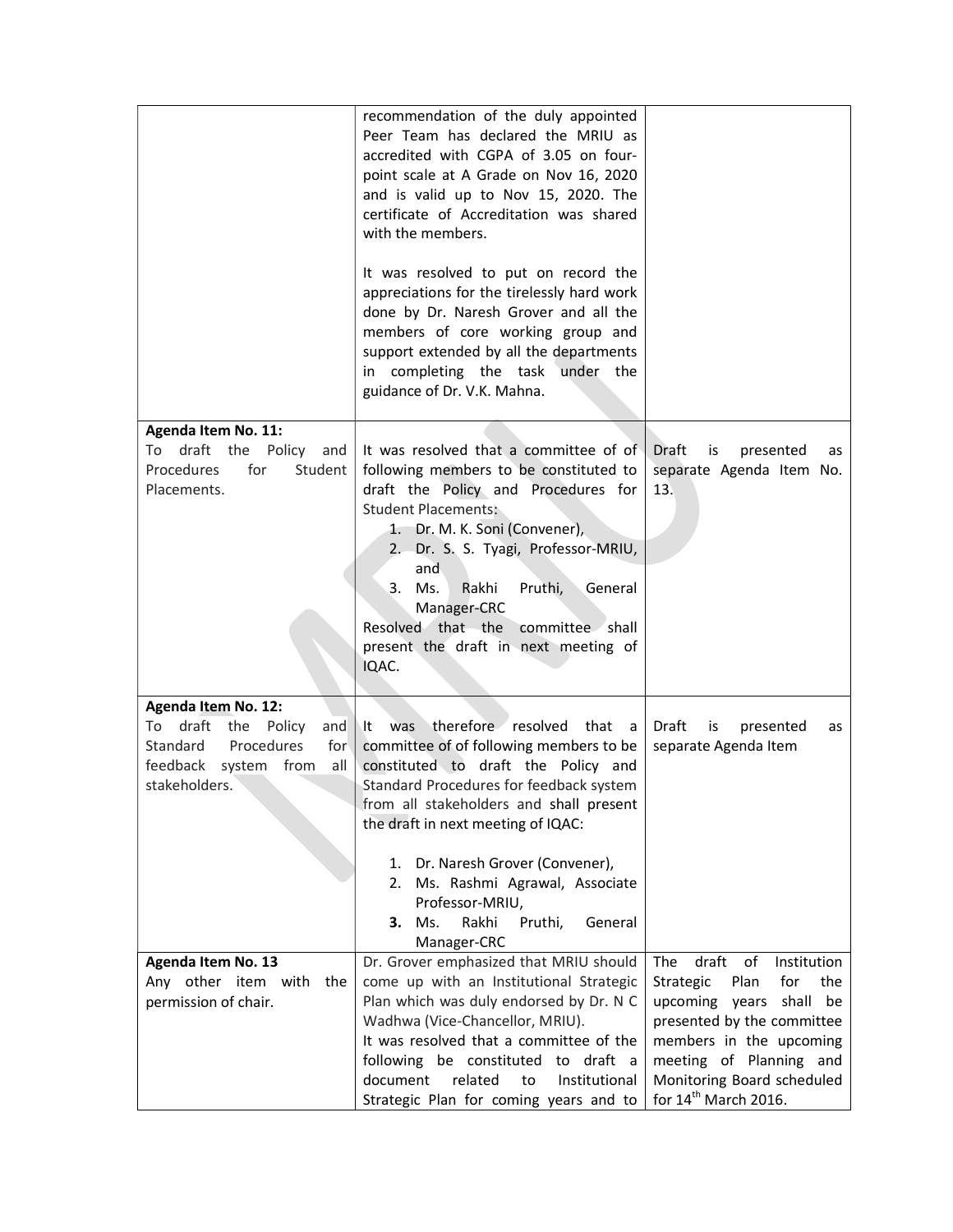| present the same in the upcoming<br>meeting of Planning and Monitoring<br>Board for perusal and review.<br>1. Dr. V K Mahna (PVC, MRIU)<br>2. Dr. M K Soni (ED and Dean-FET)<br>Dr. Naresh Grover<br>(Dean<br>3.<br>Academics, MRIU)<br>4. Dr. G L Khanna (Professor, FAS)                                                                                                                                                                          |                                                                                                                                                                                                                                                                                                                 |
|-----------------------------------------------------------------------------------------------------------------------------------------------------------------------------------------------------------------------------------------------------------------------------------------------------------------------------------------------------------------------------------------------------------------------------------------------------|-----------------------------------------------------------------------------------------------------------------------------------------------------------------------------------------------------------------------------------------------------------------------------------------------------------------|
| Dr Sandeep Grover suggested that IQAC<br>should also take initiative to formulize<br>other policies and standard processes<br>also like: Library Usage, IT Usage and<br>Maintenance, Infrastructure and<br>maintenance, faculty and Staff welfare,<br>Conduct Rules for faculty students and<br>staff. Vice Chancellor asked Director IQAC<br>to come up with the agenda items<br>pertaining to these policies and processes<br>in the next meeting | Policies<br>Procedures<br>and<br>pertaining to Library Usage,<br>IT Usage and Maintenance,<br>Infrastructure<br>and<br>maintenance, faculty and<br>Staff welfare, Conduct Rules<br>for faculty students and staff<br>have been put up as<br>separate Agenda Items 9,<br>10A, 10B, 11A and 11 B<br>respectively. |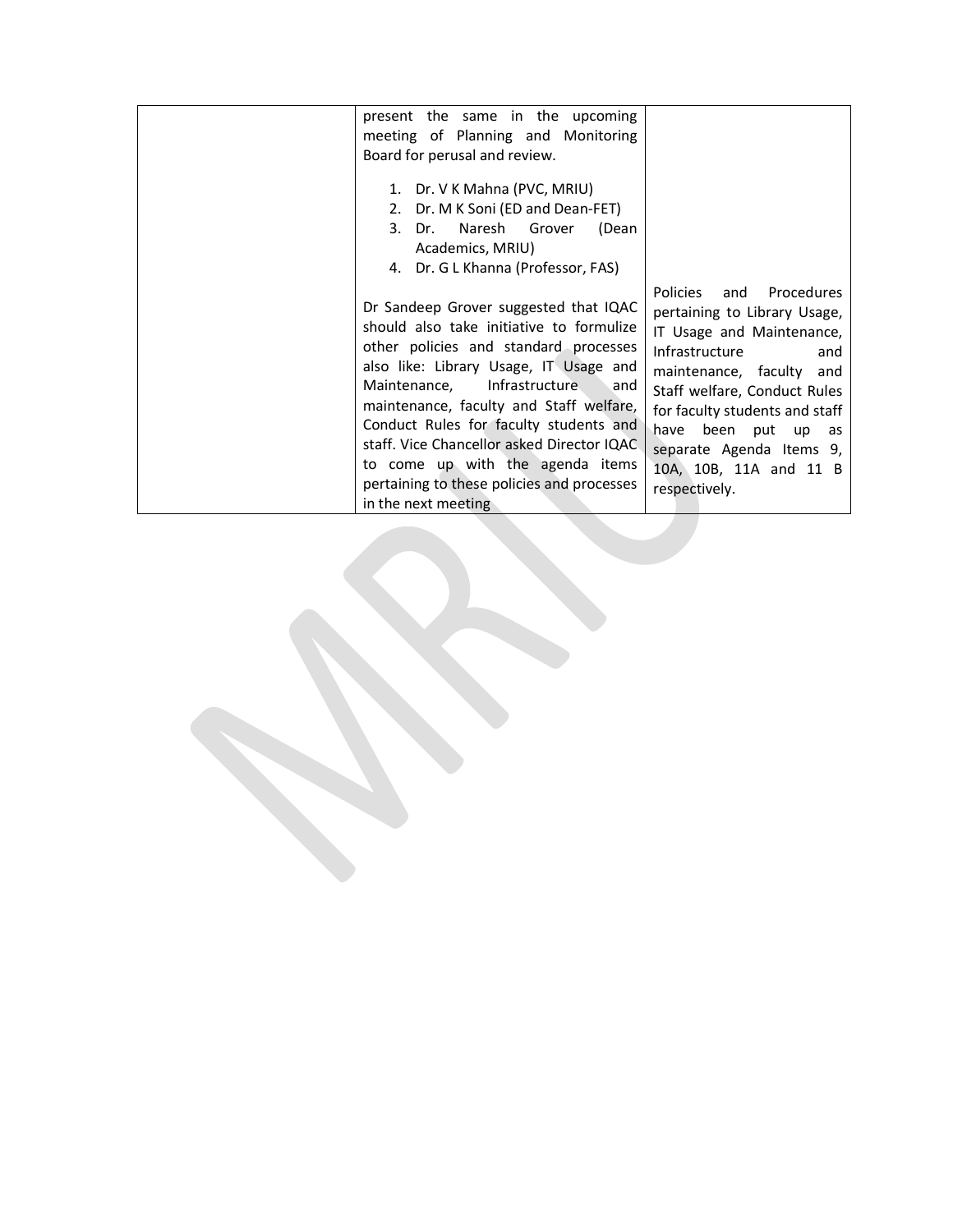

#### MANAV RACHNA INTERNATIONAL UNIVERSITY

## (DEEMED TO BE UNIVERSITY)

Proceedings for the Meeting of the IQAC held on March 18, 2016 at 2.30 PM in the Board Room of A-Block, MRIU

The following members attended the meeting:

- Dr. N. C. Wadhwa, Vice-Chancellor
- Dr V.K. Mahna, PVC
- Dr M. M. Kathuria, Management Representative
- Dr M. K. Soni, ED & Dean FET
- Dr Naresh Grover,Dean Academics
- Dr G. L. Khanna, Dean, FAS
- Dr Chavi Bhargava, Dean FMS
- Dr Anil Sarin, Professor FCBS
- Prof I. K. Kilam, DSW
- Dr Sarita Sachdeva, HOD- Biotechnology
- Ms Gurjeet Chawla, HOD-N & D
- Dr Pradeep Varshney, Professor, FET
- Ms Rashmi Agrawal,HOD, FCA
- Mr K. C. Dadhwal, Registrar, MRIU
- Dr Babu Ram, Professor, FCA
- Mr Navdeep Chawla, Industrialist
- Mr S.K. Jain, Industrialist
- Prof. Sandeep Grover, Civil Society Representative
- Dr. Geeta Nijhawan, Associate Professor, FET
- Dr Suresh Bedi, Director, IQAC

The proceedings for the meeting are as follows:

## Agenda Item No. 1:

To confirm the minutes of the last meeting of the IQAC held on Dec 23, 2015 (Minutes already circulated on Dec 29, 2015)

The minutes of the meeting were unanimously confirmed as no objection or comments were received.

## Agenda Item No. 2:

To consider Action Taken Report on the decisions of the last IQAC meeting held on Dec 23, 2015.

| Agenda Item No.               | <b>Decisions Taken</b>         | <b>Follow-up Action Taken</b> |
|-------------------------------|--------------------------------|-------------------------------|
| Agenda Item No 1:             |                                |                               |
| To confirm the minutes of the | The minutes were confirmed and | No action is required.        |
| last meeting of IQAC held on  | circulated to all concerned.   |                               |
| Oct 7, 2015 (minutes already  |                                |                               |
| circulated on Oct 20, 2015).  |                                |                               |

## Action Taken Report on the Decisions taken in the IQAC Meeting held on Dec 23, 2015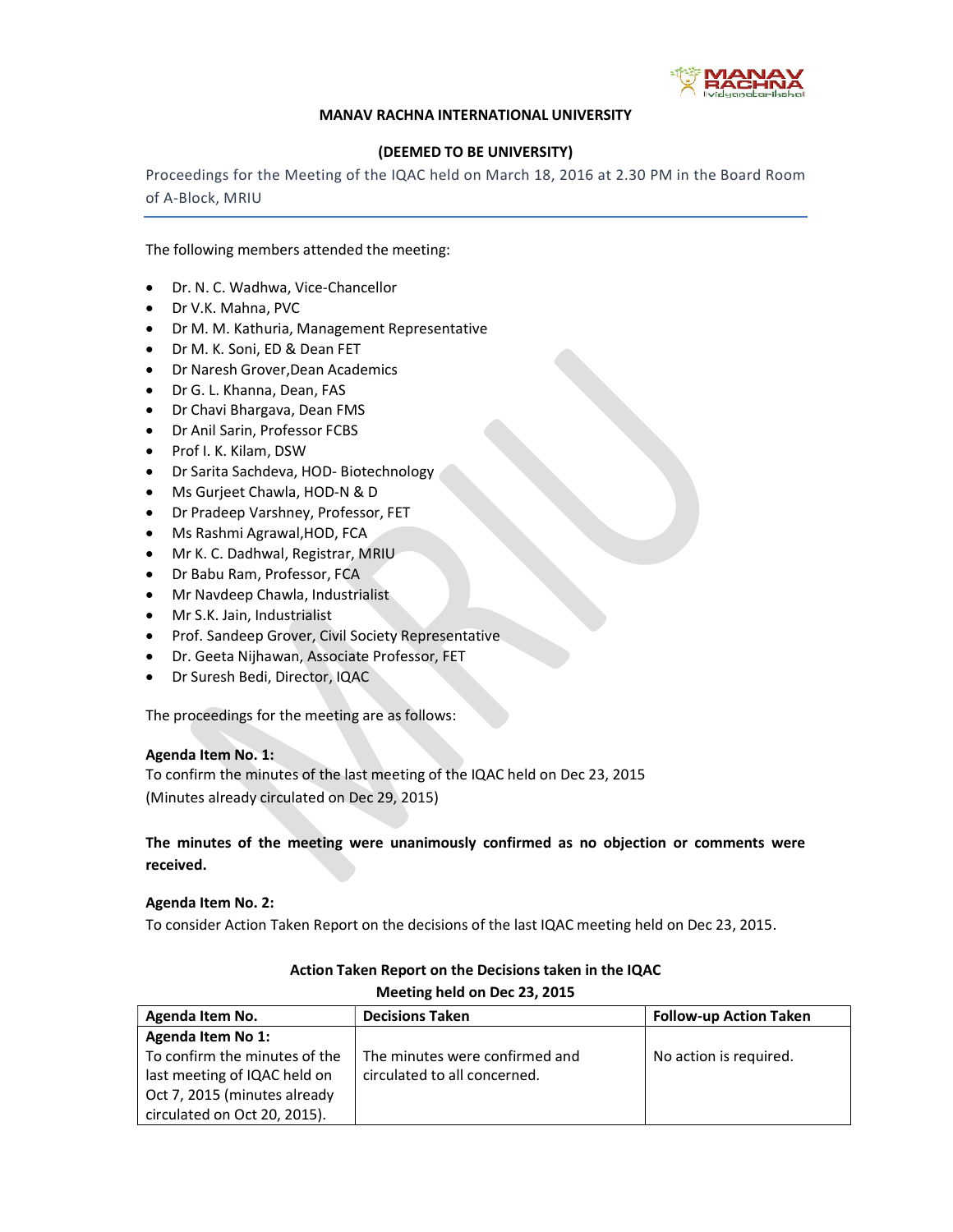| <b>Agenda Item No 2:</b><br>To consider and approve the<br>Action Taken Report on the<br>decisions<br>taken<br>in<br>the<br>previous meeting of the IQAC<br>held on Oct 7, 2015.<br><b>Agenda Item No 3:</b> | The action taken report was approved<br>and communicated to all.                                                                                                                                                                                                                                                                                                                                                                                                                                                                                                                                                                                                                                                                                                                                                                                                                                                                                                                                                                                                                                                                                    | No action is required.                                                                                                                    |
|--------------------------------------------------------------------------------------------------------------------------------------------------------------------------------------------------------------|-----------------------------------------------------------------------------------------------------------------------------------------------------------------------------------------------------------------------------------------------------------------------------------------------------------------------------------------------------------------------------------------------------------------------------------------------------------------------------------------------------------------------------------------------------------------------------------------------------------------------------------------------------------------------------------------------------------------------------------------------------------------------------------------------------------------------------------------------------------------------------------------------------------------------------------------------------------------------------------------------------------------------------------------------------------------------------------------------------------------------------------------------------|-------------------------------------------------------------------------------------------------------------------------------------------|
| To present action plan of the<br>IQAC, MRIU prepared for even<br>semester (Jan-June 2016).                                                                                                                   | The Action Plan was presented on table<br>and discussed. The proposed activities<br>are to be undertaken during even<br>semester of AY 2015-16. Resolved that<br>workshops based on Outcome Based<br>Education must be conducted across the<br>University<br>have<br>the<br>clear<br>to<br>understanding of the same. Further, it<br>was resolved that the complete quality<br>manual must be launched by the IQAC to<br>have all policies at one place by the next<br>year.                                                                                                                                                                                                                                                                                                                                                                                                                                                                                                                                                                                                                                                                        | Decision was shared with all<br>concerned.<br>Different Policies are being<br>framed to be included in the<br>Quality manual.             |
| <b>Agenda Item No 4:</b><br>To draft the policy framework<br>Curriculum<br>for<br>Design,<br>Development and Review as<br>per<br>Outcome<br><b>Based</b><br>Education.                                       | It was resolved that a committee of of<br>following members to be constituted to<br>draft the Policy for Curriculum Design,<br>Development and Review:<br>1. Dr. Naresh Grover (convener),<br>Dr Sarita Sachdeva, Professor-MRIU,<br>2.<br>and<br>Assistant<br>3.<br>Dr<br>Deepti<br>Dabbas,<br>Professor-MRIU<br>Resolved that committee shall present<br>the draft in next meeting of IQAC.<br>It was informed that the engineering<br>departments have started following the<br>curriculum structure as per Outcome<br>based education, however, a policy shall<br>be framed to have uniformity across the<br>University.<br>The policy must include<br>Setting up of Program Educational<br>objectives (PEO's)<br>in<br>line<br>with<br>respective department's vision and<br>mission; setting up of Program<br>specific Outcomes (PSO's) apart from<br>Program Outcomes (PO's) as defined<br>by National Board of accreditation<br>(NBA); procedures to define course<br>outcomes (CO's); mapping criteria to<br>course<br>outcomes<br>map<br>with<br>POs/PSOs;<br>Plan of study: Study scheme format<br>design/revise<br>Process<br>to<br>the | Draft policy for Curriculum<br>Design, Development and<br>Review was received and is<br>presented<br>as<br>separate<br>Agenda Item No. 3. |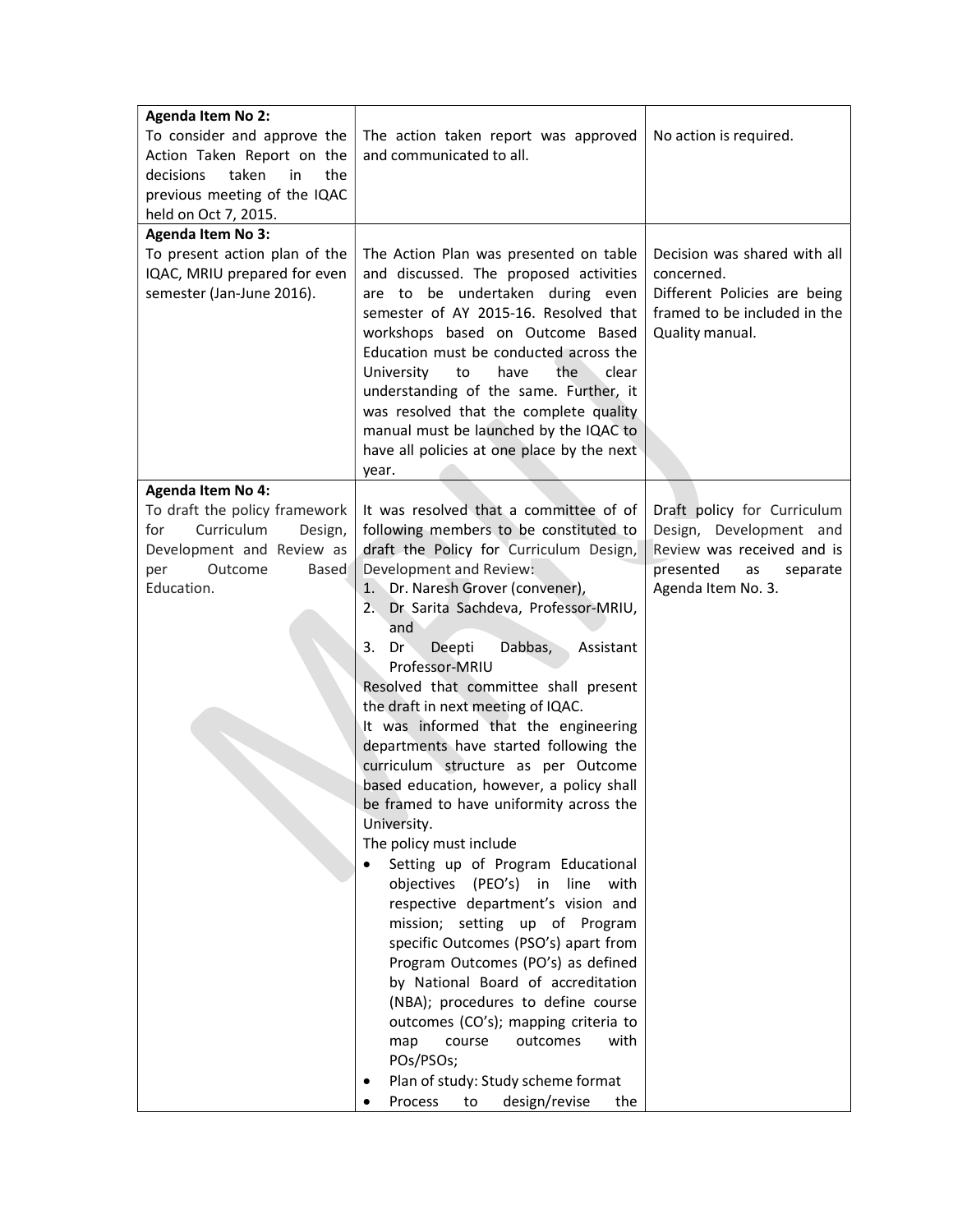|                                | curriculum                                 |                              |
|--------------------------------|--------------------------------------------|------------------------------|
| <b>Agenda Item No 5:</b>       |                                            |                              |
| To draft the policy framework  | It was resolved that a committee of        | Draft policy for Teaching,   |
| for teaching -learning<br>and  | following members to be constituted to     | Learning and Evaluation was  |
| evaluation<br>processes<br>in  | draft the Policy for teaching-learning     | received and is presented as |
| Academic departments           | processes in departments:                  | separate Agenda Item No. 4.  |
|                                | 1. Dr. V. K. Mahna (convener),             |                              |
|                                | 2. Dr. Chavi Bhargava<br>Sharma,           |                              |
|                                | Professor-FMS-MRIU                         |                              |
|                                |                                            |                              |
|                                | 3. Dr Geeta Nijhawan, Associate            |                              |
|                                | Professor-FET-MRIU                         |                              |
|                                | Resolved that the committee shall          |                              |
|                                | present the draft in next meeting of       |                              |
|                                | IQAC.                                      |                              |
|                                | The<br>policy must<br>include<br>detailed  |                              |
|                                | methodologies for teaching-learning with   |                              |
|                                | a shift from teacher-centric to learner-   |                              |
|                                | centric pedagogies, identification of slow |                              |
|                                | advanced learners, conduct of<br>and       |                              |
|                                | classes/bridge<br>remedial<br>courses,     |                              |
|                                | continuous internal assessment and end     |                              |
|                                | inclusion<br>semester assessment,<br>0f    |                              |
|                                | activities related to Problem Solving,     |                              |
|                                | Experiential and Participative learning,   |                              |
|                                | ICT usage and mechanism for evaluation     |                              |
|                                | of teaching-learning.                      |                              |
| <b>Agenda Item No. 6:</b>      |                                            |                              |
| To draft the Policy framework  | Dr. Naresh Grover (Dean Academics,         | Draft policy and procedures  |
| for Value Added Courses along  | MRIU)<br>apprised<br>the<br>house<br>about | for Value Added Courses      |
| with the Standard Operating    | introduction of non-credit Value-Added     | were received<br>and<br>are  |
| Procedures in order to have a  | Courses across the University as per the   | presented<br>as<br>separate  |
| stream-lined process.          | suggestions of Peer Team of NAAC. He       | Agenda Item No. 5.           |
|                                | emphasized on framing a Policy and         |                              |
|                                | of<br>standard<br>set<br>Procedures<br>wrt |                              |
|                                | enrollment, duration, certification of     |                              |
|                                | Value-added courses.                       |                              |
|                                | It was resolved that a committee of        |                              |
|                                | following members to be constituted to     |                              |
|                                | draft the Policy for Value Added Courses   |                              |
|                                | across the University:                     |                              |
|                                | 1. Dr.<br>Naresh<br>Grover,<br>Dean        |                              |
|                                | Academics-MRIU                             |                              |
|                                | 2. Dr. Leena G., Professor-MRIU            |                              |
|                                | 3. Ms. Rashmi Agrawal. Associate           |                              |
|                                | Professor-MRIU                             |                              |
|                                | Resolved that the committee<br>shall       |                              |
|                                | present the draft in next meeting of       |                              |
|                                | IQAC.                                      |                              |
| <b>Agenda Item No. 7:</b>      |                                            |                              |
| To devise a Policy and uniform | although<br>Resolved<br>that<br>academic   | Draft Policy and procedures  |
| standard<br>operating          | departments at MRIU already have a         | student<br>for<br>mentoring  |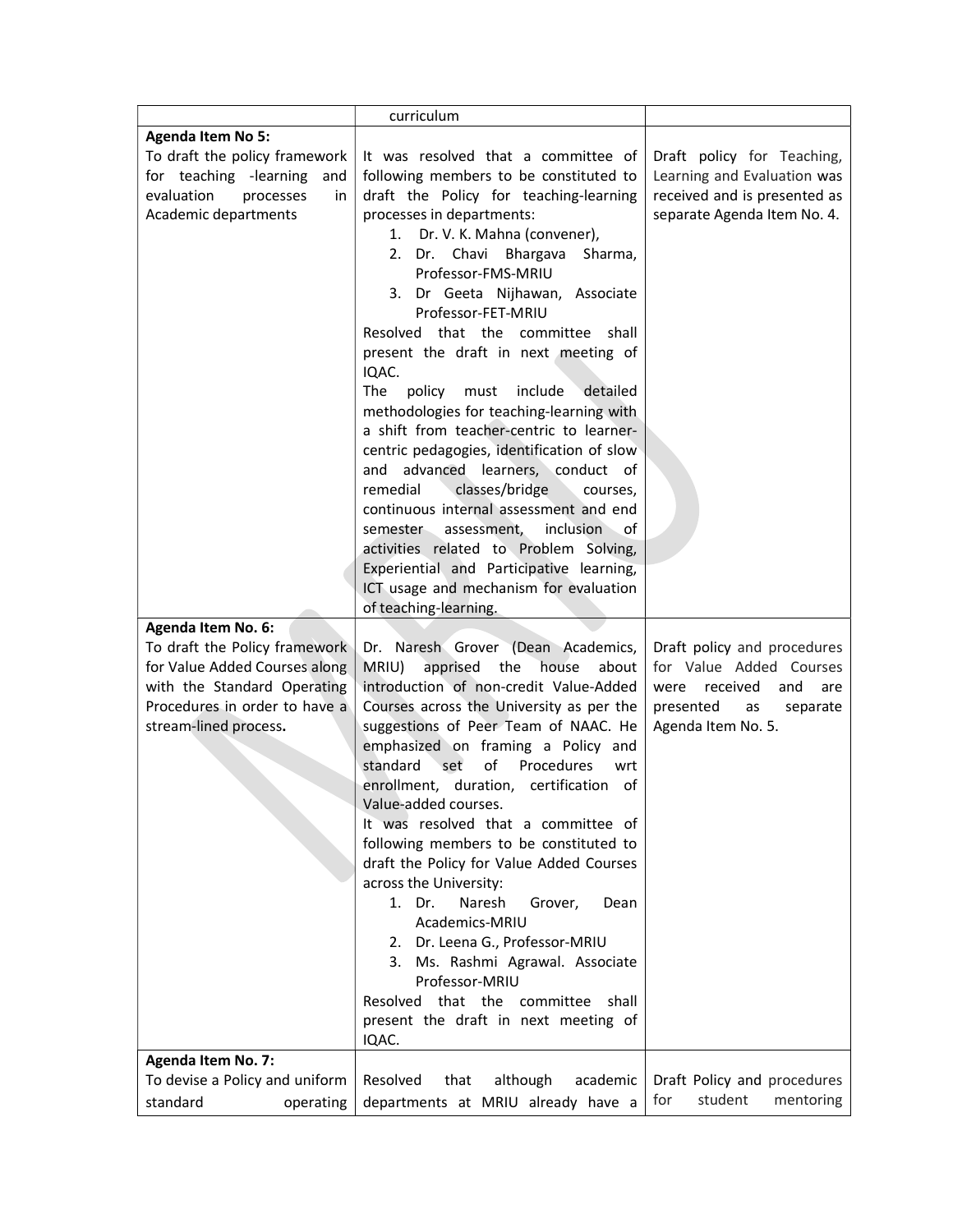| Student<br>procedures<br>for<br>Mentoring system at MRIU.                                                                                            | well-versed<br>for<br>student<br>system<br>mentoring, further a committee shall be<br>constituted to frame a policy and devise<br>uniform standard operating procedures<br>for mentoring system.<br>It was decided that a three-member<br>committee Dr. Chavi-Professor MRIU, Dr.<br>Suresh<br>Kumar-Professor<br>MRIU, Ms.<br>Gurjeet Kaur- HoD, N&D shall submit the<br>draft of Policy and SoPs on student<br>which shall<br>mentoring system<br>be<br>followed at the University level after<br>subsequent approval.                                             | system were received and<br>are presented as separate<br>Agenda Item No. 6.                                                                                                                                             |
|------------------------------------------------------------------------------------------------------------------------------------------------------|----------------------------------------------------------------------------------------------------------------------------------------------------------------------------------------------------------------------------------------------------------------------------------------------------------------------------------------------------------------------------------------------------------------------------------------------------------------------------------------------------------------------------------------------------------------------|-------------------------------------------------------------------------------------------------------------------------------------------------------------------------------------------------------------------------|
| <b>Agenda Item No. 8:</b><br>To consider the updates on<br>admissions made in AY2015-<br>16.                                                         | The members were apprised about the<br>status of admissions for AY2015-16 by<br>Registrar, MRIU. The updates were noted<br>by the members. It was resolved that the<br>Admission report of the year to be<br>presented during the next meeting of<br>IQAC.<br>It was also resolved that examination<br>report and Annual report of the<br>University for AY2014-15 also to be<br>presented during the next meeting of<br>IQAC.                                                                                                                                       | Admission<br>for<br>report<br>AY2015-16<br>along<br>with<br>Examination<br>report<br>and<br>Annual<br>report<br>the<br>of<br>University for AY2014-15<br>have been received to be<br>presented as Agenda Item<br>No. 7. |
| <b>Agenda Item No. 9:</b><br>discuss the<br>To<br>Academic<br>Calendar of even semester of<br>AY2015-16 for perusal and<br>approval of IQAC members. | Academic Calendar for even semester of<br>AY2015-16 was presented by Dr. Naresh<br>Grover<br>(Dean Academics,<br>MRIU).<br>Academic calendar was approved by the<br>IQAC members to be shared with the<br>Department Heads and Central Units for<br>further actions.                                                                                                                                                                                                                                                                                                 | Approved<br>Academic<br>Calendar<br>for<br>the<br>even<br>semester of AY2015-16 was<br>shared with all concerned<br>for further actions.                                                                                |
| Agenda Item No. 10:<br>To apprise the members about<br>the result of NAAC inspection<br>held in Oct 2015.                                            | It was informed that the executive<br>committee of the National assessment<br>Accreditation<br>Council<br>and<br>on the<br>recommendation of the duly appointed<br>Peer Team has declared the MRIU as<br>accredited with CGPA of 3.05 on four-<br>point scale at A Grade on Nov 16, 2020<br>and is valid up to Nov 15, 2020. The<br>certificate of Accreditation was shared<br>with the members.<br>It was resolved to put on record the<br>appreciations for the tirelessly hard work<br>done by Dr. Naresh Grover and all the<br>members of core working group and | The information was shared<br>with all concerned.                                                                                                                                                                       |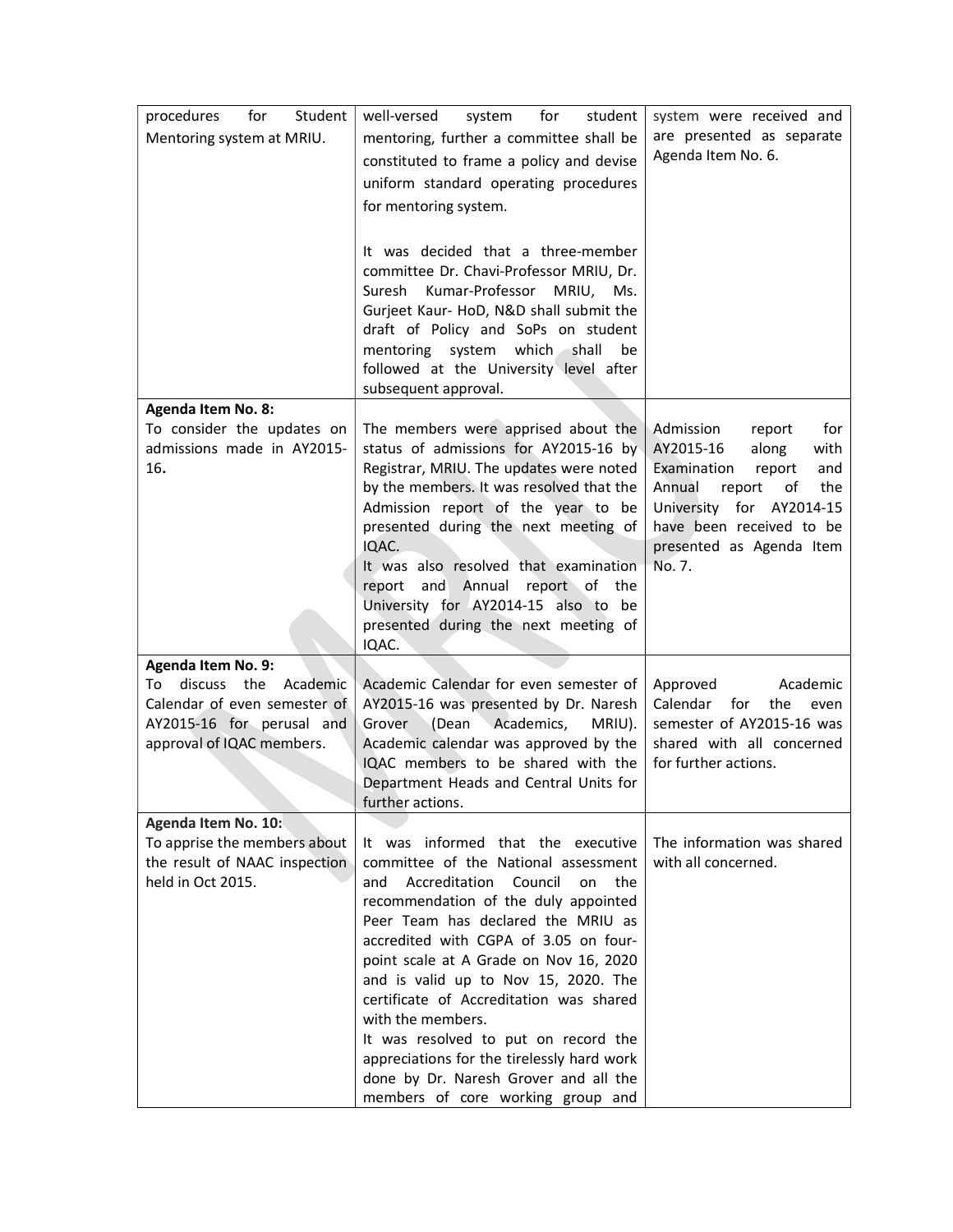|                                                                                                                                             | support extended by all the departments<br>in completing the task under the<br>guidance of Dr. V.K. Mahna.                                                                                                                                                                                                                                                                                                                                                                                                                                                                                                                                                                                                                                                                                               |                                                                                                                                                                                                                                                                                                                                               |
|---------------------------------------------------------------------------------------------------------------------------------------------|----------------------------------------------------------------------------------------------------------------------------------------------------------------------------------------------------------------------------------------------------------------------------------------------------------------------------------------------------------------------------------------------------------------------------------------------------------------------------------------------------------------------------------------------------------------------------------------------------------------------------------------------------------------------------------------------------------------------------------------------------------------------------------------------------------|-----------------------------------------------------------------------------------------------------------------------------------------------------------------------------------------------------------------------------------------------------------------------------------------------------------------------------------------------|
| <b>Agenda Item No. 11:</b><br>draft the Policy<br>To<br>and<br>Procedures<br>for<br>Student<br>Placements.                                  | It was resolved that a committee of of<br>following members to be constituted to<br>draft the Policy and Procedures for<br><b>Student Placements:</b><br>1. Dr. M. K. Soni (Convener),<br>2. Dr. S. S. Tyagi, Professor-MRIU,<br>and<br>3. Ms.<br>Rakhi<br>Pruthi,<br>General<br>Manager-CRC<br>Resolved that the committee shall<br>present the draft in next meeting of<br>IQAC.                                                                                                                                                                                                                                                                                                                                                                                                                       | Draft<br>is<br>presented<br>as<br>separate Agenda Item No.<br>13.                                                                                                                                                                                                                                                                             |
| Agenda Item No. 12:<br>draft<br>the<br>Policy<br>To<br>and<br>Procedures<br>Standard<br>for<br>feedback system from<br>all<br>stakeholders. | therefore<br>resolved<br>that<br>was<br>It.<br>a<br>committee of of following members to be<br>constituted to draft the Policy and<br>Standard Procedures for feedback system<br>from all stakeholders and shall present<br>the draft in next meeting of IQAC:<br>1. Dr. Naresh Grover (Convener),<br>2. Ms. Rashmi Agarwal, Associate<br>Professor-MRIU,<br>Ms.<br>Pruthi,<br>Rakhi<br>General<br>3.<br>Manager-CRC                                                                                                                                                                                                                                                                                                                                                                                     | Draft<br>is<br>presented<br>as<br>separate Agenda Item No.<br>12.                                                                                                                                                                                                                                                                             |
| Agenda Item No. 13<br>Any other item with<br>the<br>permission of chair.                                                                    | Dr. Grover emphasized that MRIU should<br>come up with an Institutional Strategic<br>Plan which was duly endorsed by Dr. N C<br>Wadhwa (Vice-Chancellor, MRIU).<br>It was resolved that a committee of the<br>following be constituted to draft a<br>document<br>related<br>to<br>Institutional<br>Strategic Plan for coming years and to<br>present the same in the upcoming<br>meeting of Planning and Monitoring<br>Board for perusal and review.<br>1. Dr. V K Mahna (PVC, MRIU)<br>Dr. M K Soni (ED and Dean-FET)<br>2.<br>Naresh<br>3.<br>Dr.<br>Grover<br>(Dean<br>Academics, MRIU)<br>4. Dr. G L Khanna (Professor, FAS)<br>Dr Sandeep Grover suggested that IQAC<br>should also take initiative to formulize<br>other policies and standard processes<br>also like: Library Usage, IT Usage and | draft<br>of<br>Institution<br>The<br>Strategic<br>Plan<br>for<br>the<br>upcoming years has been<br>presented by the committee<br>members in the meeting of<br>Planning and Monitoring<br>Board held on 14 <sup>th</sup> March<br>2016.<br>The same is presented as<br>separate Agenda Item No.<br>14.<br><b>Policies</b><br>Procedures<br>and |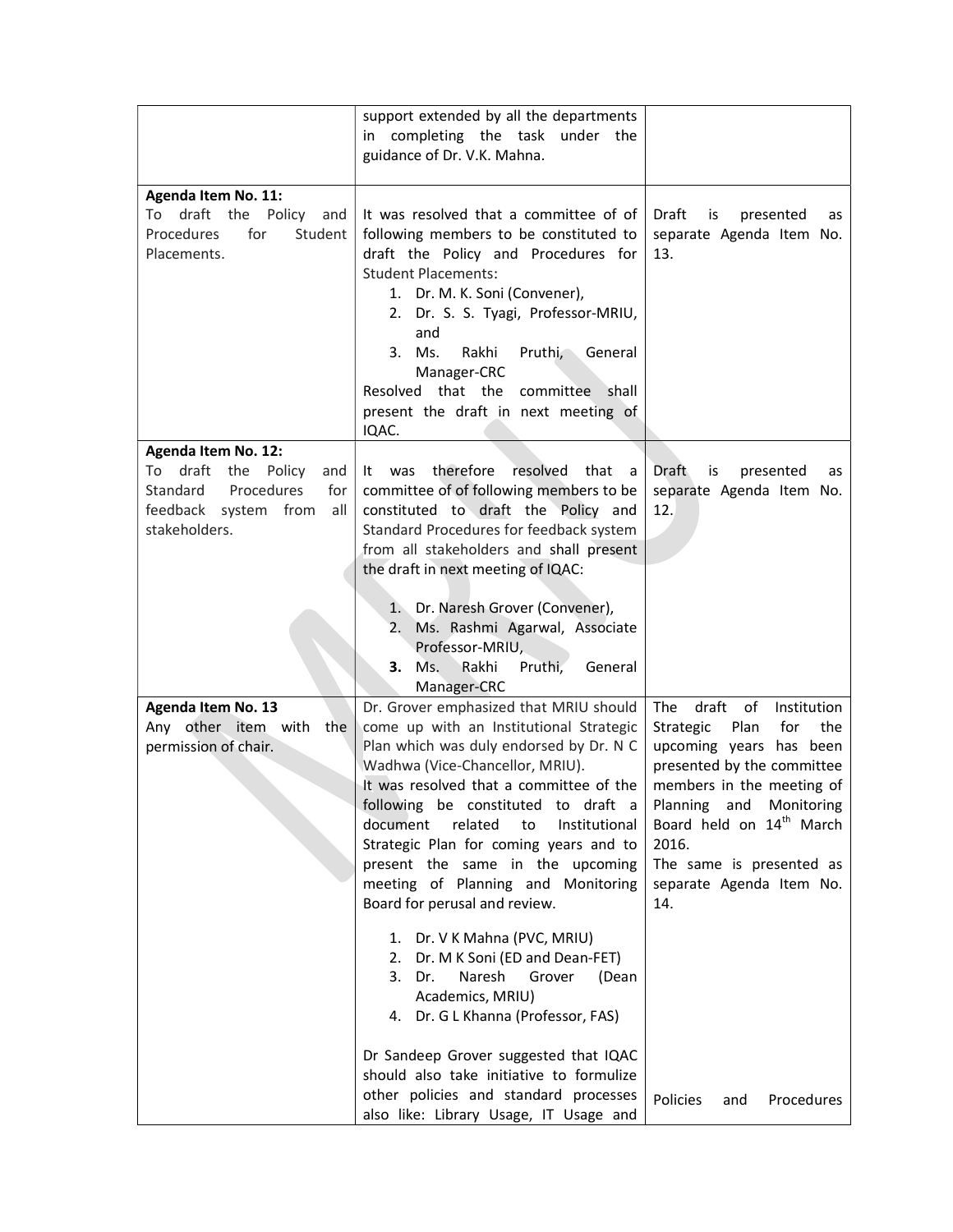| and $ $<br>Infrastructure<br>Maintenance,  | pertaining to Library Usage,   |
|--------------------------------------------|--------------------------------|
| maintenance, faculty and Staff welfare,    | IT Usage and Maintenance,      |
| Conduct Rules for faculty students and     | Infrastructure<br>and          |
| staff. Vice Chancellor asked Director IQAC | maintenance, faculty and       |
| to come up with the agenda items           | Staff welfare, Conduct Rules   |
| pertaining to these policies and processes | for faculty students and staff |
| in the next meeting                        | been<br>put up as<br>have      |
|                                            | separate Agenda Items 9,       |
|                                            | 10A, 10B, 11A and 11 B         |
|                                            | respectively.                  |

The action taken report was approved.

#### Agenda Item No.3

To present the draft of Policy for Curriculum Design, Development and Review as per Outcome Based Education for perusal and approval of IQAC. Annexure I

The detailed draft was presented by Dr. Naresh Grover (Dean Academics-MRIU). The importance of outcome-based education was also discussed. The presented draft was appreciated and approved by the IQAC members for subsequent implementation after due approval in the forthcoming meeting of BoM.

#### Agenda Item No.4

To present the draft of Policy and Procedures for Teaching, Learning and Evaluation for perusal and approval of IQAC. Annexure II

The detailed draft was presented by Dr. Geeta Nijhawan, Associate Professor-MRIU. It was apprised to the house that the draft has been prepared considering a shift from teacher-centric to learner-centric pedagogies. The procedures to identify slow and advanced learners and plan customized teaching-learning strategies were highlighted. The importance of incorporation of ICT during teaching was also given due consideration while preparing the draft.

Further, Dr. Naresh Grover (Dean Academics, MRIU) informed about the inclusion of proposal to introduce Summer Semester for the students who fail to maintain the minimum required attendance for the courses offered during that Academic Year. They shall either have to repeat/attend that full semester along with the students of next batch by losing one year or shall have to get themselves registered for different courses during the Summer Semester which shall be planned after the End Semester Examination to be conducted in May each year.

The presented draft was appreciated by the IQAC members for subsequent implementation from this academic year onwards after due approval in the forthcoming meeting of BoM.

#### Agenda Item No.5

To present the draft of Policy and Procedures for Value Added Courses for perusal and approval of IQAC. Annexure III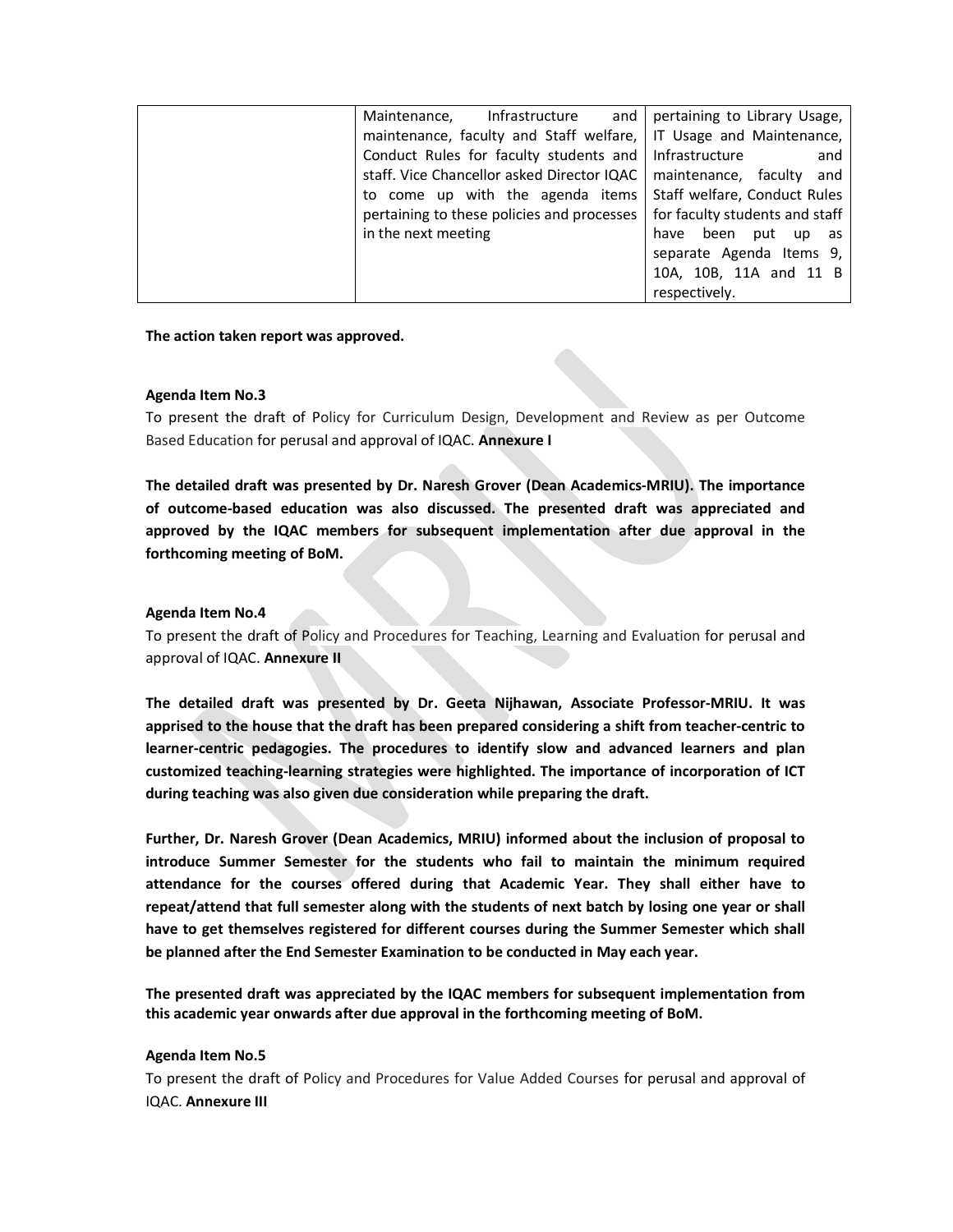The detailed draft of policy and procedures for Value Added Courses was presented by Ms. Rashmi Agrawal (Associate Professor-MRIU).

It was apprised that to enhance the knowledge of the students in different fields, University has started value-added/certificate courses from AY2015-16 especially for advanced and keen learners. These courses shall be floated every year with a vision to enrich the knowledge of students so that they can be better prepared to meet the industry demands as well as develop their own aptitudes.

It was resolved that draft shall be presented in the forthcoming meeting of BoM for due approval and subsequent implementation.

#### Agenda Item No.6

To present the draft Policy and procedures for student mentoring system for perusal and approval of IQAC. Annexure IV

The draft policy and procedures for student mentoring system were presented by Ms. Gurjeet Kaur (Hod-N&D) for deliberations of the house. The formats of Mentor and Mentee diary were presented along with the Roles and responsibilities of a mentor. The draft was approved by IQAC, MRIU. It was also resolved that the same may be got ratified in the upcoming meeting of BoM before sharing with the departments for further actions.

#### Agenda Item No.7

- a. To present the Admission Report for AY 2015-16.
- b. To present the Examination Report for AY2014-15.
- c. To present Annual Report of the University for AY2014-15.
- $\checkmark$  Admission Report for AY2015-16 was noted by IQAC, MRIU.
- $\checkmark$  Examination report for the AY2014-15 was presented by Deputy-CoE, MRIU.
- $\checkmark$  Annual report of the University for AY2014-15 was presented by Registrar-MRIU.

#### The same shall be submitted to BoM for consideration.

#### Agenda Item No.8

To present Best Practices / quality initiatives taken at Dr. O.P. Bhalla Central Library Manav Rachna International University.

## Following updates were presented by Mr. Vikram Sharma and applauded by all the present members:

 The Central Library is in sync with the latest in technology, offering a balanced combination of print and digital collections. The online databases like IEEE, ASME, ASCE, InfoTrac Gale, J-Gate EBSCOhost, Knimbus and membership of digital consortia DELNET and other professional bodies have opened up a wealth of opportunities for scholars and students alike. Kindles have recently been added to the existing collection of e-books.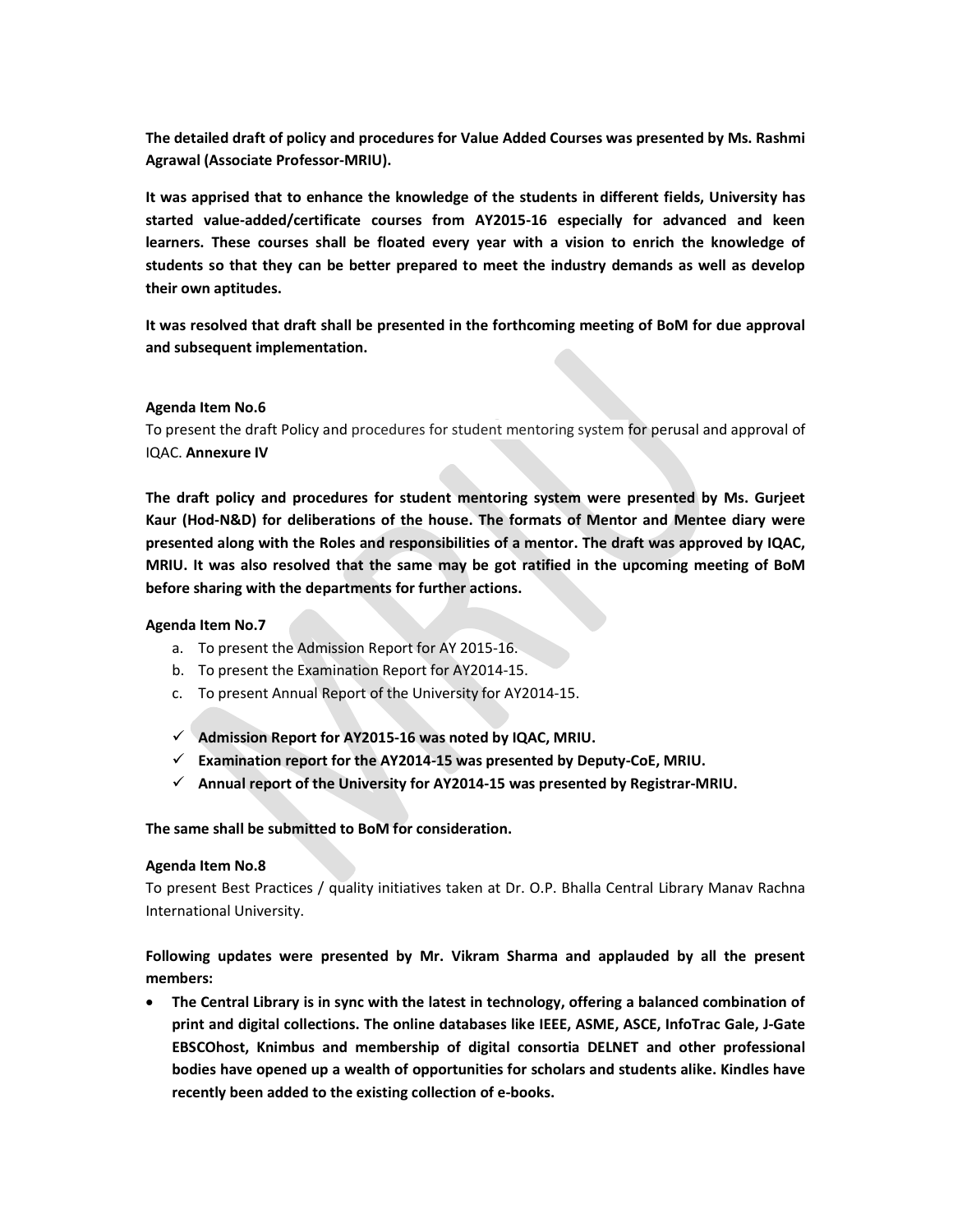- The Library is Wi-Fi and RFID enabled (a technology facilitating self-service of books in areas like the issue of books, return, renewal, reissue, reservation and security management), offering the latest state-of-the art technological applications including e-books, audio-books, e-journals, i-pads to maximize the use and ease of library resources.
- The following e-learning resources are present free of cost:
	- MIT open courseware
	- Harvard Business School online courses
	- IGNOU web resources
	- Online course materials and multimedia resources of other national and international institutions.
	- Matlab Central
	- MHRD e-PG PathShala
	- eDX: Open Online Course from Universities across Globe
	- Elearning resources like National Program on Technology Enhance Learning (NPTEL),
	- NITTTR Chandigarh Technology Enabled Learning (NCTEL) etc.

## Agenda Item No.9

To draft the policy for Library usage along with its Standard Operating Procedures.

It was resolved that a committee of the following members to be constituted to draft the Policy and Procedures for Library Usage:

- 1. Dr. M.K. Soni ED and Dean FET (convener),
- 2. Mr. Vikram Sharma (University Librarian)
- 3. Dr. S. S. Tyagi (Professor-MRIU)

Resolved that the committee shall present the draft in next meeting of IQAC.

## Agenda Item No.10

To draft the policy for:

- a. IT usage and maintenance
- b. Infrastructure usage and maintenance

It was resolved that a committee of the following members to be constituted to draft above mentioned Policies:

- 1. Mr. Atul Kalra (Director-Admin)
- 2. Mr. Sabyasachi Sen (GM-IT)
- 3. Mr. K.S. Mishra (Project Manager)

Resolved that the committee shall present the draft in next meeting of IQAC.

## Agenda Item No.11

To draft the:

- a. Policy for Faculty and Staff Welfare.
- b. Handbook of Ethical Policy and Code of Conduct for Students, Faculty and Staff.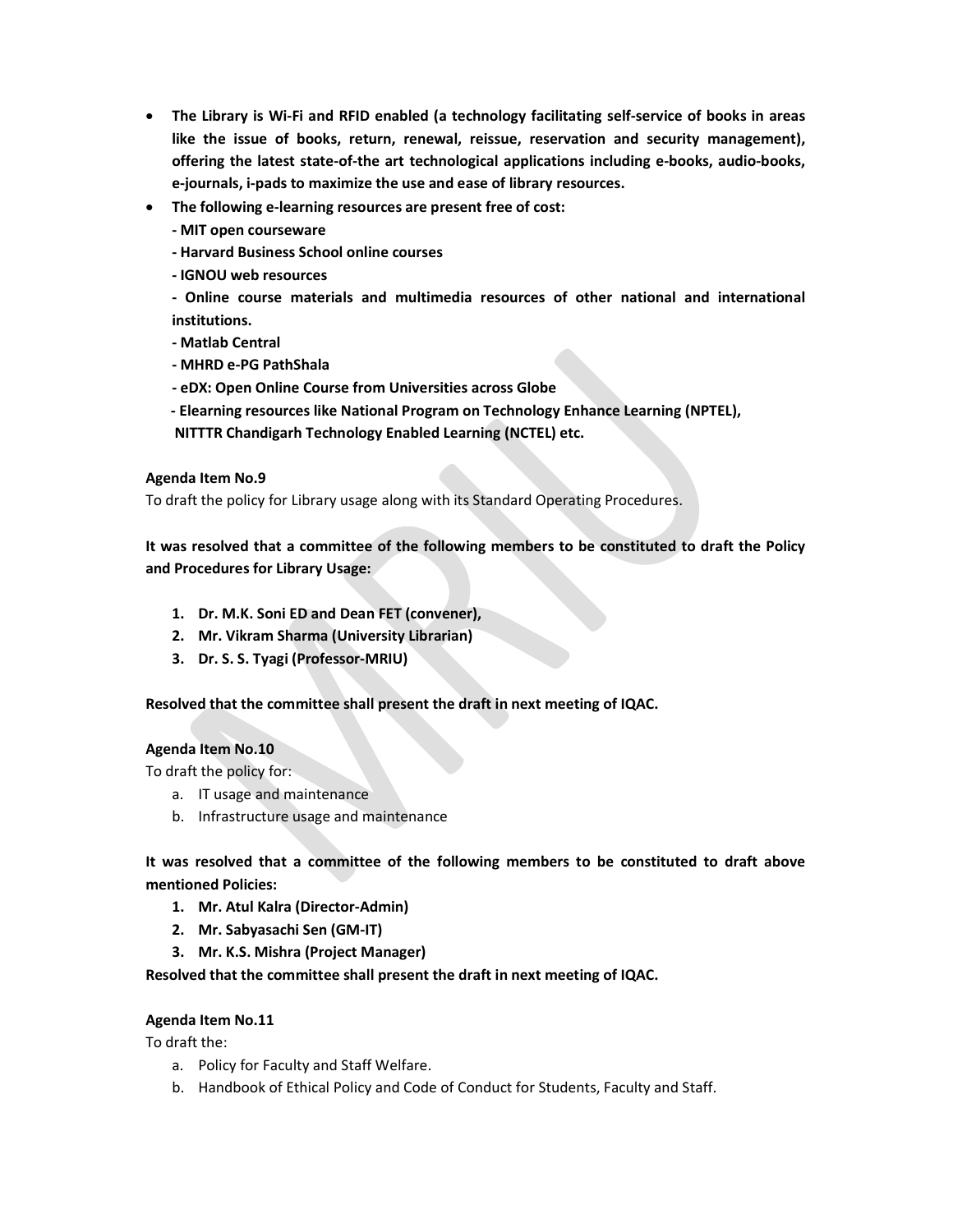It was resolved that a committee of the following members to be constituted to draft above mentioned Policies:

- 1. Dr. M.K.Soni, ED and Dean FET, MRIU
- 2. Dr. Naresh Grover Dean Academics, MRIU
- 3. Dr. Chavi Bhargava Sharma, Professor, MRIU
- 4. Registrar, MRIU

### Resolved that the committee shall present the draft in next meeting of IQAC.

#### Agenda Item No.12

To finalize the draft policy and standard procedures for feedback system for all stakeholders.

Ms. Rashmi Agrawal, member of the constituted committee presented the proposed draft policy and standard procedures for feedback system for all stakeholders along with the complete Feedback Process, formats/forms and frequency of feedback to be taken from different stake holders for perusal and approval of the IQAC. The drafts were approved for further implementation after the subsequent approval of Board of Management. (Annexure V)

#### Agenda Item No.13

To present the draft of Policy and Procedures for Student Placements for perusal and approval of IQAC. Annexure VI

The detailed draft was presented by Dr. M. K. Soni (ED and Dean-FET). The presented draft was appreciated and approved by the IQAC members for subsequent implementation after due approval in the forthcoming meeting of BoM.

It was suggested that the step-by-step Placement Process starting from the Registration on Placement Portal should be highlighted very clearly.

#### Agenda Item 14

To update the status of Institution Strategic Plan Document as presented in Planning and Monitoring Board.

Director IQAC apprised that Institution Strategic Plan of the University was prepared by the four member committee as constituted during the last quarterly meeting of IQAC and the same was presented during the last meeting of Planning and Monitoring Board held on 14<sup>th</sup> March 2016. It was suggested that the Institution Strategic Plan document must include details while visualizing the Vision 2025 of MRIU.

Dr. V K Mahna presented the plan in brief for further review of IQAC members. The efforts of the committee were appreciated and was recommended for approval in the upcoming meeting of BoM.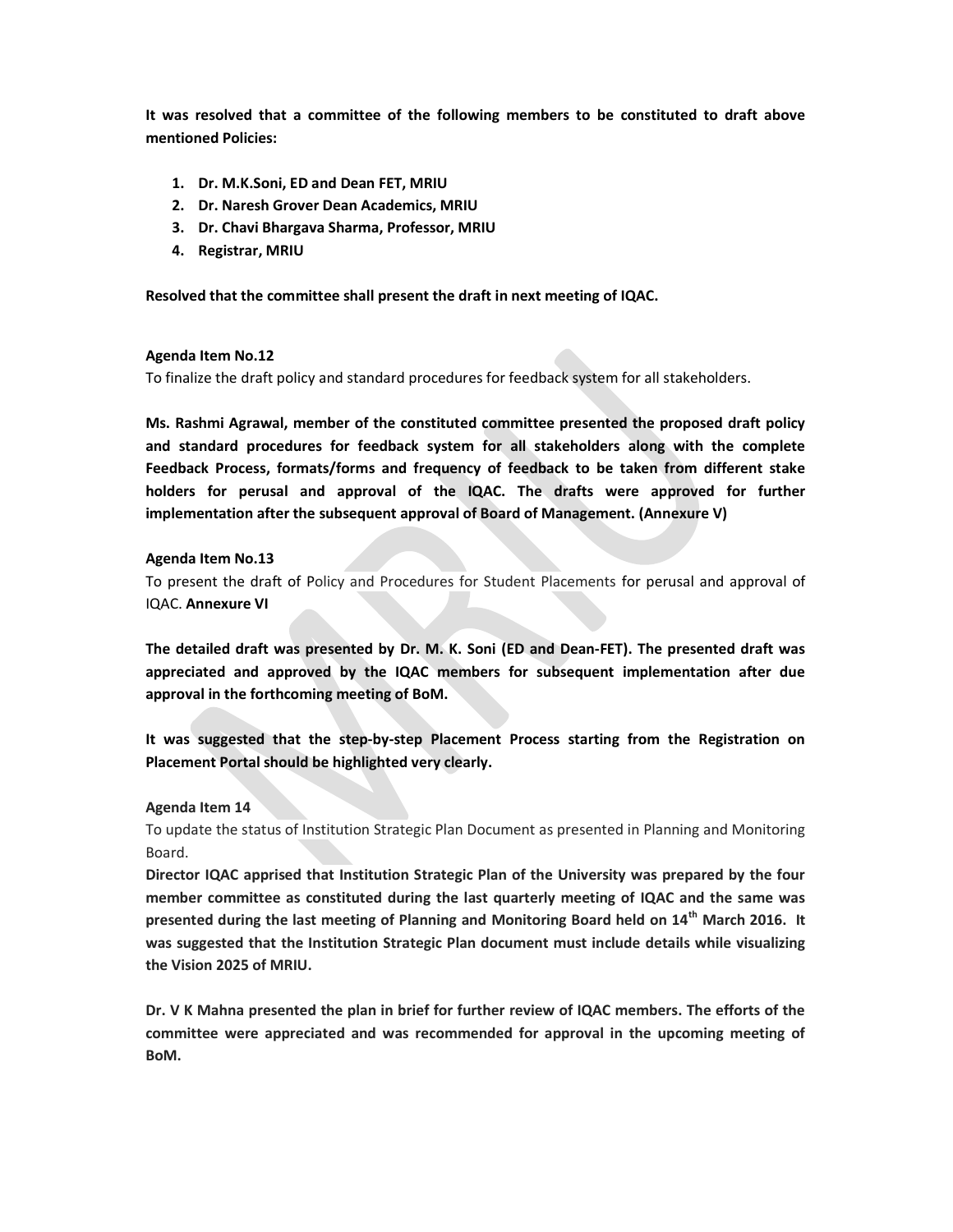## Agenda Item 15

# Any other item with the permission of chair.

No item was presented under the head.

The meeting ended to the vote of thanks to the chair.

 -Sd/- Director IQAC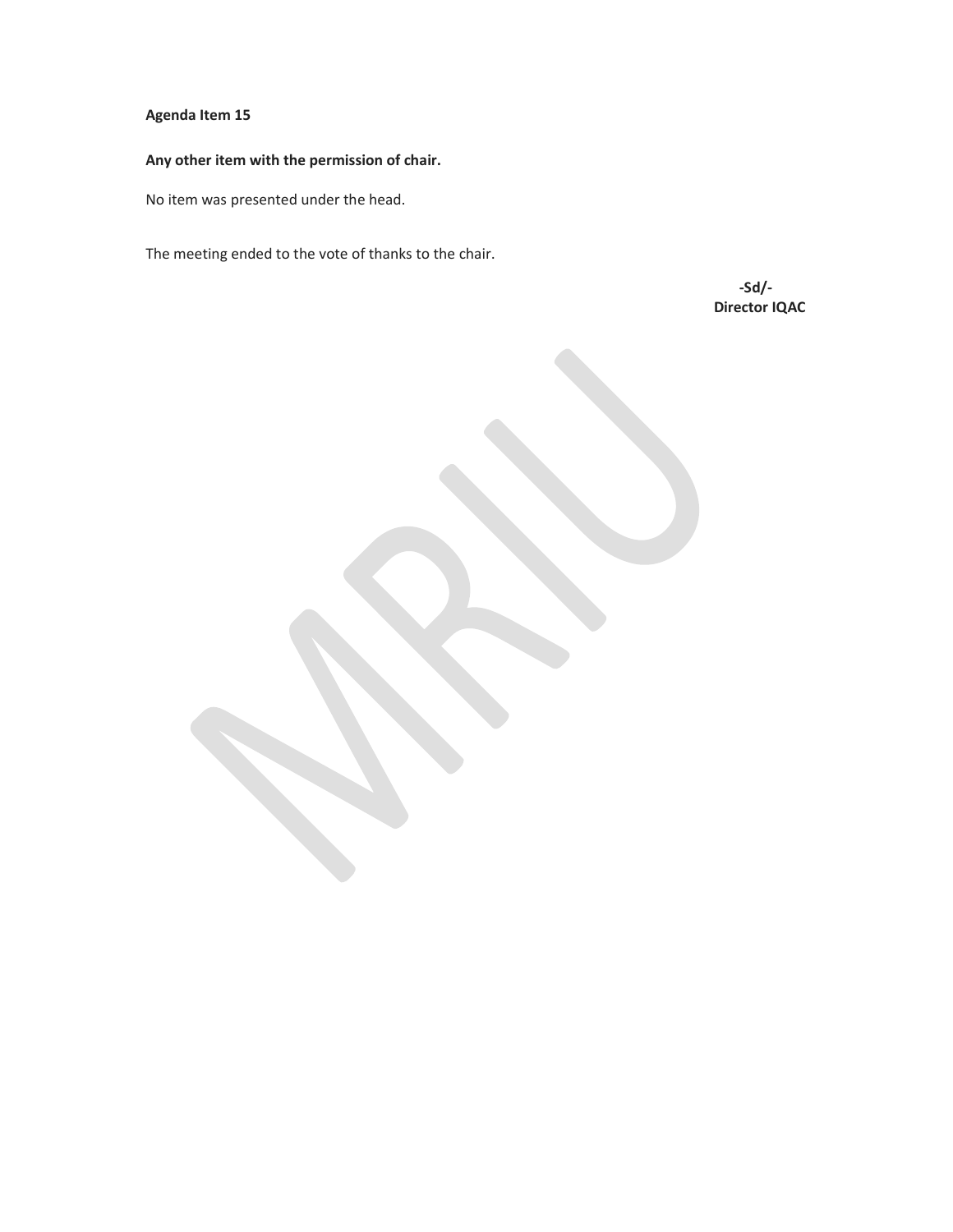# Action Taken Report on the Decisions taken in the IQAC

## Meeting held on March 18, 2016

| Agenda Item No.                 | <b>Decisions Taken</b>                            | <b>Follow-up Action Taken</b>            |
|---------------------------------|---------------------------------------------------|------------------------------------------|
| Agenda Item No 1:               |                                                   |                                          |
| To confirm the minutes of the   | The minutes were confirmed and                    | No action is required.                   |
| last meeting of IQAC held on    | circulated to all concerned.                      |                                          |
| Dec 23, 2015 (minutes already   |                                                   |                                          |
| circulated on Dec 29, 2015).    |                                                   |                                          |
| <b>Agenda Item No 2:</b>        |                                                   |                                          |
| To consider and approve the     | The action taken report was approved              | No action is required.                   |
| Action Taken Report on the      | and communicated to all.                          |                                          |
| taken<br>decisions<br>in<br>the |                                                   |                                          |
| previous meeting of the IQAC    |                                                   |                                          |
| held on Dec 23, 2015.           |                                                   |                                          |
| <b>Agenda Item No 3:</b>        |                                                   |                                          |
| To present the draft of Policy  | The detailed draft was presented by Dr.           | Policy for Curriculum Design,            |
| Curriculum<br>for<br>Design,    | Naresh Grover (Dean Academics-MRIU).              | Development and Review                   |
| Development and Review as       | importance of outcome-based<br>The                | was shared with the all                  |
| per Outcome Based Education     | <b>The</b><br>education was<br>also<br>discussed. | concerned after<br>its due               |
| for perusal and approval of     | presented draft was appreciated and               | approval in 20 <sup>th</sup> BoM held on |
| IQAC.                           | approved by the IQAC members for                  | 28 <sup>th</sup> March 2016.             |
|                                 | subsequent implementation after due               |                                          |
|                                 | approval in the forthcoming meeting of            |                                          |
|                                 | BoM.                                              |                                          |
| <b>Agenda Item No 4:</b>        |                                                   |                                          |
| To present the draft of Policy  | The detailed draft was presented by Dr.           | The Policy and Procedures                |
| and Procedures for Teaching,    | Geeta Nijhawan, Associate Professor-              | for Teaching, Learning and               |
| Learning and Evaluation for     | MRIU. It was apprised to the house that           | Evaluation were approved                 |
| perusal and approval of IQAC.   | the draft has been prepared considering           | by BoM in its 20 <sup>th</sup> meeting   |
|                                 | a shift from teacher-centric to learner-          | held on 28 <sup>th</sup> March 2016 and  |
|                                 | centric pedagogies. The procedures to             | were circulated among all                |
|                                 | identify slow and advanced learners and           | the departments for further              |
|                                 | customized<br>teaching-learning<br>plan           | action.                                  |
|                                 | strategies<br>highlighted.<br>The<br>were         |                                          |
|                                 | importance of incorporation of ICT during         |                                          |
|                                 | teaching<br>also<br>due<br>was<br>given           |                                          |
|                                 | consideration while preparing the draft.          |                                          |
|                                 | Further, Dr. Naresh Grover (Dean                  |                                          |
|                                 | Academics, MRIU) informed about the               |                                          |
|                                 | inclusion of<br>proposal to<br>introduce          |                                          |
|                                 | Summer Semester for the students who              |                                          |
|                                 | fail to maintain the minimum required             |                                          |
|                                 | attendance for the courses offered during         |                                          |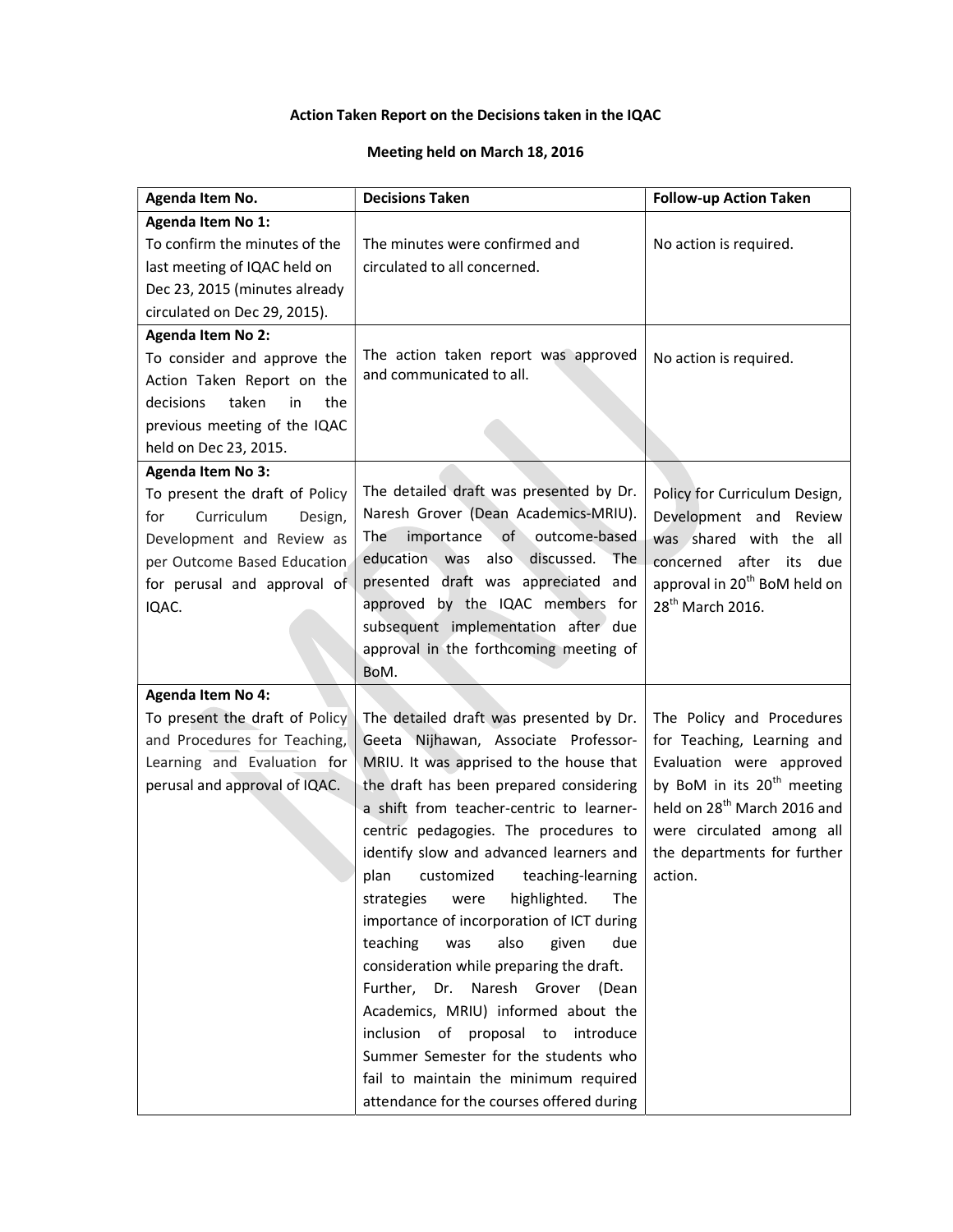|                                                                                                                  | that Academic Year. They shall either<br>have to repeat/attend that full semester<br>along with the students of next batch by<br>losing one year or shall have to get<br>themselves registered for<br>different<br>courses during the Summer Semester<br>which shall be planned after the End<br>Semester Examination to be conducted in<br>May each year.<br>The presented draft was appreciated by                                                                                                                                                                                                                                                                                                                                       |                                                                                                                                                                                                                              |
|------------------------------------------------------------------------------------------------------------------|--------------------------------------------------------------------------------------------------------------------------------------------------------------------------------------------------------------------------------------------------------------------------------------------------------------------------------------------------------------------------------------------------------------------------------------------------------------------------------------------------------------------------------------------------------------------------------------------------------------------------------------------------------------------------------------------------------------------------------------------|------------------------------------------------------------------------------------------------------------------------------------------------------------------------------------------------------------------------------|
| <b>Agenda Item No 5:</b>                                                                                         | the IQAC members for subsequent<br>implementation from this academic year<br>onwards after due approval in the<br>forthcoming meeting of BoM.                                                                                                                                                                                                                                                                                                                                                                                                                                                                                                                                                                                              |                                                                                                                                                                                                                              |
| To present the draft of Policy<br>and Procedures for Value<br>Added Courses for perusal and<br>approval of IQAC. | detailed draft of policy<br>The<br>and<br>procedures for Value Added Courses was<br>presented by Ms. Rashmi Agrawal<br>(Associate Professor-MRIU).<br>It was apprised that to enhance the<br>knowledge of the students in different<br>fields, University has started value-<br>added/certificate courses from AY2015-<br>16 especially for advanced and keen<br>learners. These courses shall be floated<br>every year with a vision to enrich the<br>knowledge of students so that they can<br>be better prepared to meet the industry<br>demands as well as develop their own<br>aptitudes.<br>It was resolved that draft shall be<br>presented in the forthcoming meeting of<br>BoM for due approval and subsequent<br>implementation. | The Policy and Procedures<br>for Value Added Courses<br>were approved by BoM in its<br>$20th$ meeting held on $28th$<br>2016<br>March<br>and<br>were<br>circulated among all the<br>departments<br>further<br>for<br>action. |
| <b>Agenda Item No.6</b><br>To present the draft Policy and                                                       | The draft Policy and Procedures for                                                                                                                                                                                                                                                                                                                                                                                                                                                                                                                                                                                                                                                                                                        | Policy and Procedures for                                                                                                                                                                                                    |
| student<br>procedures<br>for<br>mentoring system for perusal<br>and approval of IQAC.                            | student<br>mentoring<br>system<br>were<br>presented by Ms. Gurjeet Kaur (Hod-<br>N&D) for deliberations of the house. The<br>formats of Mentor and Mentee diary<br>were presented along with the Roles and<br>responsibilities of a mentor. The draft<br>was approved by IQAC, MRIU. It was also<br>resolved that the same may be got                                                                                                                                                                                                                                                                                                                                                                                                      | student mentoring system<br>and related formats were<br>approved by BoM in its 20 <sup>th</sup><br>meeting held on 28 <sup>th</sup> March<br>2016 and were circulated<br>among all the departments<br>for further action.    |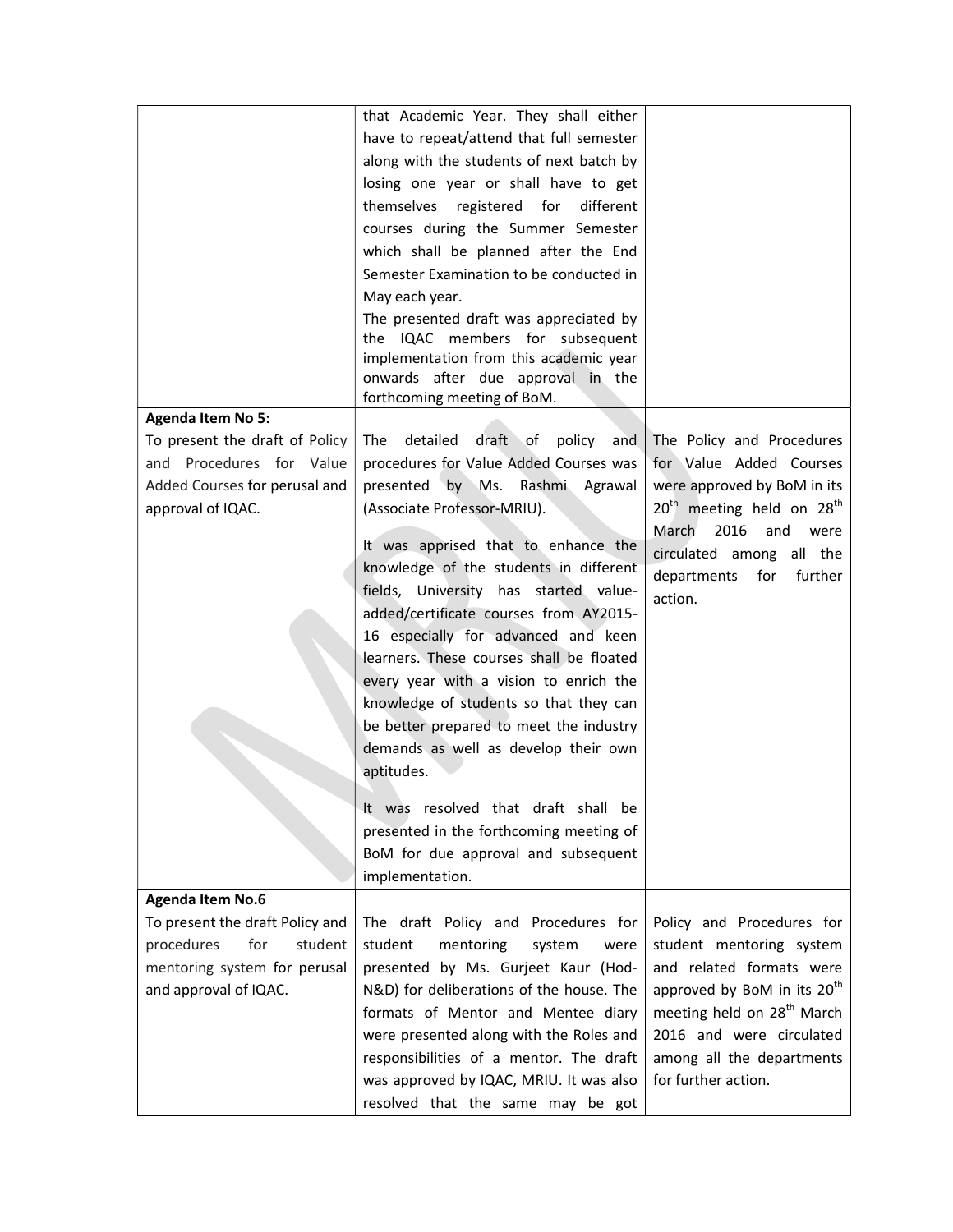|                                                                                                                                                                                                                                          | ratified in the upcoming meeting of BoM.<br>Before sharing with the departments for<br>further actions.                                                                                                                                                                                                                                     |                                                                                                       |
|------------------------------------------------------------------------------------------------------------------------------------------------------------------------------------------------------------------------------------------|---------------------------------------------------------------------------------------------------------------------------------------------------------------------------------------------------------------------------------------------------------------------------------------------------------------------------------------------|-------------------------------------------------------------------------------------------------------|
| <b>Agenda Item No.7</b><br>To present the Admission<br>a.<br>Report for AY 2015-16.<br>the<br>b.<br>To<br>present<br>for<br>examination<br>report<br>AY2014-15.<br>To present Annual report<br>c.<br>of the University for<br>AY2014-15. | Admission Report for AY2015-16 was<br>✓<br>noted by IQAC, MRIU.<br>Examination report for the AY2014-<br>$\checkmark$<br>15 was presented by Deputy-CoE,<br>MRIU.<br>$\checkmark$ Annual report of the University for<br>AY2014-15<br>was<br>presented<br>by<br>Registrar-MRIU.<br>The same shall be submitted to BoM for<br>consideration. | Reports were considered in<br>20 <sup>th</sup> meeting of BoM held on<br>28 <sup>th</sup> March 2016. |
| Agenda Item No. 8<br>To present Best Practices /                                                                                                                                                                                         | Updates were presented by Mr. Vikram                                                                                                                                                                                                                                                                                                        | No action required.                                                                                   |
| quality initiatives taken at Dr.<br>O.P. Bhalla Central Library                                                                                                                                                                          | Sharma and applauded by all the present<br>members.                                                                                                                                                                                                                                                                                         |                                                                                                       |
| Manav Rachna International                                                                                                                                                                                                               |                                                                                                                                                                                                                                                                                                                                             |                                                                                                       |
| University.                                                                                                                                                                                                                              |                                                                                                                                                                                                                                                                                                                                             |                                                                                                       |
| Agenda Item No. 9                                                                                                                                                                                                                        |                                                                                                                                                                                                                                                                                                                                             |                                                                                                       |
| To draft the policy for Library                                                                                                                                                                                                          | It was resolved that a committee of the                                                                                                                                                                                                                                                                                                     | Draft Policy on Library usage                                                                         |
| usage along with its Standard                                                                                                                                                                                                            | following members to be constituted to                                                                                                                                                                                                                                                                                                      | along with its Standard                                                                               |
| <b>Operating Procedures.</b>                                                                                                                                                                                                             | draft the Policy and Procedures for<br>Library Usage:                                                                                                                                                                                                                                                                                       | Operating Procedures were<br>received and are presented                                               |
|                                                                                                                                                                                                                                          | 1. Dr. M.K.Soni ED and Dean FET                                                                                                                                                                                                                                                                                                             | as separate Agenda Item No.                                                                           |
|                                                                                                                                                                                                                                          | (convener),                                                                                                                                                                                                                                                                                                                                 | 3.                                                                                                    |
|                                                                                                                                                                                                                                          | 2. Mr. Vikram Sharma (University                                                                                                                                                                                                                                                                                                            |                                                                                                       |
|                                                                                                                                                                                                                                          | Librarian)                                                                                                                                                                                                                                                                                                                                  |                                                                                                       |
|                                                                                                                                                                                                                                          | Dr. S. S. Tyagi (Professor-MRIU)<br>3.                                                                                                                                                                                                                                                                                                      |                                                                                                       |
|                                                                                                                                                                                                                                          | Resolved that the committee shall                                                                                                                                                                                                                                                                                                           |                                                                                                       |
|                                                                                                                                                                                                                                          | present the draft in next meeting of                                                                                                                                                                                                                                                                                                        |                                                                                                       |
|                                                                                                                                                                                                                                          | IQAC.                                                                                                                                                                                                                                                                                                                                       |                                                                                                       |
| Agenda Item No. 10                                                                                                                                                                                                                       |                                                                                                                                                                                                                                                                                                                                             |                                                                                                       |
| To draft the policy for:                                                                                                                                                                                                                 | It was resolved that a committee of the                                                                                                                                                                                                                                                                                                     | Draft Policy and Standard                                                                             |
| IT usage and<br>а.                                                                                                                                                                                                                       | following members to be constituted to                                                                                                                                                                                                                                                                                                      | <b>Operating Procedures on</b>                                                                        |
| maintenance                                                                                                                                                                                                                              | draft above mentioned Policies:                                                                                                                                                                                                                                                                                                             | IT<br>a.<br>usage<br>and                                                                              |
| Infrastructure usage<br>b.                                                                                                                                                                                                               | Mr. Atul Kalra (Director-Admin)<br>1.                                                                                                                                                                                                                                                                                                       | maintenance                                                                                           |
| and maintenance                                                                                                                                                                                                                          | Mr. Sabyasachi Sen (GM-IT)<br>2.                                                                                                                                                                                                                                                                                                            | Infrastructure usage and<br>b.                                                                        |
|                                                                                                                                                                                                                                          | Mr.<br>K.S.<br>Mishra<br>З.<br>(Project<br>Manager)                                                                                                                                                                                                                                                                                         | maintenance<br>received<br>and<br>were<br>are                                                         |
|                                                                                                                                                                                                                                          |                                                                                                                                                                                                                                                                                                                                             |                                                                                                       |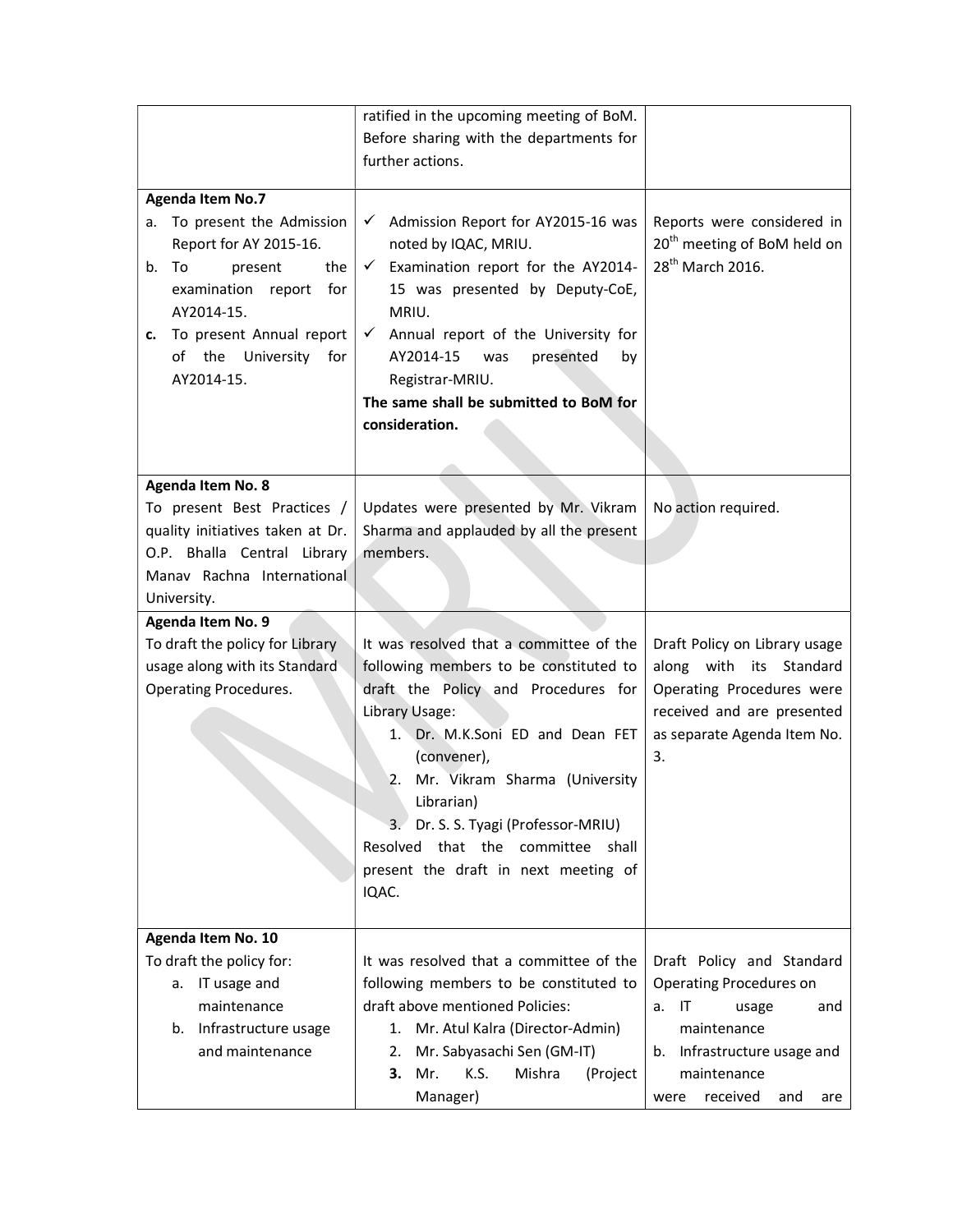|                                                                                                                                                                                               | Resolved that the<br>committee<br>shall<br>present the draft in next meeting of<br>IQAC.                                                                                                                                                                                                                                                                                                                                                                                                | presented<br>separate<br>as<br>Agenda Item No. 4.                                                                                                                                                                                                                                       |
|-----------------------------------------------------------------------------------------------------------------------------------------------------------------------------------------------|-----------------------------------------------------------------------------------------------------------------------------------------------------------------------------------------------------------------------------------------------------------------------------------------------------------------------------------------------------------------------------------------------------------------------------------------------------------------------------------------|-----------------------------------------------------------------------------------------------------------------------------------------------------------------------------------------------------------------------------------------------------------------------------------------|
| <b>Agenda Item No.11</b><br>To draft the:<br>Policy for Faculty and<br>а.<br>Staff Welfare.<br>Handbook of Ethical<br>b.<br>Policy and Code of<br>Conduct for Students,<br>Faculty and Staff. | It was resolved that a committee of the<br>following members to be constituted to<br>draft above mentioned Policies:<br>1. Dr. M.K. Soni, ED and Dean FET<br>Naresh<br>Grover,<br>2. Dr.<br>Dean<br>Academics- MRIU<br>3. Dr. Chavi<br>Bhargava<br>Sharma,<br>Professor, MRIU<br>4. Registrar, MRIU<br>Resolved that the committee<br>shall<br>present the draft in next meeting of<br>IQAC.                                                                                            | Draft Policy for Faculty and<br>Staff Welfare and Conduct<br>Rules for Students, Faculty<br>and Staff were received and<br>are presented as separate<br>Agenda Item No. 5.                                                                                                              |
| <b>Agenda Item No.12</b><br>To finalize the draft policy and<br>procedures<br>standard<br>for<br>feedback<br>system<br>for<br>all<br>stakeholders.                                            | Ms. Rashmi Agarwal, member of the<br>constituted committee presented the<br>proposed draft policy and standard<br>procedures for feedback system for all<br>stakeholders along with the complete<br>Feedback Process, formats/forms and<br>frequency of feedback to be taken from<br>different stake holders for perusal and<br>approval of the IQAC. The policy was<br>approved for subsequent implementation<br>after due approval in the forthcoming<br>meeting of BoM. (Annexure V) | standard<br>and<br>Policy<br>procedures for<br>feedback<br>system for all stakeholders<br>and related formats were<br>approved by BoM in its 20 <sup>th</sup><br>meeting held on 28 <sup>th</sup> March<br>2016 and were circulated<br>among all the departments<br>for further action. |
| <b>Agenda Item No.13</b><br>To present the draft of Policy<br>and Procedures for Student<br>Placements for perusal and<br>approval of IQAC.                                                   | The detailed draft was presented by Dr.<br>M. K. Soni (ED and Dean-FET). The<br>presented draft was appreciated and<br>approved by the IQAC members for<br>subsequent implementation after due<br>approval in the forthcoming meeting of<br>BoM.<br>It was suggested that the step-by-step<br>Placement Process starting from the<br>Registration on Placement Portal should<br>be highlighted very clearly.                                                                            | Draft<br>Policy<br>of<br>and<br>Procedures<br>for<br>Student<br>Placements was presented<br>20 <sup>th</sup><br>approved<br>in<br>and<br>meeting of BoM held on<br>March 28, 2016.                                                                                                      |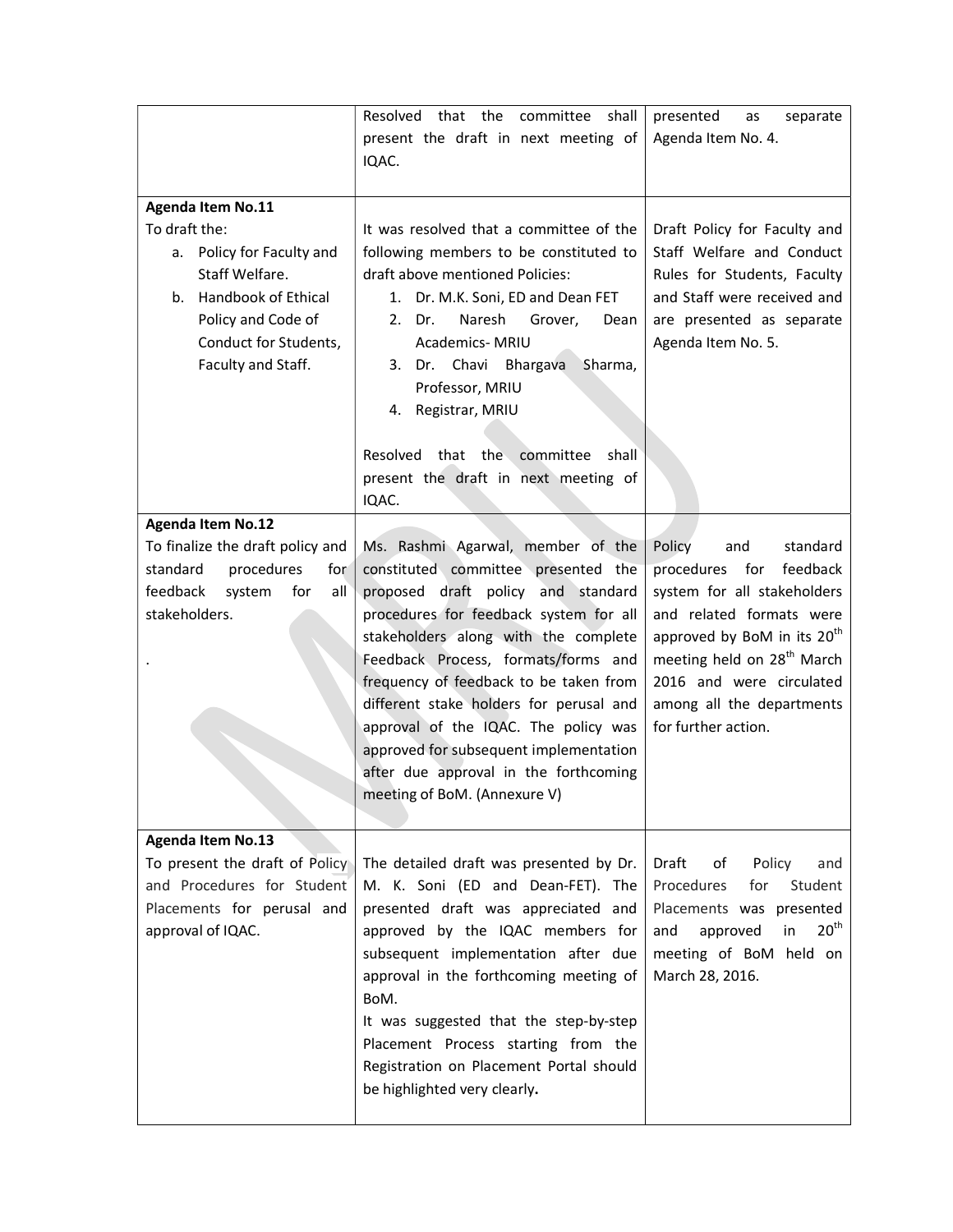| <b>Agenda Item No.14</b>         | Director IQAC apprised that Institution            | Plan<br>Institution<br>Strategic     |
|----------------------------------|----------------------------------------------------|--------------------------------------|
| To update the status of          | Strategic Plan of the University was               | presented<br>and<br>was              |
| Institution<br>Strategic<br>Plan | prepared by the four member committee              | approved in BoM meeting              |
| Document as presented in         | as constituted during the last quarterly           | held on 28 <sup>th</sup> March 2016. |
| Monitoring<br>Planning<br>and    | meeting of IQAC and the same was                   |                                      |
| Board.                           | presented during the last meeting of               | It was further resolved in           |
|                                  | Planning and Monitoring Board held on              | that<br>BoM<br>every<br>vear         |
|                                  | 14 <sup>th</sup> March 2016. It was suggested that | committee shall present the          |
|                                  | the Institution Strategic Plan document            | status of the plan in BoM.           |
|                                  | must include details while visualizing the         |                                      |
|                                  | Vision 2025 of MRIU.                               |                                      |
|                                  |                                                    |                                      |
|                                  |                                                    |                                      |
|                                  | Dr. V K Mahna presented the plan in brief          |                                      |
|                                  | for further review of IQAC members. The            |                                      |
|                                  | of the<br>efforts<br>committee<br>were             |                                      |
|                                  | appreciated and was recommended for                |                                      |
|                                  | approval in the upcoming meeting of                |                                      |
|                                  | BoM.                                               |                                      |
|                                  |                                                    |                                      |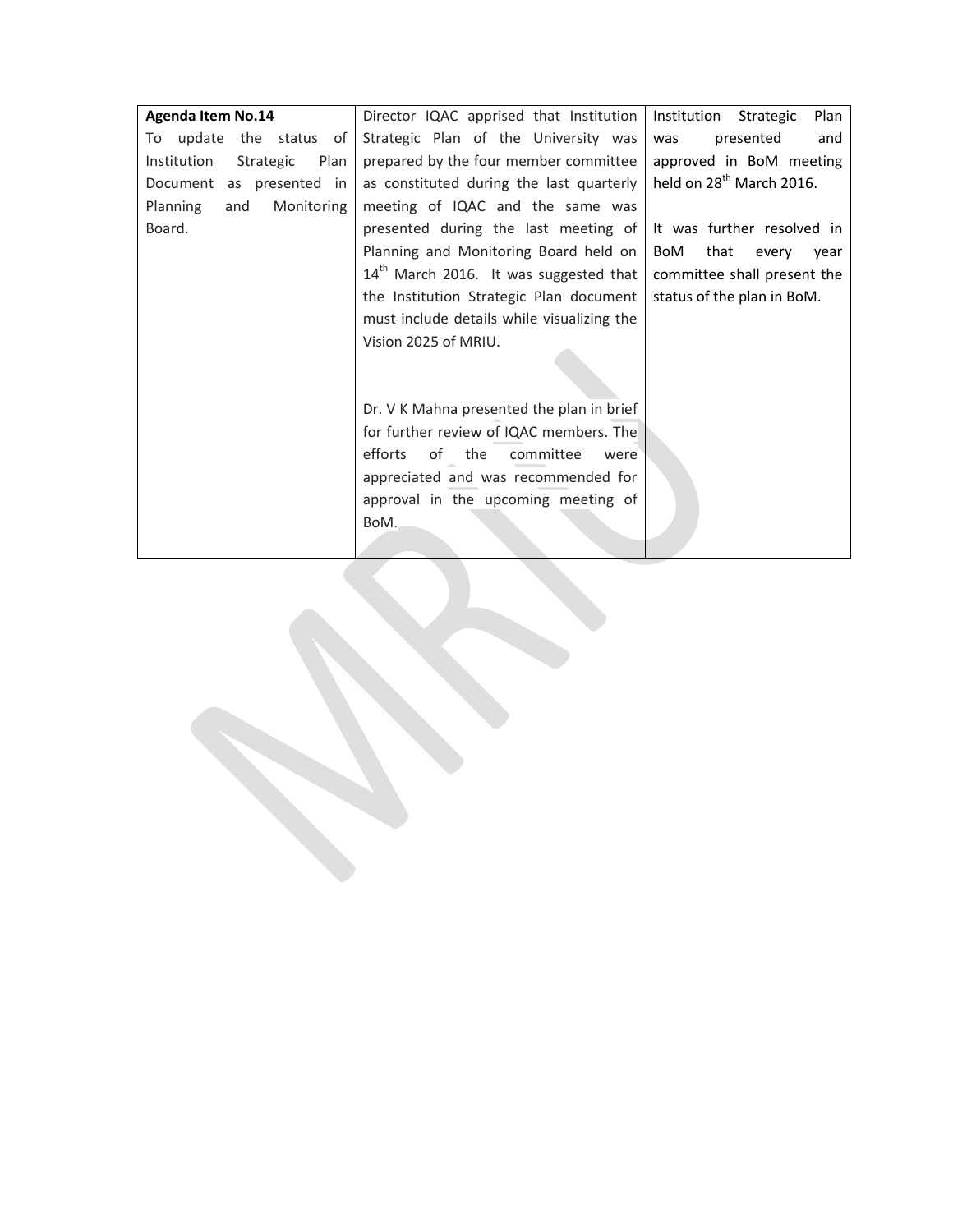

## MANAV RACHNA INTERNATIONAL UNIVERSITY

#### (DEEMED TO BE UNIVERSITY)

Proceedings for the Meeting of the IQAC held on May 31, 2016 at 2.30 PM in the Board Room of A-Block, MRIU

The following members attended the meeting:

- Dr N. C. Wadhwa, Vice-Chancellor
- Dr M. M. Kathuria, Management Representative
- Dr M. K. Soni, ED & Dean FET
- Mr. R. K. Arora, Registrar
- Dr Naresh Grover, Dean Academics
- Dr Chavi Bhargava, Dean FMS
- Dr. Neemo Dhar, Dean FMeH
- Dr Sarita Sachdeva, HOD-BT
- Prof I. K. Kilam, DSW
- Mr. K. C. Dadhwal, CoE
- Dr. Geeta Nijhawan, Assoc. Prof, ECE
- Dr. Deepti Dabas, Assistant Prof., FMS
- Ms Rashmi Agrawal,HOD, FCA
- Mr. Vikram Sharma, University Librarian
- Mr. Sabyasachi Sen, GM IT
- Mr. Virender Narula, Assoc. Prof, Mechanical
- Mr Navdeep Chawla, Industrialist
- Mr S.K. Jain, Industrialist
- Prof. Sandeep Grover, Civil Society Representative
- Mr. Prakhar Kumar, Student
- Dr Suresh Bedi, Director, IQAC

All HoDs as special invitees

The proceedings for the meeting are as follows:

#### Agenda Item No. 1:

To confirm the minutes of the last meeting of the IQAC held on March 18, 2016 (Minutes already circulated on March 28, 2016)

The minutes of the meeting were unanimously confirmed as no objection or comments were received.

## Agenda Item No. 2:

To consider Action Taken Report on the decisions of the last IQAC meeting held on March 18, 2016.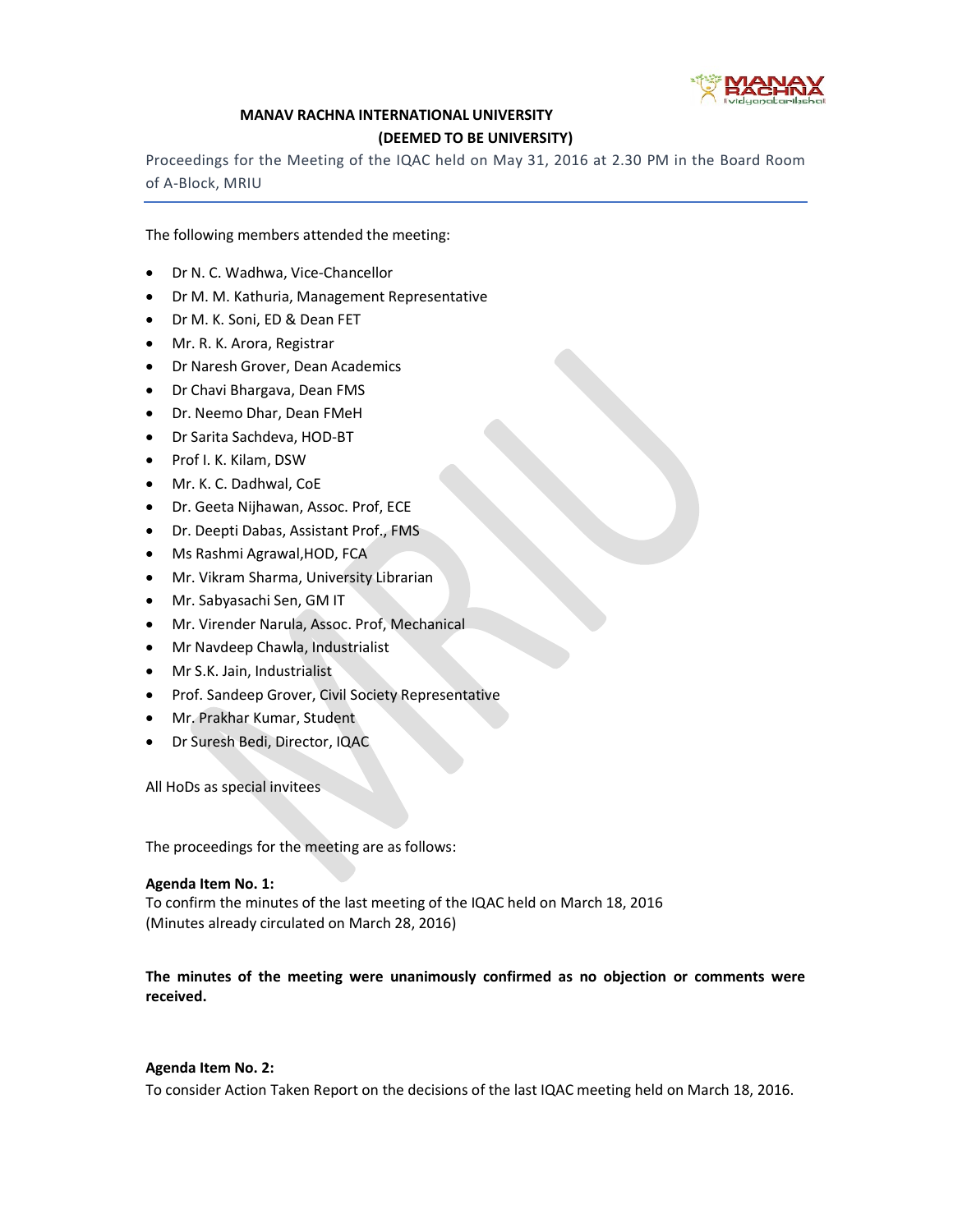# Action Taken Report on the Decisions taken in the IQAC

| Agenda Item No.                                                                                                                                                                                | <b>Decisions Taken</b>                                                                                                                                                                                                                                                                                                                                                                                                                                                                                                                                                                                                                                                                                                                                                                                                                                                                                                                                                                                                                                                                                                                               | <b>Follow-up Action Taken</b>                                                                                                                                                                                                                   |
|------------------------------------------------------------------------------------------------------------------------------------------------------------------------------------------------|------------------------------------------------------------------------------------------------------------------------------------------------------------------------------------------------------------------------------------------------------------------------------------------------------------------------------------------------------------------------------------------------------------------------------------------------------------------------------------------------------------------------------------------------------------------------------------------------------------------------------------------------------------------------------------------------------------------------------------------------------------------------------------------------------------------------------------------------------------------------------------------------------------------------------------------------------------------------------------------------------------------------------------------------------------------------------------------------------------------------------------------------------|-------------------------------------------------------------------------------------------------------------------------------------------------------------------------------------------------------------------------------------------------|
| Agenda Item No 1:<br>To confirm the minutes of the<br>last meeting of IQAC held on<br>Dec 23, 2015 (minutes already<br>circulated on Dec 29, 2015).                                            | The minutes were confirmed and<br>circulated to all concerned.                                                                                                                                                                                                                                                                                                                                                                                                                                                                                                                                                                                                                                                                                                                                                                                                                                                                                                                                                                                                                                                                                       | No action is required.                                                                                                                                                                                                                          |
| <b>Agenda Item No 2:</b><br>To consider and approve the<br>Action Taken Report on the<br>taken<br>the<br>decisions<br>in<br>previous meeting of the IQAC<br>held on Dec 23, 2015.              | The action taken report was approved<br>and communicated to all.                                                                                                                                                                                                                                                                                                                                                                                                                                                                                                                                                                                                                                                                                                                                                                                                                                                                                                                                                                                                                                                                                     | No action is required.                                                                                                                                                                                                                          |
| <b>Agenda Item No 3:</b><br>To present the draft of Policy<br>Curriculum<br>for<br>Design,<br>Development and Review as<br>per Outcome Based Education<br>for perusal and approval of<br>IQAC. | The detailed draft was presented by Dr.<br>Naresh Grover (Dean Academics-MRIU).<br>outcome-based<br>importance<br>of<br><b>The</b><br>education was<br>also<br>discussed.<br><b>The</b><br>presented draft was appreciated and<br>approved by the IQAC members for<br>subsequent implementation after due<br>approval in the forthcoming meeting of<br>BoM.                                                                                                                                                                                                                                                                                                                                                                                                                                                                                                                                                                                                                                                                                                                                                                                          | Policy for Curriculum Design,<br>Development and Review<br>was shared with the all<br>concerned after<br>its due<br>approval in 20 <sup>th</sup> BoM held on<br>28 <sup>th</sup> March 2016.                                                    |
| <b>Agenda Item No 4:</b><br>To present the draft of Policy<br>and Procedures for Teaching,<br>Learning and Evaluation for<br>perusal and approval of IQAC.                                     | The detailed draft was presented by Dr.<br>Geeta Nijhawan, Associate Professor-<br>MRIU. It was apprised to the house that<br>the draft has been prepared considering<br>a shift from teacher-centric to learner-<br>centric pedagogies. The procedures to<br>identify slow and advanced learners and<br>plan<br>teaching-learning<br>customized<br>strategies<br>highlighted.<br>The<br>were<br>importance of incorporation of ICT during<br>teaching<br>also<br>was<br>given<br>due<br>consideration while preparing the draft.<br>Further,<br>Naresh<br>Dr.<br>Grover<br>(Dean<br>Academics, MRIU) informed about the<br>inclusion of<br>proposal to<br>introduce<br>Summer Semester for the students who<br>fail to maintain the minimum required<br>attendance for the courses offered during<br>that Academic Year. They shall either<br>have to repeat/attend that full semester<br>along with the students of next batch by<br>losing one year or shall have to get<br>themselves<br>registered<br>for<br>different<br>courses during the Summer Semester<br>which shall be planned after the End<br>Semester Examination to be conducted in | The Policy and Procedures<br>for Teaching, Learning and<br>Evaluation were approved<br>by BoM in its 20 <sup>th</sup> meeting<br>held on 28 <sup>th</sup> March 2016 and<br>were circulated among all<br>the departments for further<br>action. |

#### Meeting held on March 18, 2016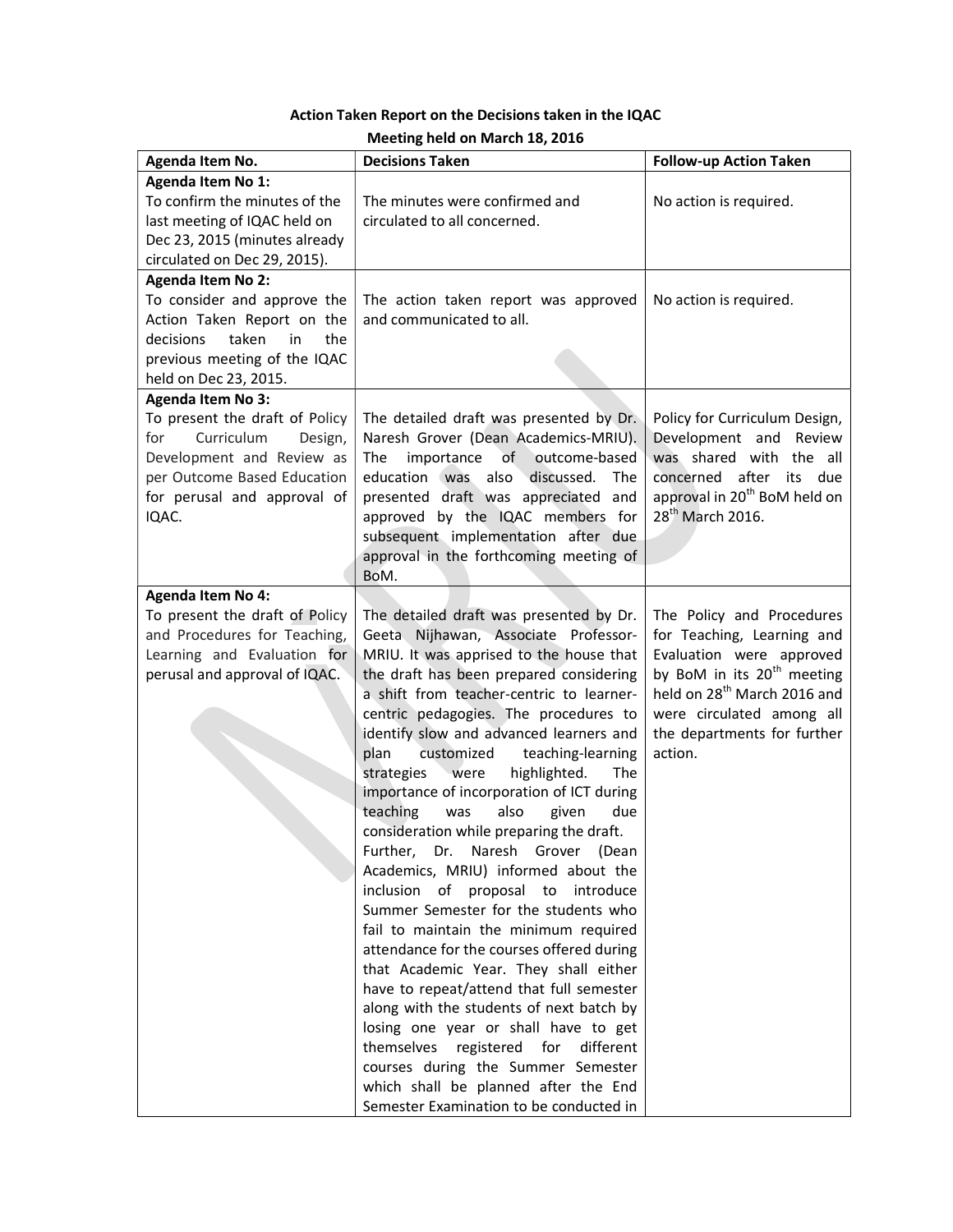|                                                                                                                                                                                                                                          | May each year.<br>The presented draft was appreciated by<br>the IQAC members for subsequent<br>implementation from this academic year<br>onwards after due approval in the<br>forthcoming meeting of BoM.                                                                                                                                                                                                                                                                                                                                                                                                                                                                                                                     |                                                                                                                                                                                                                                                        |
|------------------------------------------------------------------------------------------------------------------------------------------------------------------------------------------------------------------------------------------|-------------------------------------------------------------------------------------------------------------------------------------------------------------------------------------------------------------------------------------------------------------------------------------------------------------------------------------------------------------------------------------------------------------------------------------------------------------------------------------------------------------------------------------------------------------------------------------------------------------------------------------------------------------------------------------------------------------------------------|--------------------------------------------------------------------------------------------------------------------------------------------------------------------------------------------------------------------------------------------------------|
| <b>Agenda Item No 5:</b><br>To present the draft of Policy<br>and Procedures for Value<br>Added Courses for perusal and<br>approval of IQAC.                                                                                             | detailed<br>draft of policy<br>The<br>and<br>procedures for Value Added Courses was<br>presented by Ms.<br>Rashmi Agrawal<br>(Associate Professor-MRIU).<br>It was apprised that to enhance the<br>knowledge of the students in different<br>fields, University has started value-<br>added/certificate courses from AY2015-<br>16 especially for advanced and keen<br>learners. These courses shall be floated<br>every year with a vision to enrich the<br>knowledge of students so that they can<br>be better prepared to meet the industry<br>demands as well as develop their own<br>aptitudes.<br>It was resolved that draft shall be<br>presented in the forthcoming meeting of<br>BoM for due approval and subsequent | The Policy and Procedures<br>for Value Added Courses<br>were approved by BoM in its<br>20 <sup>th</sup> meeting held on 28 <sup>th</sup><br>March 2016<br>and<br>were<br>circulated among all the<br>departments<br>for<br>further<br>action.          |
| <b>Agenda Item No.6</b><br>To present the draft Policy and<br>procedures<br>for<br>student<br>mentoring system for perusal<br>and approval of IQAC.                                                                                      | implementation.<br>The draft Policy and Procedures for<br>mentoring<br>student<br>system<br>were<br>presented by Ms. Gurjeet Kaur (Hod-<br>N&D) for deliberations of the house. The<br>formats of Mentor and Mentee diary<br>were presented along with the Roles and<br>responsibilities of a mentor. The draft<br>was approved by IQAC, MRIU. It was also<br>resolved that the same may be got<br>ratified in the upcoming meeting of BoM.<br>Before sharing with the departments for<br>further actions.                                                                                                                                                                                                                    | Policy and Procedures for<br>student mentoring system<br>and related formats were<br>approved by BoM in its 20 <sup>th</sup><br>meeting held on 28 <sup>th</sup> March<br>2016 and were circulated<br>among all the departments<br>for further action. |
| <b>Agenda Item No.7</b><br>d. To present the Admission<br>Report for AY 2015-16.<br>the<br>To<br>present<br>е.<br>examination<br>for<br>report<br>AY2014-15.<br>To present Annual report<br>f.<br>of the<br>University for<br>AY2014-15. | Admission Report for AY2015-16 was<br>✓<br>noted by IQAC, MRIU.<br>$\checkmark$ Examination report for the AY2014-<br>15 was presented by Deputy-CoE,<br>MRIU.<br>Annual report of the University for<br>✓<br>AY2014-15<br>presented<br>was<br>by<br>Registrar-MRIU.<br>The same shall be submitted to BoM for                                                                                                                                                                                                                                                                                                                                                                                                                | Reports were considered in<br>20 <sup>th</sup> meeting of BoM held on<br>28 <sup>th</sup> March 2016.                                                                                                                                                  |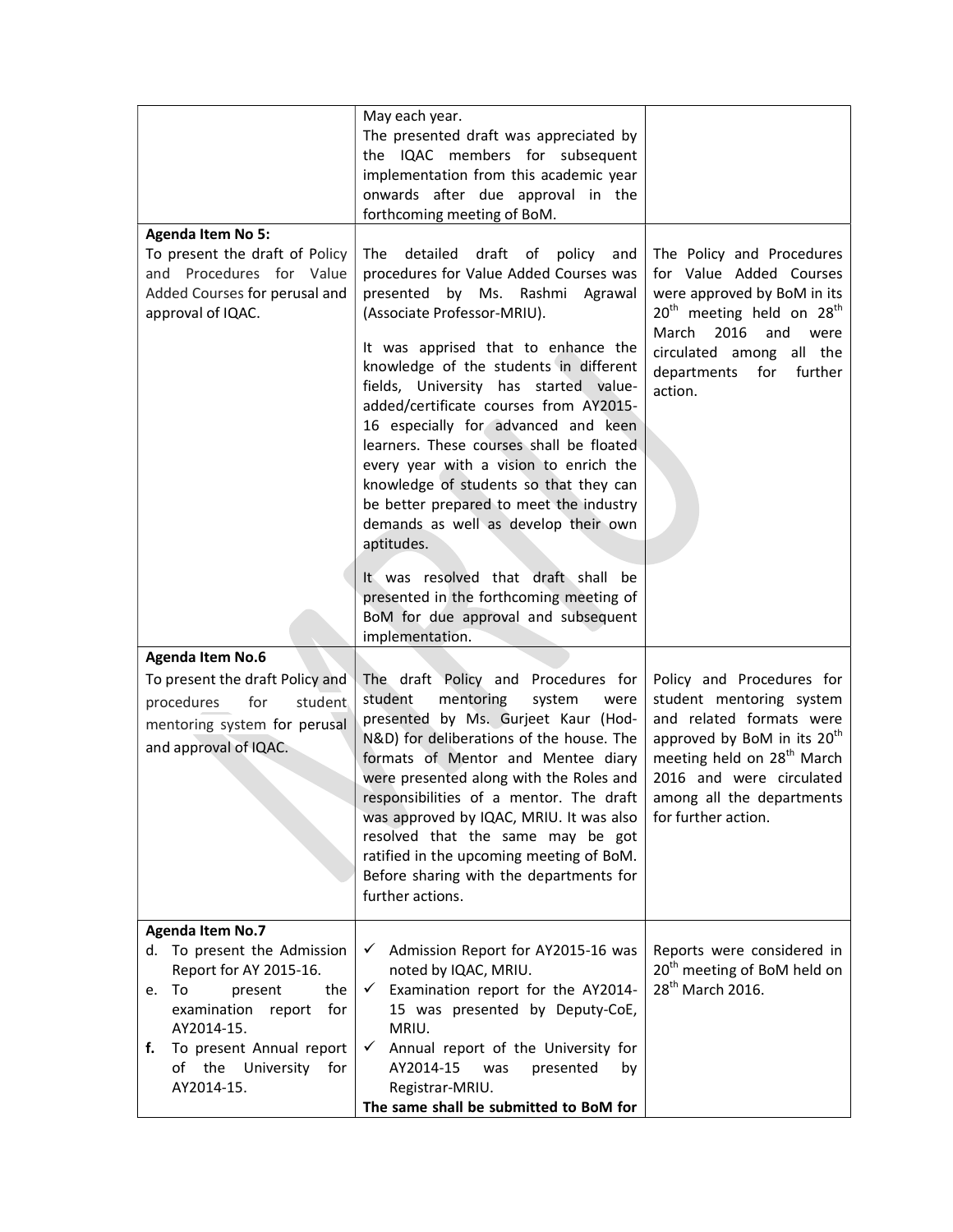|                                                                                                                                                                                                   | consideration.                                                                                                                                                                                                                                                                                                                                                                                 |                                                                                                                                                                                                                                     |
|---------------------------------------------------------------------------------------------------------------------------------------------------------------------------------------------------|------------------------------------------------------------------------------------------------------------------------------------------------------------------------------------------------------------------------------------------------------------------------------------------------------------------------------------------------------------------------------------------------|-------------------------------------------------------------------------------------------------------------------------------------------------------------------------------------------------------------------------------------|
| Agenda Item No. 8<br>To present Best Practices /<br>quality initiatives taken at Dr.<br>O.P. Bhalla Central Library<br>Manav Rachna International<br>University.                                  | Updates were presented by Mr. Vikram<br>Sharma and applauded by all the present<br>members.                                                                                                                                                                                                                                                                                                    | No action required.                                                                                                                                                                                                                 |
| Agenda Item No. 9<br>To draft the policy for Library<br>usage along with its Standard<br><b>Operating Procedures.</b>                                                                             | It was resolved that a committee of the<br>following members to be constituted to<br>draft the Policy and Procedures for<br>Library Usage:<br>1. Dr. M.K.Soni ED and Dean FET<br>(convener),<br>2. Mr. Vikram Sharma (University<br>Librarian)<br>3. Dr. S. S. Tyagi (Professor-MRIU)<br>Resolved that the committee shall<br>present the draft in next meeting of<br>IQAC.                    | Draft Policy on Library usage<br>along with its<br>Standard<br>Operating Procedures were<br>received and are presented<br>as separate Agenda Item No.<br>3.                                                                         |
| Agenda Item No. 10<br>To draft the policy for:<br>a. IT usage and<br>maintenance<br>b. Infrastructure usage<br>and maintenance                                                                    | It was resolved that a committee of the<br>following members to be constituted to<br>draft above mentioned Policies:<br>1. Mr. Atul Kalra (Director-Admin)<br>2. Mr. Sabyasachi Sen (GM-IT)<br>Mr.<br>K.S.<br>Mishra<br>(Project<br>3.<br>Manager)<br>Resolved that the<br>committee shall<br>present the draft in next meeting of<br>IQAC.                                                    | Draft Policy and Standard<br>Operating Procedures on<br>$c.$ IT<br>usage<br>and<br>maintenance<br>d. Infrastructure usage and<br>maintenance<br>received<br>and<br>were<br>are<br>presented<br>as<br>separate<br>Agenda Item No. 4. |
| <b>Agenda Item No.11</b><br>To draft the:<br>a. Policy for Faculty and<br>Staff Welfare.<br><b>Handbook of Ethical</b><br>b.<br>Policy and Code of<br>Conduct for Students,<br>Faculty and Staff. | It was resolved that a committee of the<br>following members to be constituted to<br>draft above mentioned Policies:<br>Dr. M.K. Soni, ED and Dean FET<br>1.<br>Naresh<br>2. Dr.<br>Grover,<br>Dean<br>Academics-MRIU<br>3. Dr. Chavi<br>Bhargava<br>Sharma,<br>Professor, MRIU<br>4. Registrar, MRIU<br>Resolved that the committee<br>shall<br>present the draft in next meeting of<br>IQAC. | Draft Policy for Faculty and<br>Staff Welfare and Conduct<br>Rules for Students, Faculty<br>and Staff were received and<br>are presented as separate<br>Agenda Item No. 5.                                                          |
| <b>Agenda Item No.12</b><br>To finalize the draft policy and<br>standard<br>procedures<br>for<br>feedback<br>system<br>for<br>all<br>stakeholders.                                                | Ms. Rashmi Agrawal, member of the<br>constituted committee presented the<br>proposed draft policy and standard<br>procedures for feedback system for all                                                                                                                                                                                                                                       | Policy<br>standard<br>and<br>procedures for<br>feedback<br>system for all stakeholders<br>and related formats were                                                                                                                  |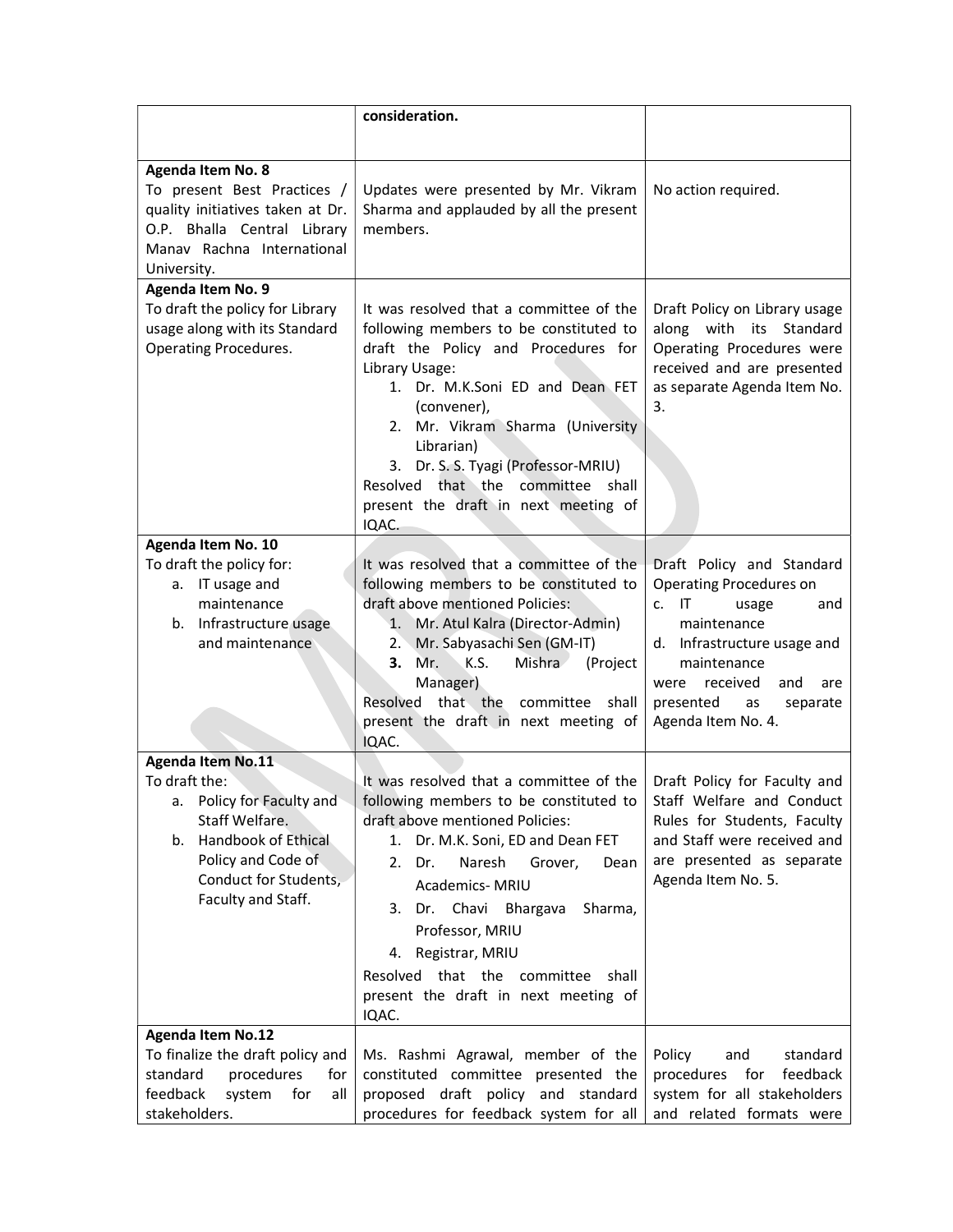|                                                                                                                                             | stakeholders along with the complete<br>Feedback Process, formats/forms and<br>frequency of feedback to be taken from<br>different stake holders for perusal and<br>approval of the IQAC. The policy was<br>approved for subsequent implementation<br>after due approval in the forthcoming<br>meeting of BoM. (Annexure V)                                                                                                                            | approved by BoM in its 20 <sup>th</sup><br>meeting held on 28 <sup>th</sup> March<br>2016 and were circulated<br>among all the departments<br>for further action.                                                                                      |
|---------------------------------------------------------------------------------------------------------------------------------------------|--------------------------------------------------------------------------------------------------------------------------------------------------------------------------------------------------------------------------------------------------------------------------------------------------------------------------------------------------------------------------------------------------------------------------------------------------------|--------------------------------------------------------------------------------------------------------------------------------------------------------------------------------------------------------------------------------------------------------|
| <b>Agenda Item No.13</b><br>To present the draft of Policy<br>and Procedures for Student<br>Placements for perusal and<br>approval of IQAC. | The detailed draft was presented by Dr.<br>M. K. Soni (ED and Dean-FET). The<br>presented draft was appreciated and<br>approved by the IQAC members for<br>subsequent implementation after due<br>approval in the forthcoming meeting of<br>BoM.<br>It was suggested that the step-by-step<br>Placement Process starting from the<br>Registration on Placement Portal should<br>be highlighted very clearly.                                           | Draft<br>Policy<br>of<br>and<br>Procedures<br>Student<br>for<br>Placements was presented<br>20 <sup>th</sup><br>approved<br>in<br>and<br>meeting of BoM held on<br>March 28, 2016.                                                                     |
| <b>Agenda Item No.14</b>                                                                                                                    |                                                                                                                                                                                                                                                                                                                                                                                                                                                        |                                                                                                                                                                                                                                                        |
| To update the status<br>of<br>Institution<br>Strategic<br>Plan<br>Document as presented in<br>Planning<br>Monitoring<br>and<br>Board.       | Director IQAC apprised that Institution<br>Strategic Plan of the University was<br>prepared by the four member committee<br>as constituted during the last quarterly<br>meeting of IQAC and the same was<br>presented during the last meeting of<br>Planning and Monitoring Board held on<br>$14th$ March 2016. It was suggested that<br>the Institution Strategic Plan document<br>must include details while visualizing the<br>Vision 2025 of MRIU. | Plan<br>Institution Strategic<br>presented<br>and<br>was<br>approved in BoM meeting<br>held on 28 <sup>th</sup> March 2016.<br>It was further resolved in<br>BoM<br>that<br>every<br>year<br>committee shall present the<br>status of the plan in BoM. |
|                                                                                                                                             | Dr. V K Mahna presented the plan in brief<br>for further review of IQAC members. The<br>of<br>efforts<br>the<br>committee<br>were<br>appreciated and was recommended for<br>approval in the upcoming meeting of<br>BoM.                                                                                                                                                                                                                                |                                                                                                                                                                                                                                                        |

## The action taken report was approved and appreciated.

# Agenda Item No. 3

To present the draft Policy of Library usage along with its Standard Operating Procedures for perusal and approval of IQAC. Annexure I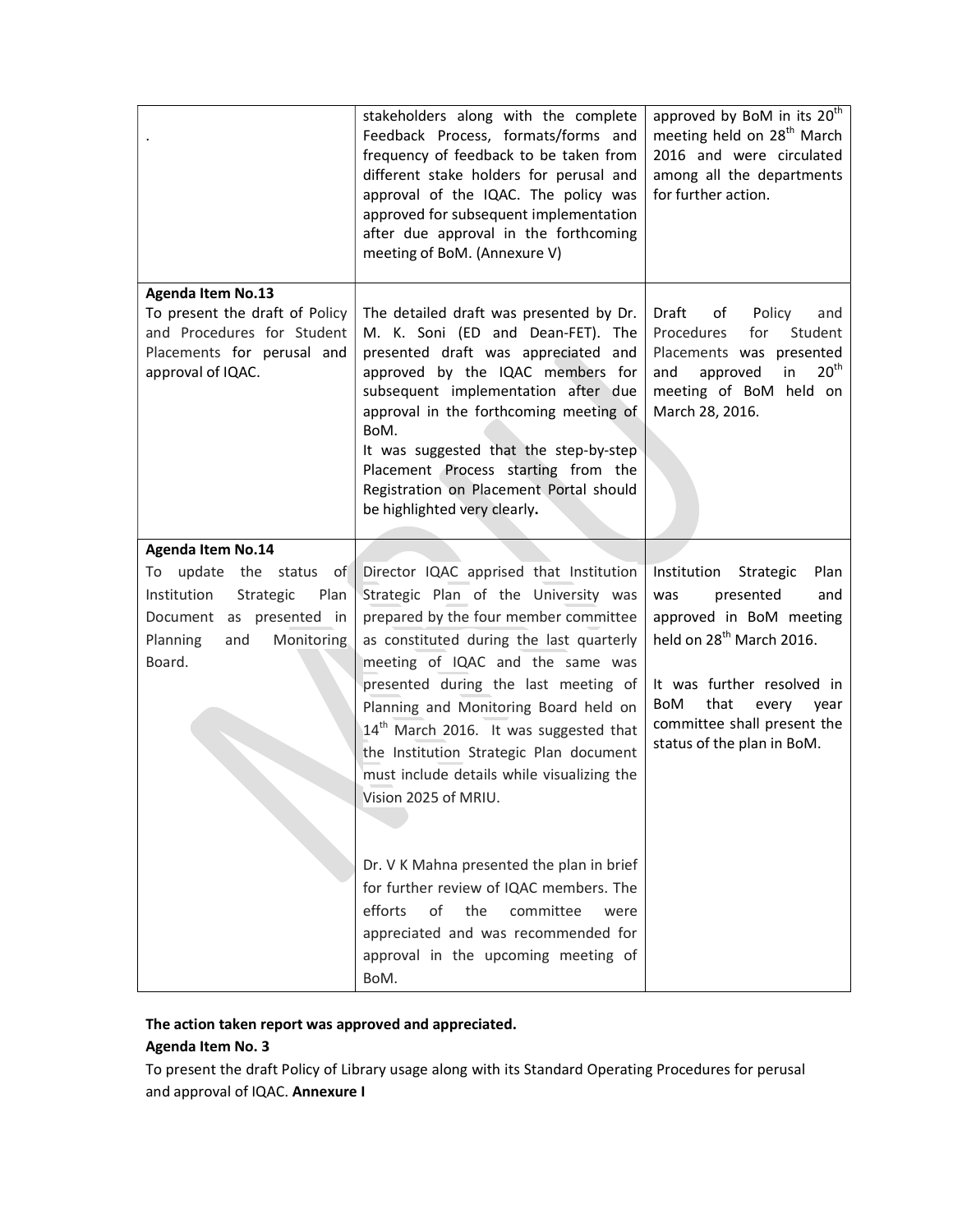The detailed draft was presented by the University Librarian. The presented draft was appreciated and approved by the IQAC members for subsequent implementation after due approval in the forthcoming meeting of BoM.

## Agenda Item No. 4

To present the draft Policy and Standard Operating Procedures on

- a. IT usage and maintenance
- b. Infrastructure usage and maintenance

for perusal and approval of IQAC. Annexure II

- a. The detailed draft for Policy and Procedures for IT usage and maintenance were presented by GM-IT, MRIU.
- b. The detailed draft for Policy and Procedures for Infrastructure usage and maintenance were presented by Registrar, MRIU.

The presented draft was approved by the IQAC members for subsequent implementation after due approval in the forthcoming meeting of BoM.

## Agenda Item No. 5

- a. To present the draft Policy for Faculty and Staff Welfare and
- b. To present the draft of Handbook of Ethical Policy and Code of Conduct for Students, Faculty and Staff

for perusal and approval of IQAC. Annexure III

- a. The detailed draft Policy for Faculty and Staff Welfare was presented by Registrar, MRIU.
- b. The draft of Handbook of Ethical Policy and Code of Conduct for Students, Faculty and Staff was presented by Registrar, MRIU.

The presented draft was approved by the IQAC members for subsequent implementation after due approval in the forthcoming meeting of BoM.

## Agenda Item No. 6

To discuss the Strategic Perspective Plans as received from all the departments of MRIU for the academic year 2016-17 for perusal and review of IQAC.

The received strategic perspective plans were presented and discussed in detail. It was updated that University has a plan to apply for funding to promote knowledge based and Technology driven start-ups by harnessing young minds in an academic environment.

It was resolved that the IQAC will also include the quality related activities planned for the academic year to make a consolidated plan of the University after due deliberations. The consolidated plan of the University shall be submitted to the upcoming BoM for further ratification. Once ratified in BoM, the approved plan shall be notified for further implementation.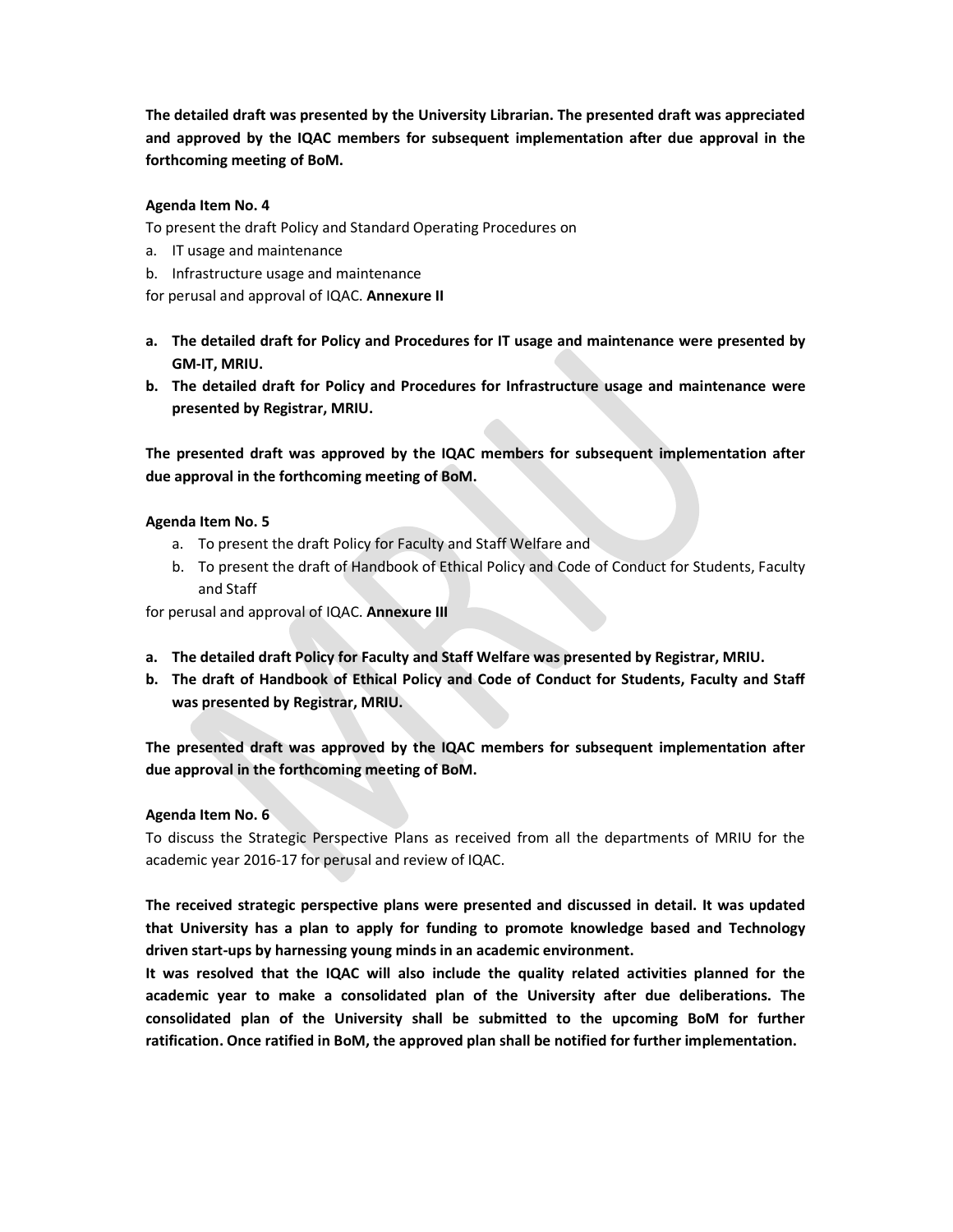It was further resolved that all the academic and administrative unit shall present their action taken reports with respect to their Strategic Perspective Plans of previous Academic Year and Strategic Perspective Plans of upcoming Academic Year during the  $4<sup>th</sup>$  Quarterly meeting of IQAC every year. These plans should be in alignment with the Institution Strategic Plan of MRIU as approved during the BoM meeting held on  $28<sup>th</sup>$  March 2016.

### Agenda Item No. 7:

To collate the feedback from different stakeholders of the University.

The Policy and Standard Procedures for feedback system along with stakeholder feedback formats were shared with the departments during the month of March 2016.

It was resolved that all the departments shall collate the feedback from all the stakeholders, prepare the analysis reports and submit the consolidated reports to the office of IQAC in the coming meeting as per the timeline stated in the Policy. The recommendations / suggestions related to Curricula should be brought through a Central Committee of the University for Feedback on Curricula.

#### Agenda Item No. 8:

To consider and approve the system of academic audit for the university departments

The broad guidelines for annual assessment of the performance of various Academic departments were presented on the table for further discussion. The basic purpose of academic audit is to create an advance opportunity for a department to find out its areas of improvement in relation to the expectations of the stakeholders and the quality standards laid down by the regulatory bodies and to enable it to initiate quality measures well in time. It was also resolved to formularize a Uniform format/parameter for taking the Academic Audit of various departments, for which a committee of the following members was proposed to prepare the draft and present in the next meeting of IQAC:

- 1) Dr. Naresh Grover, Dean-Academics, MRIU
- 2) Dr. S.K. Bedi, Director-IQAC
- 3) Dr. Pradeep Varshney, Professor, FET

The concerned department/unit will plan the Audit of their respective department/unit during the month of Aug 2016. The Audit report and Action taken report shall require to be submitted to the office of IQAC within three weeks of the conduct of Audit. The audit will be conducted at least once in an academic year.

## Agenda Item No. 9

To discuss the outcome/achievement of IQAC wrt action plan for the academic year.

Outcomes/achievements of IQAC wrt action plan for the academic year 2015-16 are as follows: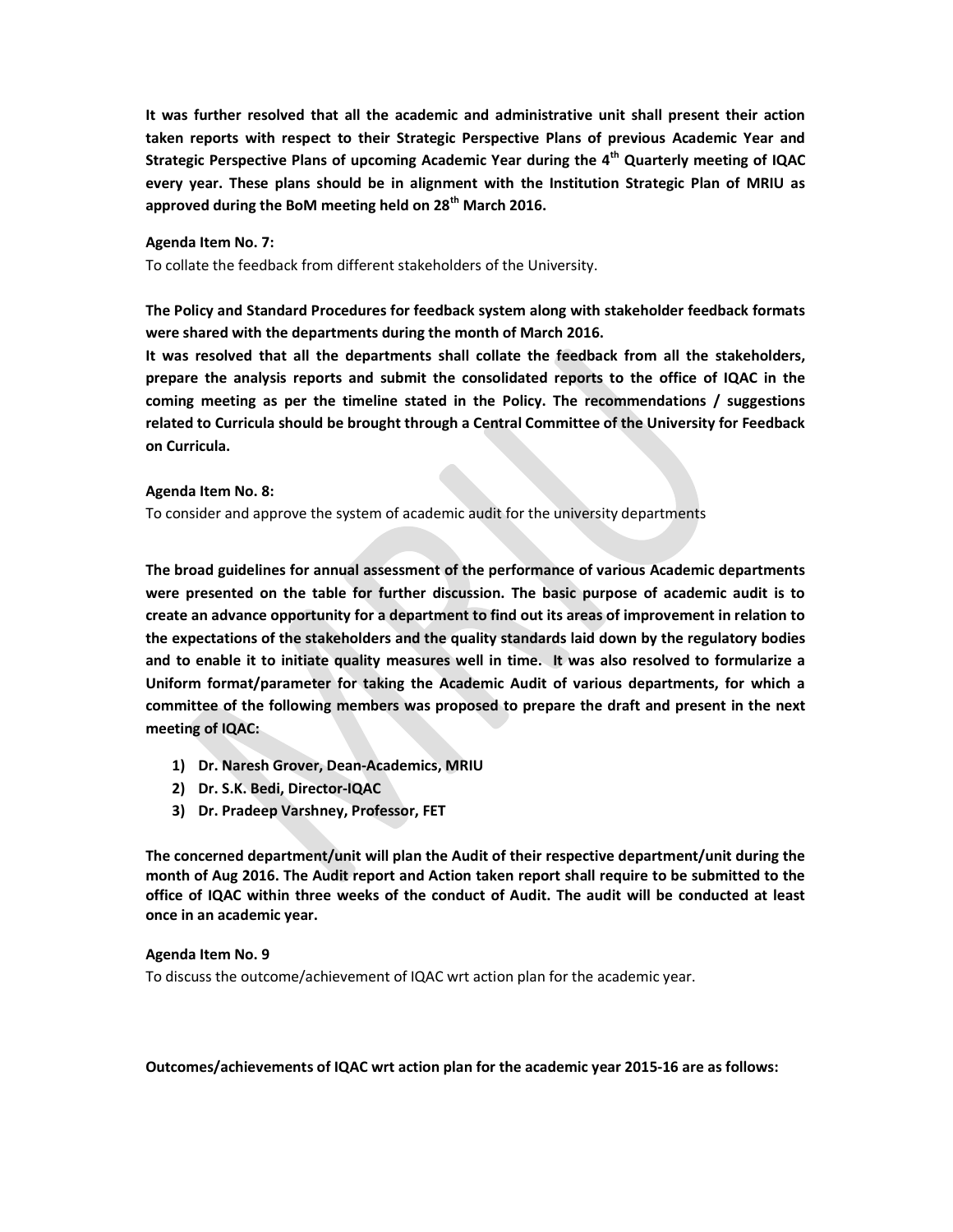| <b>Plan of Action</b>                                                        | Achievements/Outcomes                                                           |  |
|------------------------------------------------------------------------------|---------------------------------------------------------------------------------|--|
|                                                                              | Faculty Development Program on Structural Equation                              |  |
|                                                                              | Modeling:                                                                       |  |
| Conduct of workshops on Quality related                                      | An FDP on Structural Equation Modeling was held on Sep                          |  |
| themes                                                                       | 4 <sup>th</sup> 2015. Concerned faculty members would be able to                |  |
|                                                                              | analyze the structural relationship between measured                            |  |
|                                                                              | variables and latent constructs.                                                |  |
|                                                                              | Faculty Development Program on Predictive Modeling                              |  |
|                                                                              | <b>Using Regression Analysis:</b>                                               |  |
|                                                                              | An FDP on Predictive Modeling Using Regression Analysis                         |  |
|                                                                              | was held on Oct 3 <sup>rd</sup> 2015. Faculty would be able to use              |  |
|                                                                              | techniques<br>forecasting<br>these<br>for<br>time<br>and                        |  |
|                                                                              | series modeling.                                                                |  |
|                                                                              | Staff Development Programmes on                                                 |  |
|                                                                              | Managing Data using Excel for Quality Assurance was<br>1.                       |  |
|                                                                              | conducted on 7 <sup>th</sup> Aug and 13 <sup>th</sup> Aug 2015.                 |  |
|                                                                              | Effective Negotiation Skills was conducted on 3rd Oct<br>2.                     |  |
|                                                                              | 2015                                                                            |  |
|                                                                              | Faculty Development Program on Multi -Variate Analysis:                         |  |
|                                                                              | FDP on multi-variate Analysis was held on Oct 16 <sup>th</sup> and              |  |
|                                                                              | $17th$ , 2015. Faculty members would be able to use such                        |  |
|                                                                              | techniques for demonstration of pattern analysis in                             |  |
|                                                                              | multidimensional data by considering, several data                              |  |
|                                                                              | variables.                                                                      |  |
|                                                                              | Training on Cybernetix-Smart class room solutions for                           |  |
|                                                                              | <b>Quality Teaching:</b>                                                        |  |
|                                                                              | Two days training program on Cybernetix- Smart                                  |  |
|                                                                              | Classroom Solutions was conducted on 26th and 27th Oct                          |  |
|                                                                              | 2015. The demonstrations to conduct classes in more                             |  |
|                                                                              | interactive manner were held during the FDP.                                    |  |
|                                                                              | Workshop on Six Sigma in Quality Assurance was                                  |  |
|                                                                              | conducted on 19th Dec 2015. Attendees would be able to                          |  |
|                                                                              | understand the importance of designing and following                            |  |
|                                                                              | processes in each and every system of the University.                           |  |
| on Quality Assurance in<br>Higher<br>FDP<br>Education:<br>Emerging<br>Trends | FDP on Quality Assurance in Higher Education: Emerging                          |  |
| and<br>approaches                                                            | Trends and approaches was held on Jan 16 <sup>th</sup> 2016.                    |  |
| Awareness session on Implementation of                                       | Awareness session on Implementation of AAA for Quality                          |  |
| AAA for Quality Assurance                                                    | Assurance was conducted on 7th May 2016. Academic                               |  |
|                                                                              | and Administrative unit heads were apprised about the                           |  |
|                                                                              | complete process of conduct of AAA.                                             |  |
| Workshop<br>Entrepreneurship<br>on                                           | A workshop on Entrepreneurship Orientation was held                             |  |
| Orientation                                                                  | on 3 <sup>rd</sup> & 4 <sup>th</sup> May 2016 for faculty members and students. |  |
|                                                                              | This would help in bridging the gap between learning and                        |  |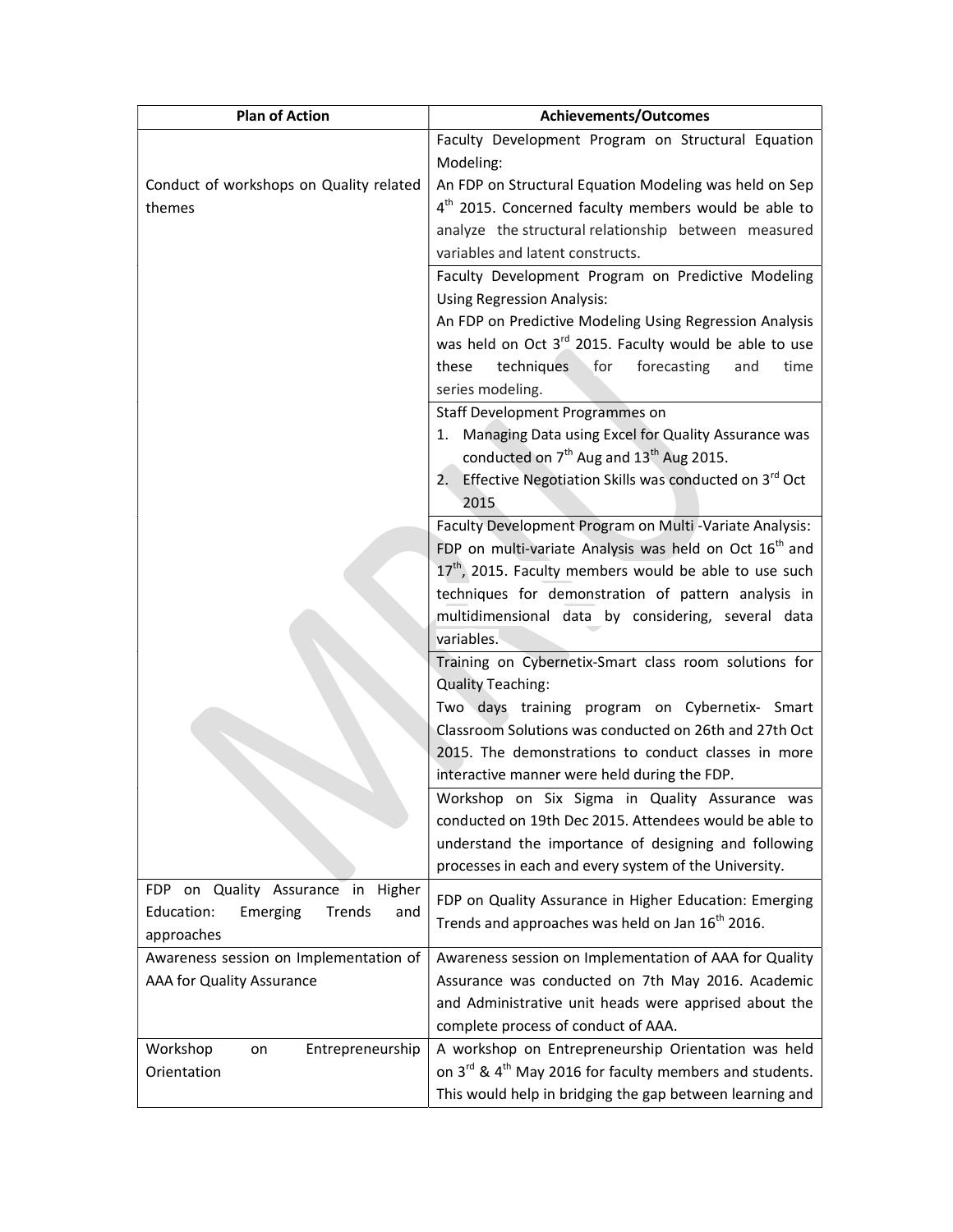|                                                                                   | practice.                                                                                                                                                                                                                                                                                                                                                                                                                                                                                                                                                                                                                                                                                                                                                                                                                                                                                                                                                                                                                                                                                                                 |
|-----------------------------------------------------------------------------------|---------------------------------------------------------------------------------------------------------------------------------------------------------------------------------------------------------------------------------------------------------------------------------------------------------------------------------------------------------------------------------------------------------------------------------------------------------------------------------------------------------------------------------------------------------------------------------------------------------------------------------------------------------------------------------------------------------------------------------------------------------------------------------------------------------------------------------------------------------------------------------------------------------------------------------------------------------------------------------------------------------------------------------------------------------------------------------------------------------------------------|
| Workshop on Experiential and Outcome-                                             | A two-week long workshop is being organized during 30 <sup>th</sup>                                                                                                                                                                                                                                                                                                                                                                                                                                                                                                                                                                                                                                                                                                                                                                                                                                                                                                                                                                                                                                                       |
| based Learning                                                                    | May 2016 to 10 <sup>th</sup> June 2016. Faculty members would be                                                                                                                                                                                                                                                                                                                                                                                                                                                                                                                                                                                                                                                                                                                                                                                                                                                                                                                                                                                                                                                          |
|                                                                                   | able to inculcate experiential learning component in                                                                                                                                                                                                                                                                                                                                                                                                                                                                                                                                                                                                                                                                                                                                                                                                                                                                                                                                                                                                                                                                      |
|                                                                                   | outcome-based teaching learning process.                                                                                                                                                                                                                                                                                                                                                                                                                                                                                                                                                                                                                                                                                                                                                                                                                                                                                                                                                                                                                                                                                  |
| Orientation<br>Workshop<br>Quality<br>on                                          | Orientation Workshop on<br>Quality sustenance<br>in.                                                                                                                                                                                                                                                                                                                                                                                                                                                                                                                                                                                                                                                                                                                                                                                                                                                                                                                                                                                                                                                                      |
| Examination<br>System-<br>sustenance<br>in                                        | Examination System-Setting Quality Question Papers was                                                                                                                                                                                                                                                                                                                                                                                                                                                                                                                                                                                                                                                                                                                                                                                                                                                                                                                                                                                                                                                                    |
| <b>Setting Quality Question Papers</b>                                            | conducted on 26 <sup>th</sup> May 2016.                                                                                                                                                                                                                                                                                                                                                                                                                                                                                                                                                                                                                                                                                                                                                                                                                                                                                                                                                                                                                                                                                   |
| Quality<br>lay down<br>the<br>To<br>various                                       | Various strategies relating to Curriculum Development,                                                                                                                                                                                                                                                                                                                                                                                                                                                                                                                                                                                                                                                                                                                                                                                                                                                                                                                                                                                                                                                                    |
| Strategies/Policies<br>Improvement<br>in<br>various departments of the University | Teaching and Learning, Examination and Evaluation,<br>Research and Development, Library, ICT, have been laid<br>down and are now acting as a guide for various<br>departments, administrative units and other support<br>systems of the University.<br>IQAC has strategized following points:<br>Policy and standard procedures for feedback system<br>different<br>stakeholders<br>from<br>has<br>been<br>institutionalized as a quality measure.<br>Policy and standard operating procedures for<br>teaching-learning<br>and<br>evaluation<br>has<br>been<br>institutionalized.<br>Policy and Procedures for Student Mentoring System<br>has been institutionalized.<br>Policy and standard operating procedures for<br>Curriculum Design, Development and Review has<br>been standardized.<br>Choice-based credit system has been set up in all the<br>departments.<br>Guidelines and Parameters for Audit of<br>all<br>departments of MRIU has been set.<br>Introduction of Value-Added courses across the<br>University. Policy and Procedures to conduct Value<br>Added Courses were also finalized and shared with |
|                                                                                   | all concerned.<br>Policy and Standard Operating Procedures for<br>$\triangleright$ Library Usage<br>$\triangleright$ IT usage and maintenance<br>$\triangleright$ Infrastructure usage and maintenance<br>$\triangleright$ Faculty and Staff Welfare<br>were presented and approved in IQAC, MRIU.<br>The same shall be shared with all departments<br>and concerned central unit after due ratification<br>in the forthcoming meeting of BoM.                                                                                                                                                                                                                                                                                                                                                                                                                                                                                                                                                                                                                                                                            |
|                                                                                   | Handbook of Ethical Policy and Code of Conduct for<br>Students, Faculty and Staff members were presented<br>and approved in IQAC, MRIU. The same shall be<br>shared with all departments and concerned central<br>unit after due ratification in the forthcoming meeting                                                                                                                                                                                                                                                                                                                                                                                                                                                                                                                                                                                                                                                                                                                                                                                                                                                  |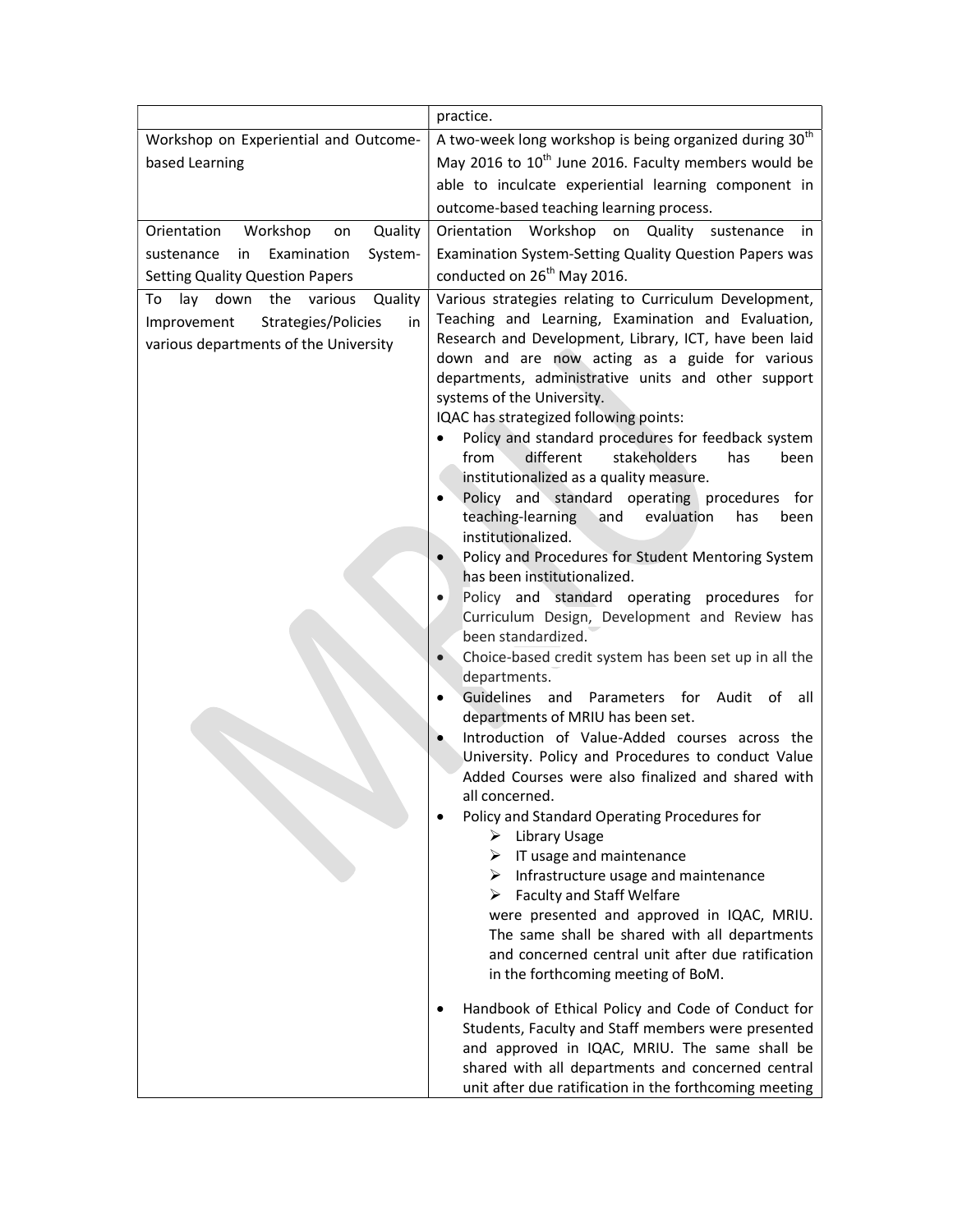|                                                                             | of BoM.                                                                                                                                                                                                                                                                                                                                                                                                                                                                                                                                                                                                                                                                                                                                                                                                                                                                                                                                                                   |
|-----------------------------------------------------------------------------|---------------------------------------------------------------------------------------------------------------------------------------------------------------------------------------------------------------------------------------------------------------------------------------------------------------------------------------------------------------------------------------------------------------------------------------------------------------------------------------------------------------------------------------------------------------------------------------------------------------------------------------------------------------------------------------------------------------------------------------------------------------------------------------------------------------------------------------------------------------------------------------------------------------------------------------------------------------------------|
| Conduct of Gender Sensitization and<br>Women Empowerment related Activities | Multiple<br>Gender<br>Sensitization<br>Women<br>and<br>Empowerment related sessions were organized during<br>the year including:<br>Gender identity for FMeH faculty members and<br>students (14th July 2015)<br>Gender Stereotyping for FCA faculty members and<br>students (16th July 2015)<br>Gender Roles for FET faculty members and students<br>$\bullet$<br>(21st July 2015)<br>Gender inequality for FCBS faculty members and<br>$\bullet$<br>students (24th July 2015)<br>Gender Sensitization for FMS faculty members and<br>$\bullet$<br>students (28th July 2015)<br>Guest session on Women Empowerment: Issues and<br>$\bullet$<br>Solutions (12th Feb 2016)<br>Being empowered women and empowering others<br>(26th Feb 2016)<br>Guest lecture series Legal rights of women (3rd<br>March 2016)<br>Workshop on Adolescent Health and Reproductive<br>Rights of Different Genders (4th March 2016)<br>Guest lecture series on Empowering her-Empowering<br>٠ |
|                                                                             | All (8th March 2016)<br>Swayamsiddha- Celebrating Being a woman (8th<br>March 2016)<br>Breaking the Silence: Talking about different Genders                                                                                                                                                                                                                                                                                                                                                                                                                                                                                                                                                                                                                                                                                                                                                                                                                              |
|                                                                             | (4th May 2016)                                                                                                                                                                                                                                                                                                                                                                                                                                                                                                                                                                                                                                                                                                                                                                                                                                                                                                                                                            |

The outcomes and achievements as presented were appreciated by the members.

## Agenda Item No. 10

## To discuss preparation of AQAR as per guidelines and parameters of NAAC

Director, IQAC apprised all the members of IQAC that preparation of AQAR for the AY 2015-16 is under progress and shall be submitted before the deadline.

## Agenda Item 11:

## Any other item with the permission of the Chair

Since there was no other item to discuss, the meeting ended with the vote of thanks to the chair.

 -Sd/- Director IQAC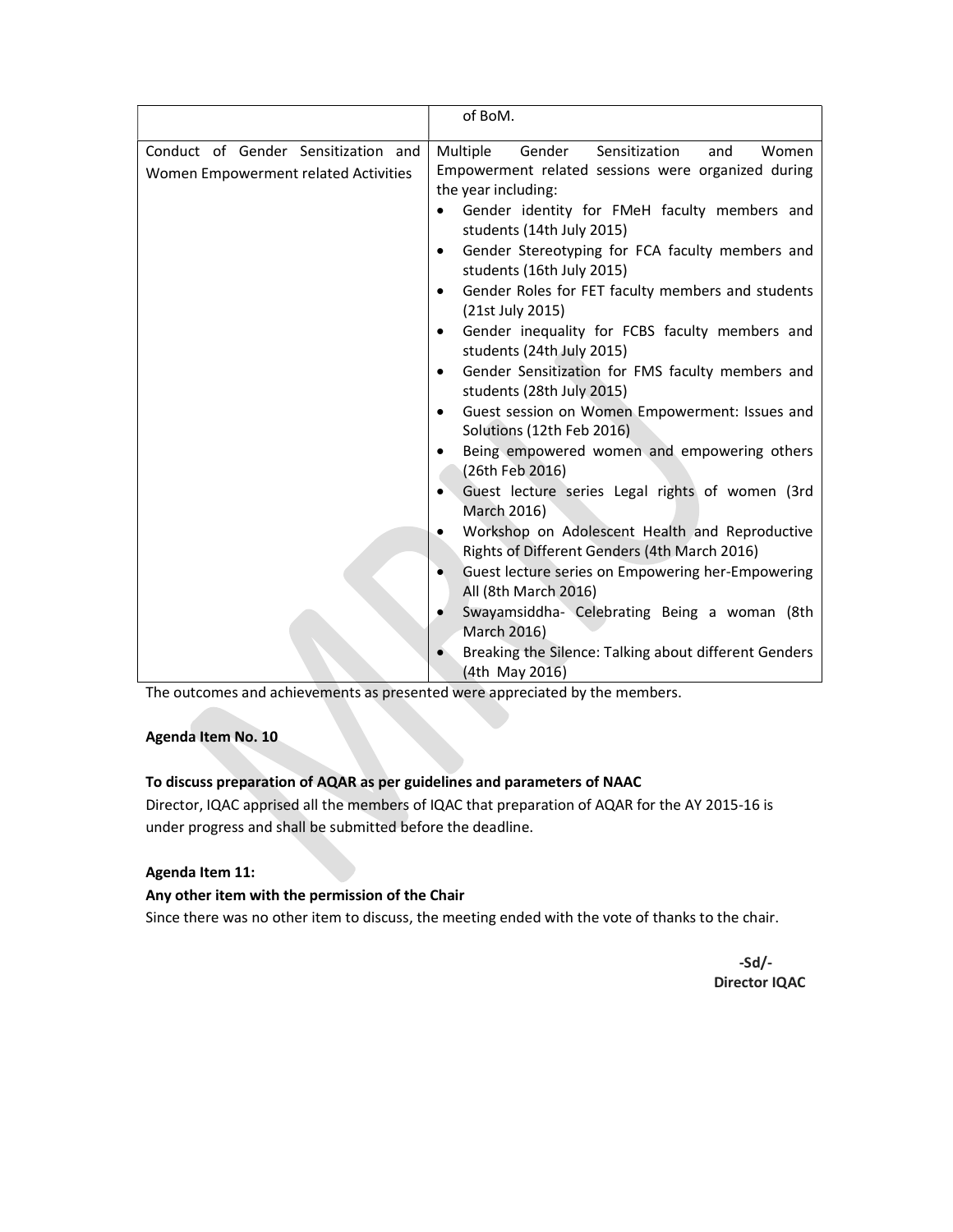# Action Taken Report on the Decisions taken in the IQAC Meeting held on May 31, 2016

| Agenda Item No.                                                                                                                                                                                                               | <b>Decisions Taken</b>                                                                                                                                                                                                                                                                                                                                                                                                                            | <b>Follow-up Action Taken</b>                                                                                                                                                |
|-------------------------------------------------------------------------------------------------------------------------------------------------------------------------------------------------------------------------------|---------------------------------------------------------------------------------------------------------------------------------------------------------------------------------------------------------------------------------------------------------------------------------------------------------------------------------------------------------------------------------------------------------------------------------------------------|------------------------------------------------------------------------------------------------------------------------------------------------------------------------------|
| <b>Agenda Item No 1:</b><br>To confirm the minutes of the<br>last meeting of IQAC held on<br>March 18, 2016 (minutes<br>already circulated on March<br>28, 2016).                                                             | The minutes were confirmed and<br>circulated to all concerned.                                                                                                                                                                                                                                                                                                                                                                                    | No action is required.                                                                                                                                                       |
| <b>Agenda Item No 2:</b><br>To consider and approve the<br>Action Taken Report on the<br>taken<br>in<br>the<br>decisions<br>previous meeting of the IQAC<br>held on March 18, 2016.                                           | The action taken report was approved<br>and communicated to all.                                                                                                                                                                                                                                                                                                                                                                                  | No action is required.                                                                                                                                                       |
| <b>Agenda Item No 3:</b><br>To present the draft Policy of<br>Library usage along with its<br>Standard<br>Operating<br>Procedures for perusal and<br>approval of IQAC.                                                        | The detailed draft was presented by the<br>University Librarian. The presented draft<br>was appreciated and approved by the<br><b>IQAC</b><br>members<br>for<br>subsequent<br>implementation after due approval in the<br>forthcoming meeting of BoM.                                                                                                                                                                                             | Policy of Library usage along<br>with its Standard Operating<br>Procedures<br>has<br>been<br>submitted to the BoM for<br>perusal and approval in its<br>forthcoming meeting. |
| <b>Agenda Item No 4:</b><br>To present the draft Policy and<br>Standard<br>Operating<br>Procedures on<br>IT usage and maintenance<br>а.<br>b. Infrastructure usage and<br>maintenance<br>for perusal and approval of<br>IQAC. | The detailed draft for Policy and<br>a.<br>Procedures for<br>ΙT<br>usage<br>and<br>maintenance were presented by GM-<br>IT, MRIU.<br>The detailed draft for Policy and<br>b.<br>Procedures for Infrastructure usage<br>and maintenance were presented by<br>Registrar, MRIU.<br>The presented draft was approved by the<br>for<br><b>IQAC</b><br>members<br>subsequent<br>implementation after due approval in the<br>forthcoming meeting of BoM. | Approved drafts have been<br>submitted to the BoM for<br>perusal and approval in its<br>forthcoming meeting                                                                  |
| <b>Agenda Item No 5:</b><br>To present the draft Policy<br>a.<br>Faculty<br>for<br>and<br>Staff<br>Welfare and<br>draft<br>To<br>present<br>the<br>b.<br>Handbook of Ethical Policy                                           | The detailed draft Policy for Faculty<br>a.<br>and Staff Welfare was presented by<br>Registrar, MRIU.<br>The draft Handbook of Ethical Policy<br>b.<br>and Code of Conduct for Students,                                                                                                                                                                                                                                                          | Approved drafts have been<br>submitted to the BoM for<br>perusal and approval in its<br>forthcoming meeting                                                                  |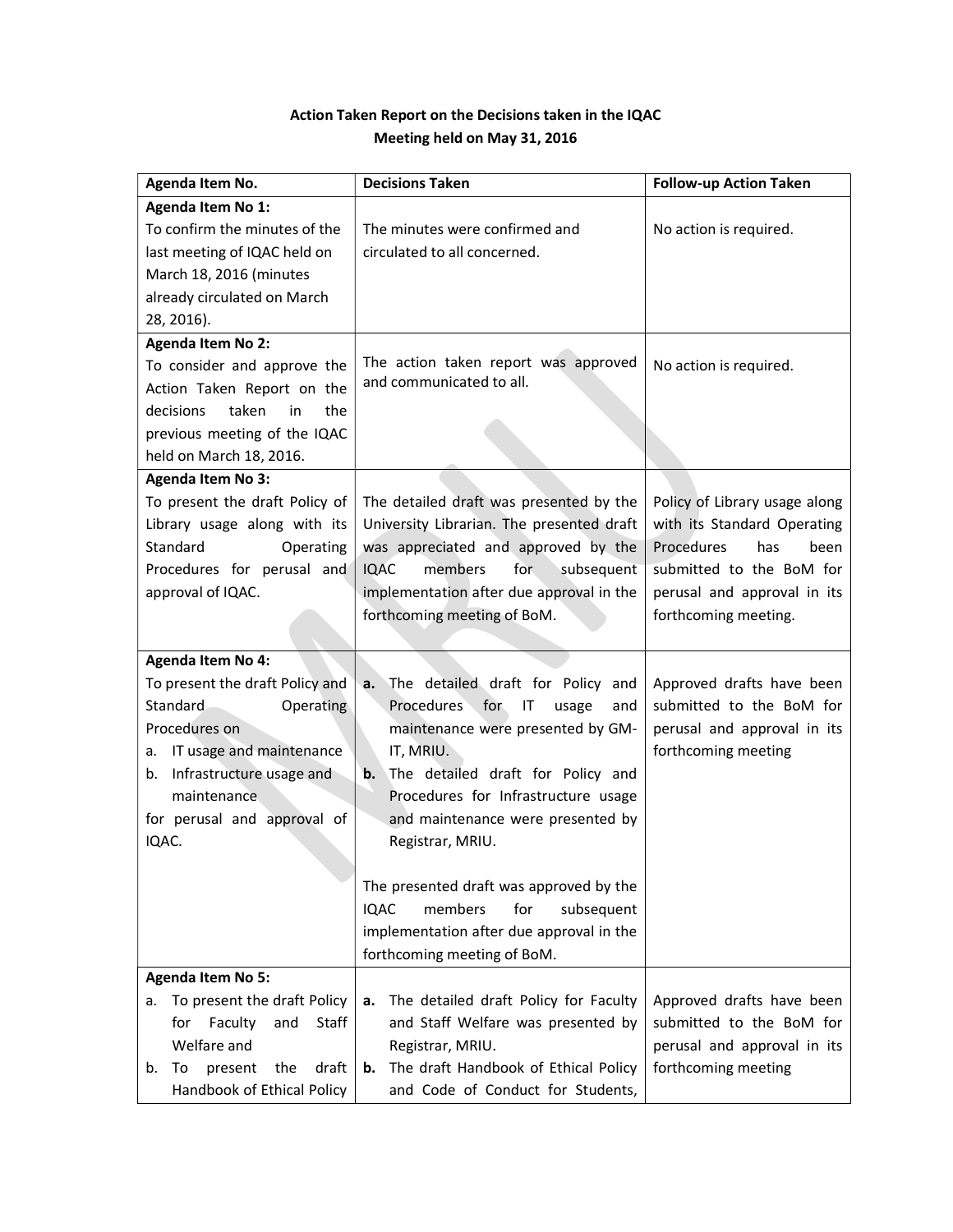| and Code of Conduct for           | Faculty and Staff was presented by                 |                              |
|-----------------------------------|----------------------------------------------------|------------------------------|
| Students, Faculty and Staff       | Registrar, MRIU.                                   |                              |
| for perusal and approval of       |                                                    |                              |
| IQAC.                             | The presented draft was approved by the            |                              |
|                                   | <b>IQAC</b><br>members<br>for<br>subsequent        |                              |
|                                   | implementation after due approval in the           |                              |
|                                   | forthcoming meeting of BoM.                        |                              |
| Agenda Item No 6:                 |                                                    |                              |
| discuss<br>the<br>To<br>Strategic | The received strategic perspective plans           | The consolidated plan of the |
| Perspective Plans as received     | were presented and discussed in detail.            | University<br>has<br>been    |
| from all the departments of       | University has a plan to apply for funding         | submitted to the BoM for     |
| MRIU for the academic year        | knowledge based<br>promote<br>and<br>to            | further ratification in its  |
| 2016-17 for<br>perusal<br>and     | Technology<br>driven<br>start-ups<br>by            | forthcoming meeting.         |
| review of IQAC.                   | harnessing young minds in an academic              |                              |
|                                   | environment.                                       |                              |
|                                   | It was resolved that the IQAC will also            |                              |
|                                   | include the quality related activities             |                              |
|                                   | planned for the academic year to make a            |                              |
|                                   | consolidated plan of the University after          |                              |
|                                   | due deliberations. The consolidated plan           |                              |
|                                   | of the University shall be submitted to            |                              |
|                                   | for<br>further<br>upcoming<br>BoM<br>the           |                              |
|                                   | ratification. Once ratified in BoM, the            |                              |
|                                   | approved plan shall be notified for                |                              |
|                                   | further implementation.                            |                              |
|                                   |                                                    |                              |
|                                   | It was further resolved that all the               |                              |
|                                   | academic and administrative unit shall             |                              |
|                                   | present their action taken reports with            |                              |
|                                   | respect to their Strategic Perspective             |                              |
|                                   | Plans of previous Academic Year and                |                              |
|                                   | Strategic Perspective Plans of upcoming            |                              |
|                                   | Academic Year during the 4 <sup>th</sup> Quarterly |                              |
|                                   | meeting of IQAC every year. These plans            |                              |
|                                   | alignment with the<br>should be in                 |                              |
|                                   | Institution Strategic Plan of MRIU as              |                              |
|                                   | approved during the BoM meeting held               |                              |
|                                   | on 28 <sup>th</sup> March 2016.                    |                              |
|                                   |                                                    |                              |
| <b>Agenda Item No 7:</b>          |                                                    |                              |
| To collate the feedback from      | The Policy and Standard Procedures for             | The decision of IQAC was     |
| different stakeholders of the     | feedback system along with stakeholder             | conveyed to all concerned.   |
| University.                       | feedback formats were shared with the              |                              |
|                                   | departments during the month of March              |                              |
|                                   | 2016.                                              |                              |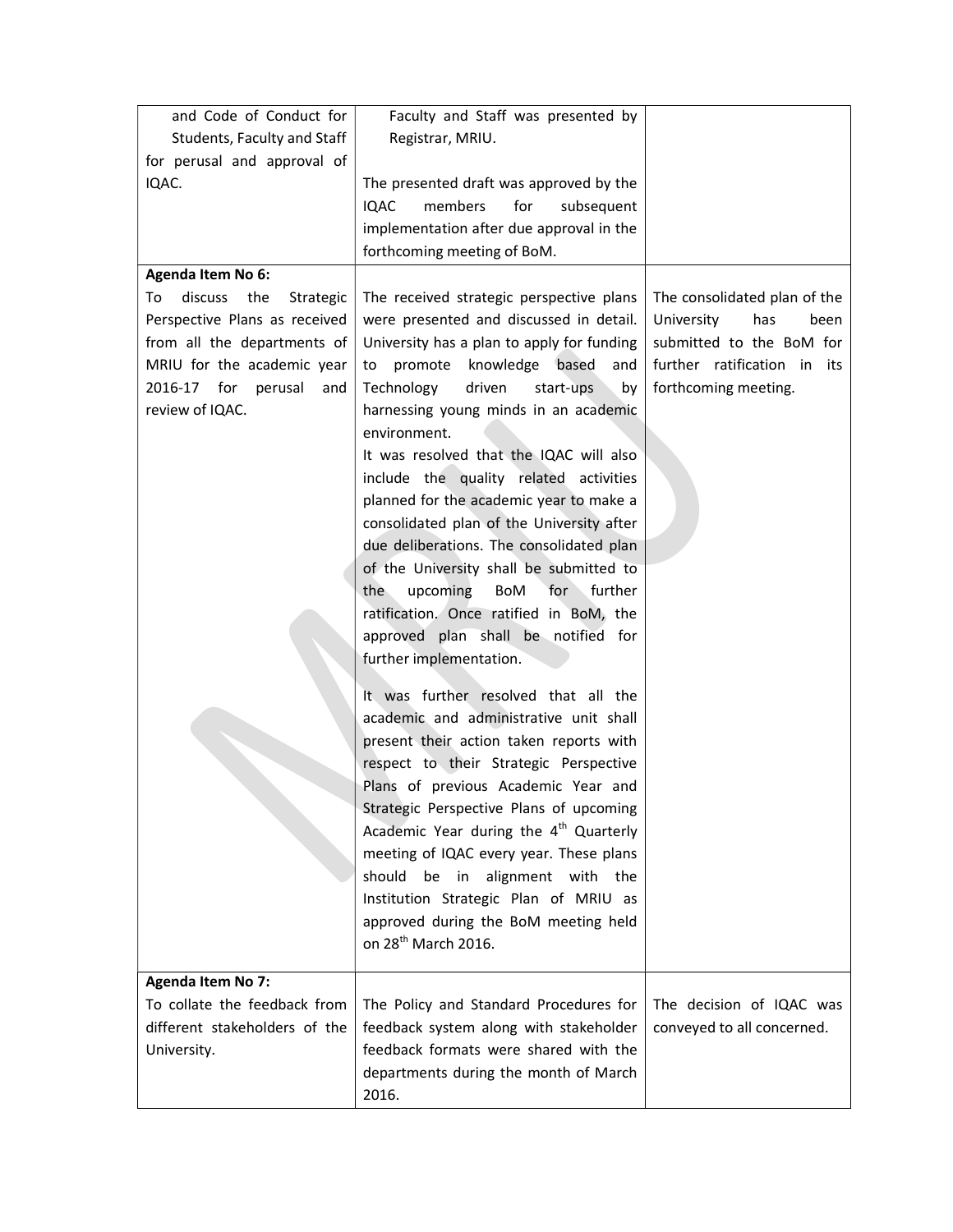|                                                                                            | It was resolved that all the departments<br>shall collate the feedback from all the<br>stakeholders,<br>prepare<br>the<br>analysis<br>reports and submit the consolidated<br>reports to the office of IQAC in the<br>coming meeting as per the timeline<br>the<br>in<br>Policy.<br><b>The</b><br>stated<br>recommendations / suggestions related                                                                                                                                                                                                                                                                                                                                                                                                                                                                                                                                                                                                          |                                                                                                                                                                                                                                                |
|--------------------------------------------------------------------------------------------|-----------------------------------------------------------------------------------------------------------------------------------------------------------------------------------------------------------------------------------------------------------------------------------------------------------------------------------------------------------------------------------------------------------------------------------------------------------------------------------------------------------------------------------------------------------------------------------------------------------------------------------------------------------------------------------------------------------------------------------------------------------------------------------------------------------------------------------------------------------------------------------------------------------------------------------------------------------|------------------------------------------------------------------------------------------------------------------------------------------------------------------------------------------------------------------------------------------------|
|                                                                                            | to Curricula should be brought through a<br>Central Committee of the University for<br>Feedback on Curricula.                                                                                                                                                                                                                                                                                                                                                                                                                                                                                                                                                                                                                                                                                                                                                                                                                                             |                                                                                                                                                                                                                                                |
| <b>Agenda Item No 8:</b>                                                                   |                                                                                                                                                                                                                                                                                                                                                                                                                                                                                                                                                                                                                                                                                                                                                                                                                                                                                                                                                           |                                                                                                                                                                                                                                                |
| To consider and approve the<br>system of academic audit for<br>the university departments. | guidelines<br>for<br>The<br>broad<br>annual<br>assessment of the performance<br>of<br>various Academic departments were<br>presented on the table for further<br>discussion.<br>basic<br>The<br>purpose<br>of<br>academic audit is to create an advance<br>opportunity for a department to find out<br>its areas of improvement in relation to<br>the expectations of the stakeholders and<br>the quality standards laid down by the<br>regulatory bodies and to enable it to<br>initiate quality measures well in time. It<br>was also resolved to formularize a<br>Uniform format/ parameter for taking the<br>Academic Audit of various departments,<br>for which a committee of the following<br>members was proposed to prepare the<br>draft and present in the next meeting of<br>IQAC:<br>Naresh<br>1)<br>Grover,<br>Dr.<br>Dean-<br>Academics, MRIU<br>Dr. S.K. Bedi, Director-IQAC<br>2)<br>Dr. Pradeep Varshney, Professor,<br>3)<br><b>FET</b> | Parameters and guidelines<br>for the Academic Audit were<br>and<br>presented<br>set<br>as<br>separate Agenda Point No.<br>3.<br>The Academic audit of all<br>of<br>departments<br>the<br>University is planned in the<br>month of August 2016. |
|                                                                                            | The concerned department/unit will plan<br>Audit<br>of<br>their<br>the<br>respective<br>department/unit during the month of<br>August 2016. The Audit report and Action<br>taken report shall be submitted to the<br>office of IQAC within three weeks of the<br>conduct of Audit. The audit will be                                                                                                                                                                                                                                                                                                                                                                                                                                                                                                                                                                                                                                                      |                                                                                                                                                                                                                                                |